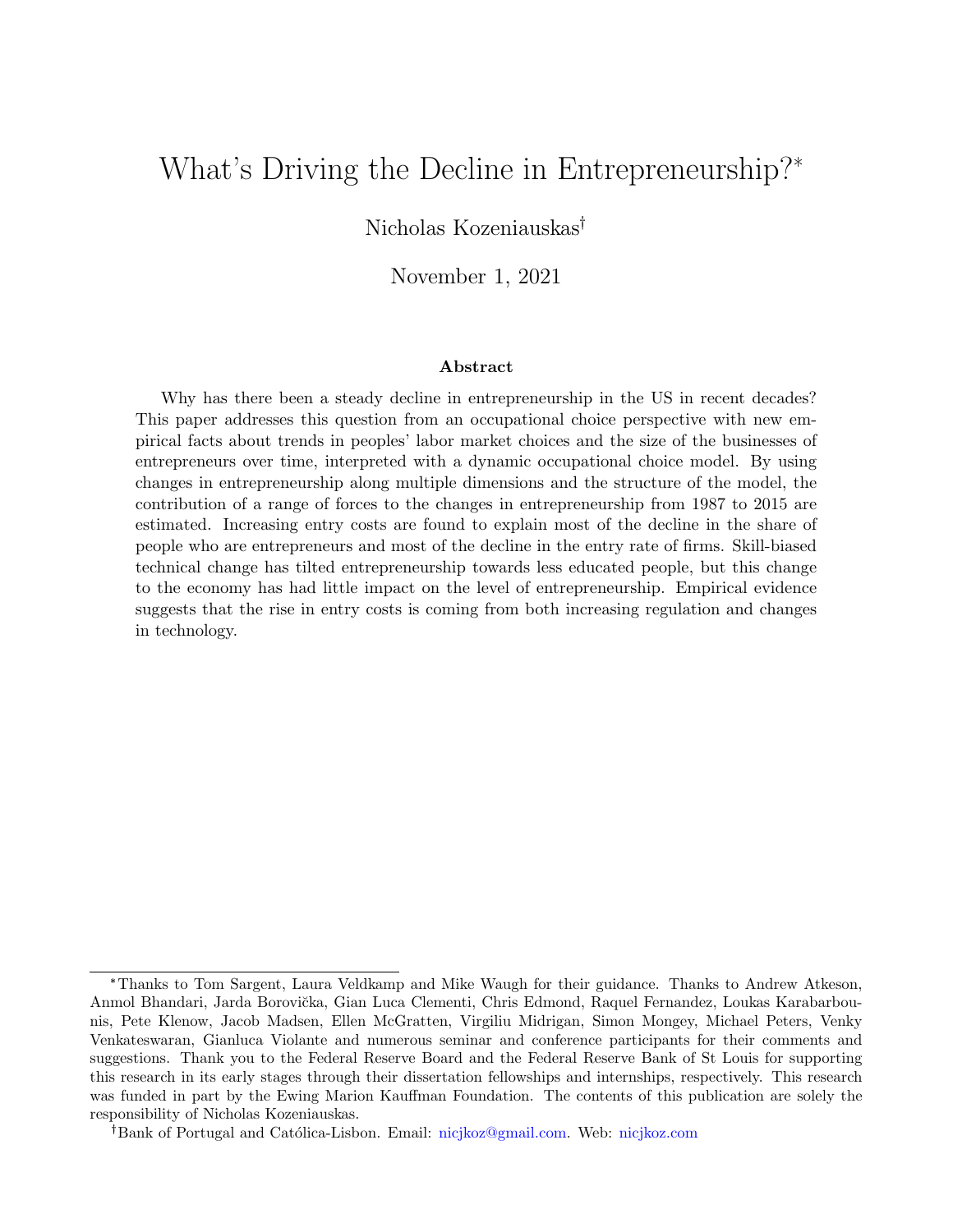# 1 Introduction

The US is famous for providing an environment that fosters entrepreneurship and for its high degree of competition that ensures that the best firms flourish. Research supports the idea that entrepreneurship plays an important role in the economy by identifying its relevance for growth, job creation, income and wealth inequality, and economic mobility.<sup>[1](#page-1-0)</sup> Entrepreneurship also receives considerable policy attention. It is discussed extensively by politicians and in the media, and the federal government has a department—the Small Business Administration—whose mission is to support small businesses. In light of this, research documenting that measures of entrepreneurship in the US have declined in recent decades (e.g. [Davis et al.,](#page-49-0) [2006;](#page-49-0) [Decker et al.,](#page-49-1) [2014a,](#page-49-1)[b;](#page-49-2) [Pugsley](#page-51-0) [and Sahin,](#page-51-0) [2014\)](#page-51-0) have generated considerable concern.[2](#page-1-1)

The purpose of this paper is to address the question, why has there been a decline in entrepreneurship? Answering this question is important for two reasons. First it is a step towards understanding the economic consequences of this trend because different explanations will have different implications. For example, if the decline in entrepreneurship is due to regulations impeding business creation then the consequences are likely to be worse than if changes in technology have made it optimal to have fewer, but larger, firms. Second, different causes will have different policy implications. Identifying the cause is necessary for determining whether any policy response is appropriate and, if so, what.[3](#page-1-2)

This paper evaluates four potential explanations for the decline in entrepreneurship: skillbiased technical change causing changes in wages that impact peoples' choices about whether to be an employee or entrepreneur; changes in regulations that have increased the fixed and/or entry costs of business; changes in technology that have also increased these costs; and changes in technology that have increased the productivity of larger businesses relative to smaller ones. The analysis uses both data and a dynamic general equilibrium model of occupational choice. The main result is that increasing entry costs are found, both theoretically and quantiatively, to be the strongest explanation for the declines in the share of people who are entrepreneurs and the entry rate into entrepreneurship. Increasing productivity of large, non-entrepreneurial firms, mattters little for these moments, but has driven most of the reallocation of labor away from entrepreneur business. Skill-biased technical change also can't explain the changes in these moments, but has tiled entrepreneurship towards less educated people. Finally the paper provides empirical evidence suggesting that the rise in entry and fixed costs is due to both increasing regulation and changes in technology.

<span id="page-1-0"></span>For the empirical analysis I study the entrepreneurial decisions of people in the US using data

<sup>1</sup>For growth of the economy see, for example, [Luttmer](#page-50-0) [\(2011\)](#page-50-0); [Acemoglu et al.](#page-48-0) [\(2013\)](#page-48-0); [Akcigit and Kerr](#page-48-1) [\(2015\)](#page-48-1). For job creation see [Haltiwanger et al.](#page-49-3) [\(2013\)](#page-49-3); [Adelino et al.](#page-48-2) [\(2016\)](#page-48-2). For inequality and economic mobility see, for example, [Quadrini](#page-51-1) [\(2000\)](#page-51-1) and [Cagetti and De Nardi](#page-48-3) [\(2006\)](#page-48-3).

<span id="page-1-1"></span><sup>2</sup>For discussion of this trend in leading media outlets see [Weissmann](#page-51-2) [\(2012\)](#page-51-2); [Casselman](#page-48-4) [\(2014\)](#page-48-4); The Economist (2014[\);](#page-48-5) [Harrison](#page-50-1) [\(2015\)](#page-50-1).

<span id="page-1-2"></span> ${}^{3}$ For discussion of the decrease in firm entry by a policy maker see [Yellen](#page-51-3) [\(2014\)](#page-51-3).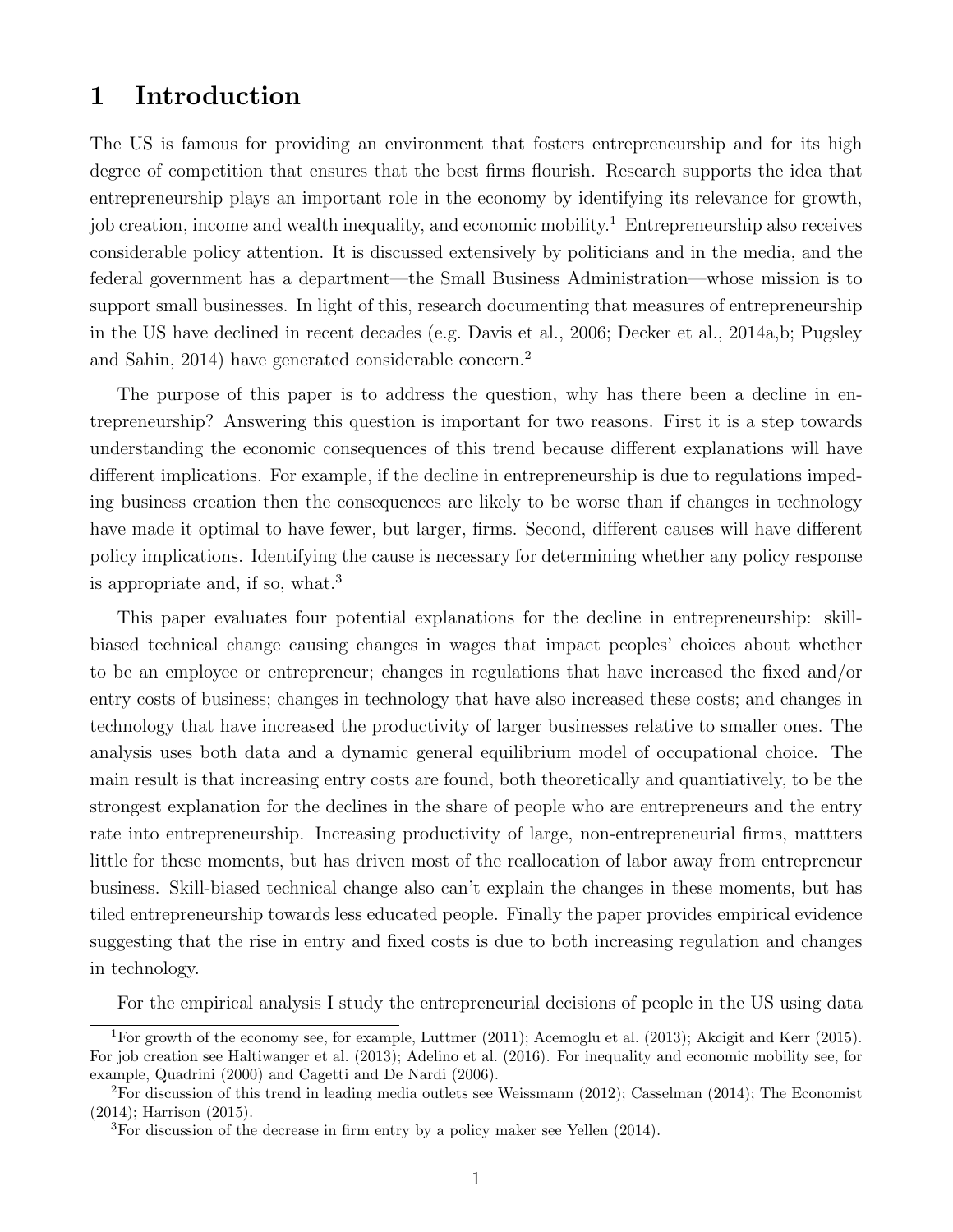from the Current Population Survey for 1987 to 2015. An entrepreneur is defined as a person who owns and actively manages a business with at least 10 employees. The starting point for the empirical analysis is that the entrepreneurship rate (the share of the labor force who are entrepreneurs) has declined by 26% from 1987 to 2015, a similar to decline to what we have seen for the firm entry rate (see [Decker et al.,](#page-49-1) [2014a](#page-49-1)[,b;](#page-49-2) [Pugsley and Sahin,](#page-51-0) [2014\)](#page-51-0). This holds even after controlling for many changes in the composition of the economy and is not driven by a small number of sectors; it's a broad trend.

The paper documents two new facts. First, the decrease in entrepreneurship has been larger for higher education groups. For example, for people with less than a high school education the entrepreneurship rate has decreased by 2.4%, while for people with more than a college education it has decreased by 35%. This tells us that at least part of the force driving changes in entrepreneurship is not skill neutral. Skill-biased technical change is therefore a natural candidate explanation because this force has pushed up the wages of high skill people and could explain why fewer of them are choosing to be entrepreneurs.

The second fact is that the size distribution of entrepreneur firms has been stable over time. A declining entrepreneurship rate and stable size distribution imply that the share of economic activity that entrepreneurs account for has declined. This motivates the consideration of explanations for the decline in entrepreneurship that disadvantage entrepreneurs relative to larger non-entrepreneur firms (e.g. public firms). Three such theories have been prominent in debates about declining entrepreneurship. One is that there have been changes in regulations that have increased the fixed and/or entry costs of businesses, disproportionately affecting smaller firms.<sup>[4](#page-2-0)</sup> Regulations that are commonly discussed as having this effect include increases in occupational licensing, increasing complexity of the tax system and zoning restrictions.<sup>[5](#page-2-1)</sup> Fixed costs could also have increased for technological reasons, for example because of the increasing use of IT technology (see [Aghion et al.,](#page-48-6) [2019;](#page-48-6) [Hsieh and Rossi-Hansberg,](#page-50-2) [2019;](#page-50-2) [De Ridder,](#page-49-4) [2019\)](#page-49-4). The third theory is that there have been changes in technology that have given the largest firms in the economy a productivity advantage, resulting in production becoming increasingly concentrated amongst them.[6](#page-2-2) I'll call this the superstar firms hypothesis, adopting the language of [Autor et al.](#page-48-7) [\(2017\)](#page-48-7) who study the effects of this kind of change to the economy on the labor share. The second and third theories could, of course, be related. To the extent that they are the analysis will be able to separately assess the effects of the cost and productivity changes.

<span id="page-2-1"></span><span id="page-2-0"></span><sup>4</sup>See [Decker et al.](#page-49-1) [\(2014a\)](#page-49-1), [Davis and Haltiwanger](#page-49-5) [\(2014\)](#page-49-5) and [Davis](#page-49-6) [\(2017\)](#page-49-6) for discussions of this explanation.

<sup>&</sup>lt;sup>5</sup>The motivation for the discussion of occupational licensing is [Kleiner](#page-50-3) [\(2015\)](#page-50-3) who shows that the prevalence of occupational licenses has increased over time. [Hsieh and Moretti](#page-50-4) [\(2017\)](#page-50-4) argue that zoning restrictions have contributed to high property prices in major economic centers like New York and the Bay Area. While they do not study the effect of this on entrepreneurship, the increase in property prices will increases the upfront cost of any business that needs physical space.

<span id="page-2-2"></span><sup>&</sup>lt;sup>6</sup>See [Davis and Haltiwanger](#page-49-5) [\(2014\)](#page-49-5) for discussion of this idea. While it is beyond the scope of this paper to assess why exactly this has occurred—I model it in a general way—ideas include that new technologies have enabled people to better compare prices and qualities which advantages the most productive firms, or larger firms are better placed to take advantage of new technologies because of their size or better access to financing.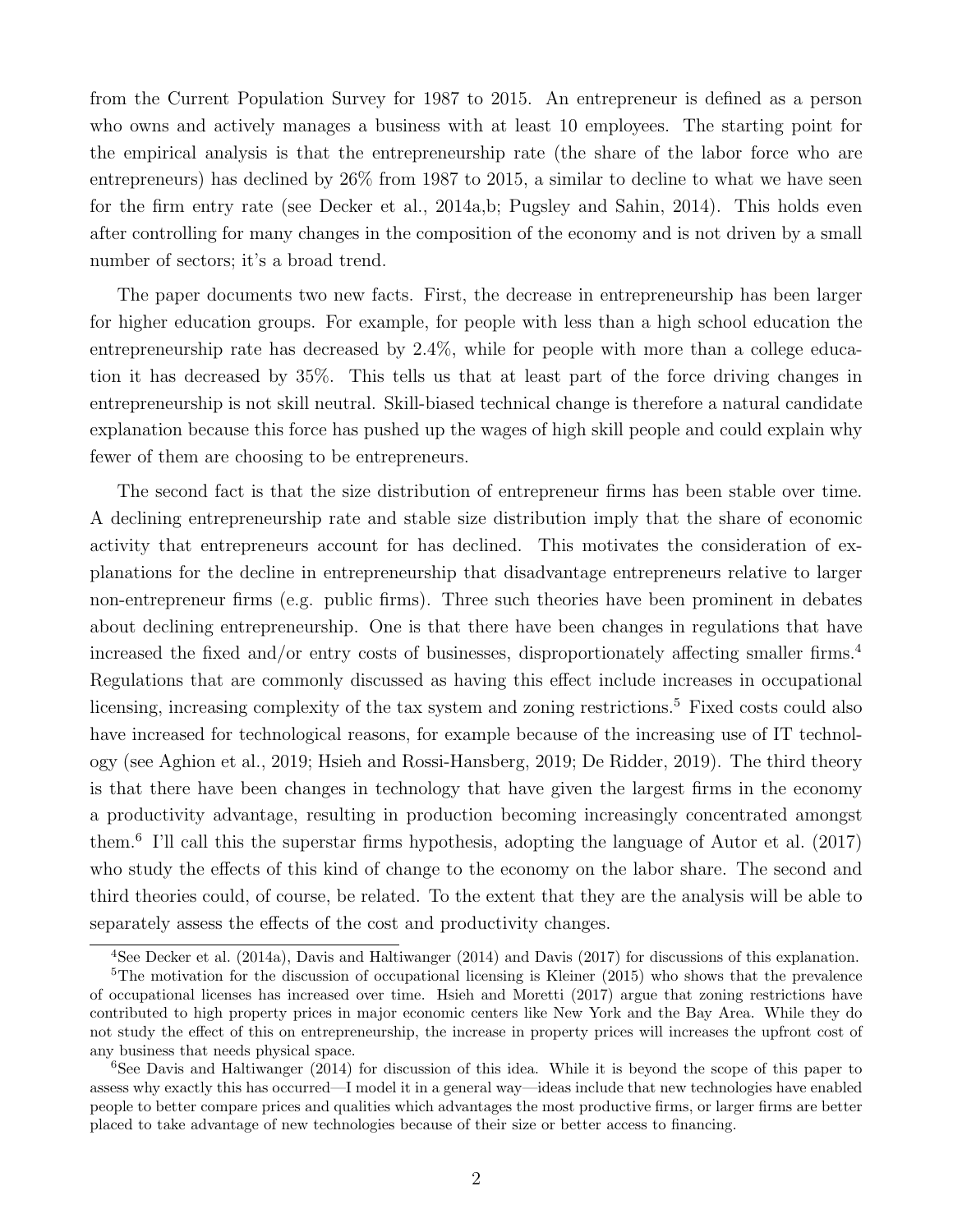The second part of the paper uses a model to evaluate whether the theories suggested by the data can explain the decline in entrepreneurship. The model is a dynamic general equilibrium model of occupational choice. Agents have an ability to do either low or high skill work and also an entrepreneurial productivity. Each period they choose whether to be out of the labor force, work as an employee or run a firm as an entrepreneur. There is also a non-entrepreneurial sector. All businesses use the same production technology, which has fixed and entry costs associated with it, and takes capital and the two types of labor as inputs. The model is used to quantitatively assess the four candidate explanations for the decline in entrepreneurship from 1987 to 2015. The analysis focuses on explaining the decline in the share of people who are entrepreneurs, the deceline in the etnry rate into entrepreneurship, and the reallocation of labor from the entrepreneurial to the nonentrepreneurial sector. Skill-biased technical change is modelled through changes in capital prices, closely following existing literature (e.g. [Krusell et al.,](#page-50-5) [2000;](#page-50-5) [Autor et al.,](#page-48-8) [2003\)](#page-48-8), the superstar firm hypothesesis is modeled with an increase in the relative productivity of non-entrepreneur firms, and fixed and entry costs are also allowed to change.

The core of the analysis focuses on understanding how each force affects the occupational choices of agents, and quantitatively assessing how these effects match up with the data. From a theoretical perspective, increasing entry costs are a clean fit for the data. They make entrepreneurship less profitable, so fewer people choose this occupation and the share of employment at entrepreneurial firms declines. Higher entry costs also drive a wedge between the threshold for entering this occupation and leaving it, because a person who closes their business will face higher costs of starting again. This pushes the entry and exit rates down. When this mechanism is evaluated quantitatively, it can generate all of the decline in the entry rate that we have seen in the data, and a large share of the decline in the share of people who are entrepreneurs.

The mechanism through which increasing productivity of superstar firms affects entrepreneurs is by increasing the demand for labor, and pushing up wages. This causes fewer people to choose to be entrepreneurs and, conditional on being an entrepreneur, people employ less labor. Both of these changes cause a reallocation of labor towards non-entrepreneurial firms. The data tells us how much of this flow should come from the intensive and extensive margins—and the problem for this explanation is that is generates far too much change on the intensive rather than the extensive margin. Quantitatively I find that this change to the economy accounts for most of the reallocation of labor to the non-entrepreneurial sector, but is not quantitatively very relevant for the other moments of entrepreneurship.

Increasing fixed costs are very similar in theory to increasing entry costs, with one key exception. While increasing entry costs drive a wedge between the thresholds for starting a business and closing it, increasing fixed costs push them closer together. The reason for this is that the marginal entrepreneur who is already operating a business is less profitable than the marginal entrepreneur starting a business, because only the latter needs to cover entry costs. An increase in fixed costs therefore affects the marginal incumbent entrepreneur more, and makes the problems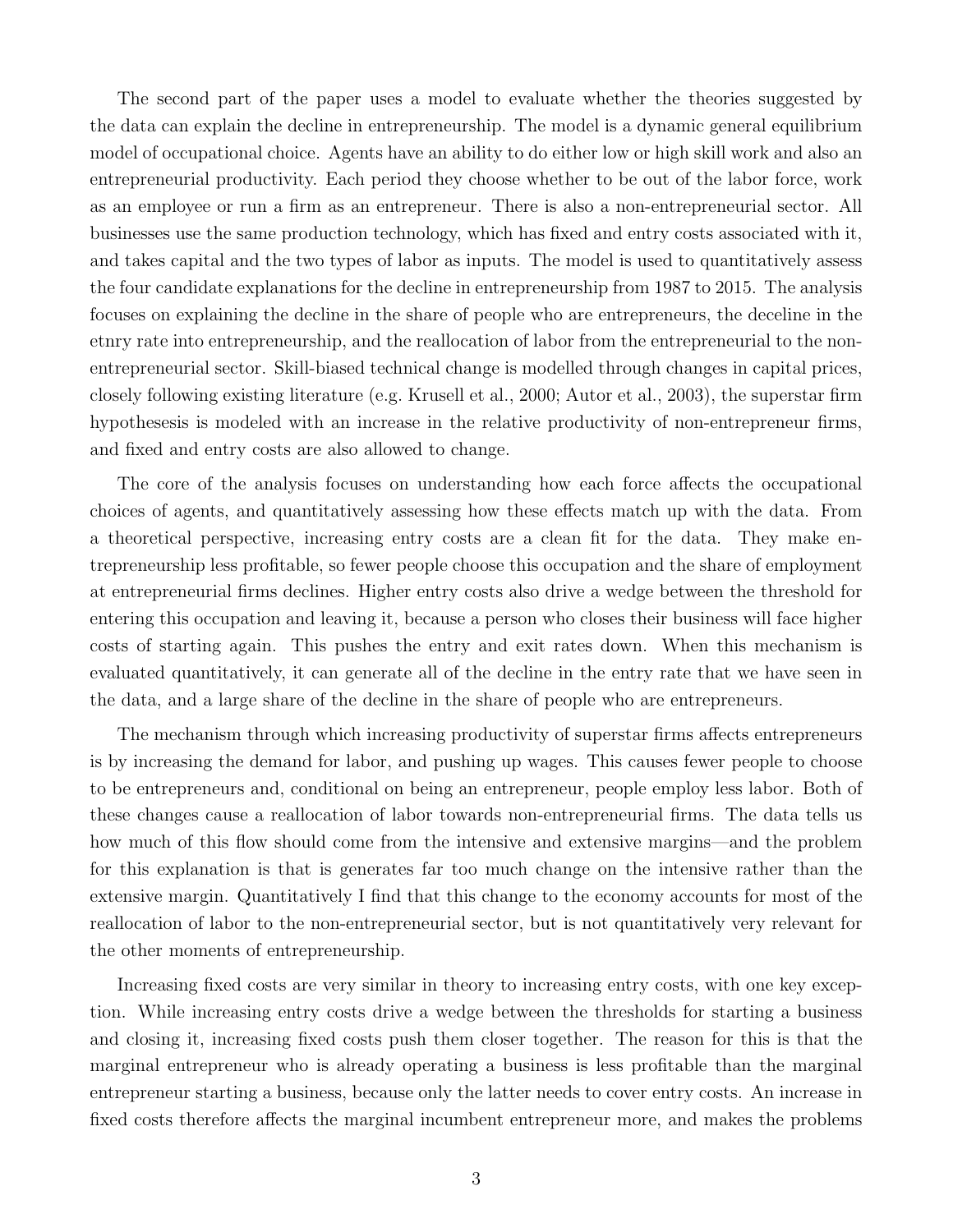of these agents more similar. This results in more entry and exit from entrepreneurship. This is an issue for the fixed cost explanation, because the entry rate has gone down, not up, in the data. The quantitative analysis finds that increasing fixed costs have played a role in pushing the share of people who are entrepreneurs down, but has not been relevant for the other changes in the data.

For skill-biased technical change, when there are improvements in capital technology that increase the demand for high skill labor, it pushes the high skill wage up. All else being equal this would cause entrepreneurship to decline for this group. However, the technological improvements that drive these wage changes benefit the people using the production technology—entrepreneurs. So there is an increase in the value of entrepreneurship that offsets the wage effect. The quantitative results show that given the size of the improvement in capital technology and the change in the high skill wage that is observed in the data, the overall effect is to actually make the high skilled more likely to be entrepreneurs. This effect is even stronger for the low skilled since their wage has increased far less in the data than that of the high skilled, making entrepreneurship even more attractive. Overall, skill-biased technical change is important for explaining why the relative entrepreneurship rate for high skilled compared to low skilled people has decreased; but it can't explain the decline in the aggregate level of entrepreneurship.

In the final exercise the paper provides empirical guidance on how the increase in entry and fixed costs should be interpreted. Two theories that have been put forward for the change in these costs are that they are the result of increasing regulation or that they are the result of technological changes driven by the increasing use of IT technology that have increased fixed component of firms costs. To test these theories the relationship across industries between the change in entrepreneurship and changes in regulations and IT technology are studied. The results provide support for both channels contributing to the rise in these costs.

Contribution to the literature Evidence of declining entrepreneurship has been documented in a number of recent papers (see [Davis et al.,](#page-49-0) [2006;](#page-49-0) [Decker et al.,](#page-49-1) [2014a,](#page-49-1)[b;](#page-49-2) [Pugsley and Sahin,](#page-51-0) [2014;](#page-51-0) [Hyatt and Spletzer,](#page-50-6) [2013\)](#page-50-6). This research primarily focuses on measuring entrepreneurship with the firm entry rate and uses firm microdata to study the phenomenon. I approach the data from a slightly different angle, using data on individuals and measuring entrepreneurship with the share of people who are self-employed with businesses with at least one employee. An advantage of this data is that it provides information about the owner-managers of businesses that is not available in the firm data. This allows me to document new facts about the decline in entrepreneurship and to use rich data to calibrate the model and assess potential explanations for the decline in entrepreneurship.

[Guzman and Stern](#page-49-7) [\(2016\)](#page-49-7) argue that evidence of declining entrepreneurship focuses on the quantity, but that once you adjust for quality entrepreneurship may not have declined. They argue that the growth potential of cohorts of new firms (measured using the probability that a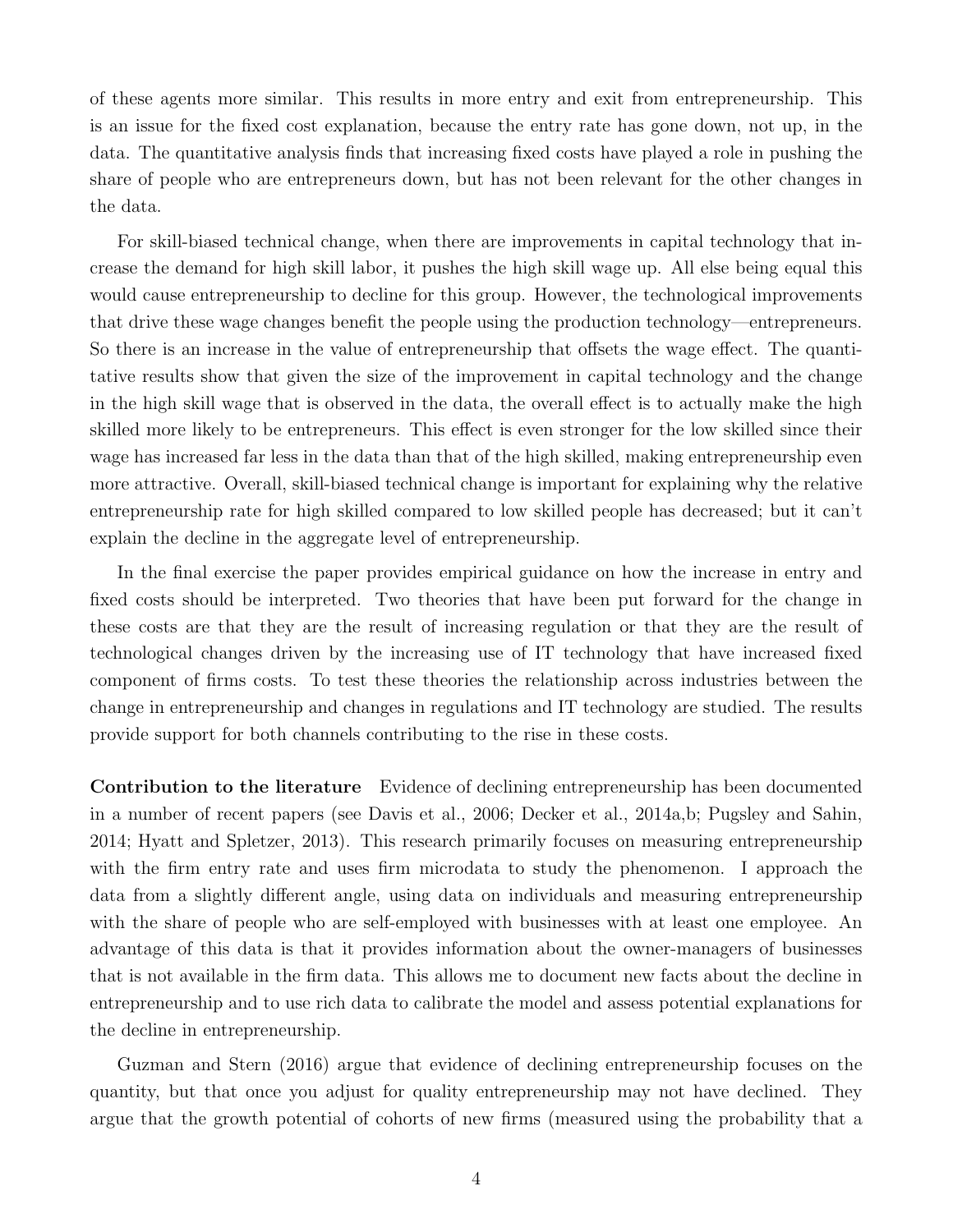firm is acquired or makes an IPO within six years of founding) has not had a downward trend over time, however they find that firms have become less likely to realize this potential. This paper uses different data and provides another angle on this. If the quantity of entrepreneurs has declined over time but their quality has increased to offset this then we should see evidence of the quality distribution of entrepreneurs improving over time. If we measure quality with firm size, a measure that focuses less on the far right tail than [Guzman and Stern'](#page-49-7)s [\(2016\)](#page-49-7), then the CPS data indicates that quality has been stable over time since the size distribution of entrepreneur firms is quite stable.

The main contribution of the paper is to further our understanding of what has caused the decrease in entrepreneurship. There are other papers that have also tackled this question. Several papers have considered demographic explanations. [Karahan et al.](#page-50-7) [\(2016\)](#page-50-7) and [Hopenhayn et al.](#page-50-8) [\(2018\)](#page-50-8) quantitatively evaluate the effect of a decreasing labor force growth rate on the firm entry rate. [Kopecky](#page-50-9) [\(2017\)](#page-50-9) evaluates the effects of the aging of the population and increases in life expectancy on entry into entrepreneurship. In a contemporaneous paper [Salgado](#page-51-4) [\(2019\)](#page-51-4) also studies the effect of skill-biased technical change on entrepreneurship. [Aghion et al.](#page-48-6) [\(2019\)](#page-48-6) and [De Ridder](#page-49-4) [\(2019\)](#page-49-4) develop theories for a number of macroeconomic trends including declining entry based on improvements in IT technology allowing firms to operate with higher fixed costs and lower variable costs. [Gutierrez et al.](#page-49-8) [\(2019\)](#page-49-8) argue that increasing regulations are a key driver of declining firm entry. The present paper contributes to this line of research by studying a number of potential explanations in a unified framework.

Two other papers that are closely related, but study slightly different questions are [Davis and](#page-49-9) [Haltiwanger](#page-49-9) [\(2016\)](#page-49-9) and [Decker et al.](#page-49-10) [\(2017\)](#page-49-10). The first studies the effect of the housing market and credit constraints on business creation, however it focuses on fluctuations in the short and medium term rather than long run trends. The second focuses on the dynamism of firms post-entry and assesses whether decreasing dynamism is the result of a decrease in the variance of shocks that firms face or a decrease in the responsiveness of firms to shocks.

This paper also contributes to the literature on skill-biased and routine-biased technical change (see, for example, [Krusell et al.,](#page-50-5) [2000;](#page-50-5) [Autor et al.,](#page-48-8) [2003;](#page-48-8) [Acemoglu and Autor,](#page-48-9) [2011;](#page-48-9) [Autor and](#page-48-10) [Dorn,](#page-48-10) [2013\)](#page-48-10). This literature has primarily focused on the effect of changes in technology on the distribution of wages and the occupational distribution of employees. The research that is most closely related to this paper is recent work using macro models to quantitatively evaluate the effects of technical change [\(vom Lehn,](#page-51-5) [2015;](#page-51-5) [Eden and Gaggl,](#page-49-11) [2016;](#page-49-11) [Lee and Shin,](#page-50-10) [2016;](#page-50-10) [Burstein](#page-48-11) [et al.,](#page-48-11) [2016;](#page-48-11) [Giannone,](#page-49-12) [2017;](#page-49-12) [Cortes et al.,](#page-49-13) [2016\)](#page-49-13). This paper extends this line of research by showing that not only does technical change cause a shift in employment towards higher skills and drives up the relative wages of higher skill workers, but it also affects entrepreneurship by shifting the composition of entrepreneurs towards those with less education.

From a technical perspective the model in the paper is related to existing macroeconomic models of entrepreneurship. Models with similar features have been used to study questions in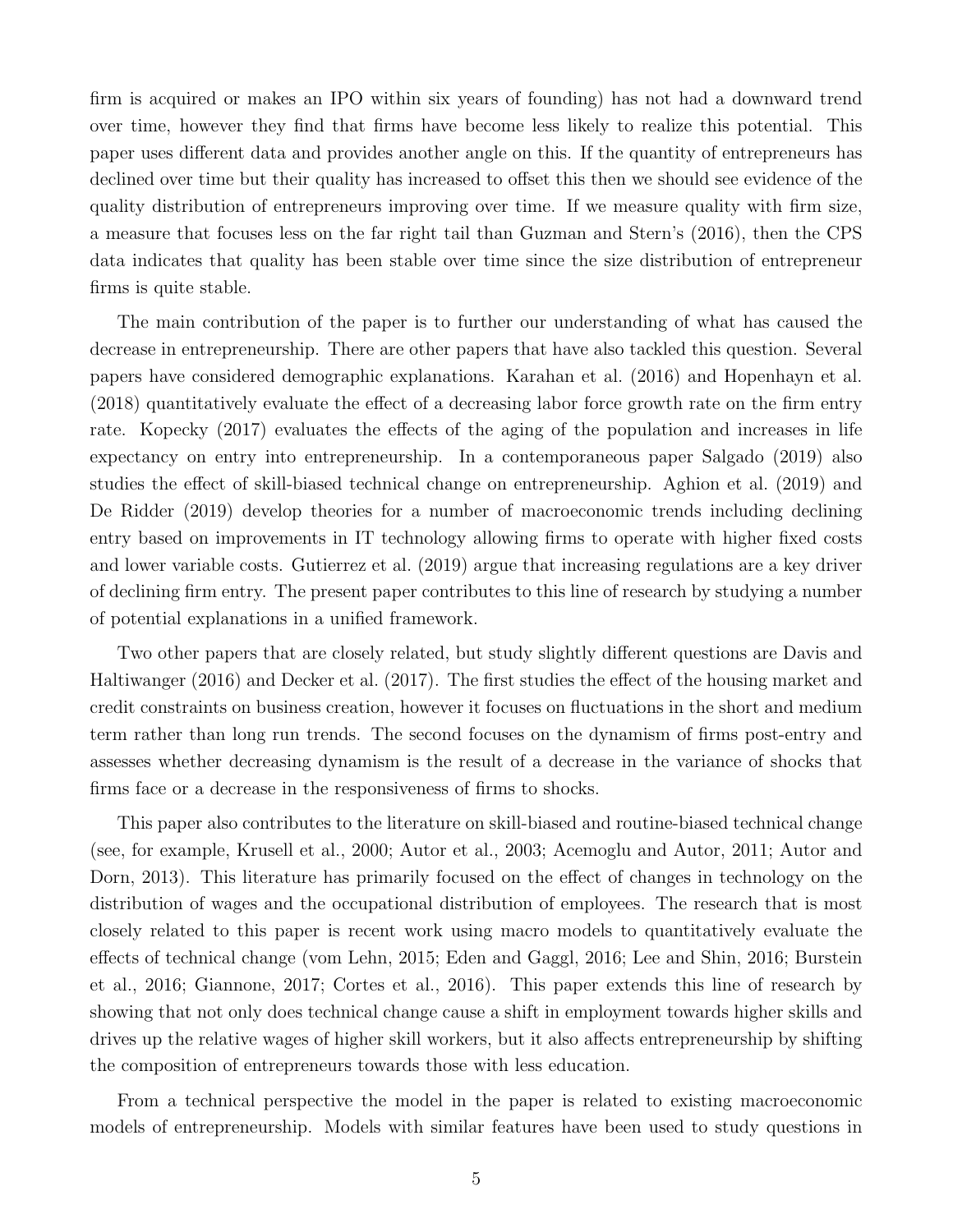a variety of areas including inequality [\(Quadrini,](#page-51-1) [2000;](#page-51-1) [Cagetti and De Nardi,](#page-48-3) [2006;](#page-48-3) [Lee,](#page-50-11) [2015\)](#page-50-11), taxation [\(Kitao,](#page-50-12) [2008;](#page-50-12) [Cagetti and De Nardi,](#page-48-12) [2009;](#page-48-12) [Scheuer,](#page-51-6) [2014\)](#page-51-6) and credit shocks [\(Bassetto](#page-48-13) [et al.,](#page-48-13) [2015;](#page-48-13) [Buera et al.,](#page-48-14) [2015;](#page-48-14) [Buera and Moll,](#page-48-15) [2015\)](#page-48-15). This paper studies a different question to existing research by focusing on understanding long run changes in entrepreneurship.

The remainder of the paper is structured as follows. Section [2](#page-6-0) provides empirical evidence. The model is presented in Section [3](#page-12-0) and calibrated in Section [5.](#page-25-0) Section [6](#page-33-0) contains the results, Section [7](#page-42-0) provides empirical guidance on the interpretation of the results and the conclusion is in Section [8.](#page-46-0)

# <span id="page-6-0"></span>2 Empirics

This section documents how the share of the labor force engaged in entrepreneurial activity and the composition of entrepreneurs have evolved over the last three decades. I use this evidence to identify theories for the decline in entrepreneurship that are consistent with the data, which I will evaluate with a model in the remainder of the paper.

### 2.1 Data description

I use data from the Current Population Survey (CPS) from the Bureau of Labor Statistics (BLS). This is a sample of the civilian non-institutionalized population.<sup>[7](#page-6-1)</sup> For the majority of the analysis I use data from the Annual Social and Economic Supplement (the March supplement) for 1988– 2016 and focus on the population of people aged 25–65 who are not working in the agriculture or government sectors.<sup>[8](#page-6-2)</sup> This provides cross-sectional samples taken in March each year that, once weighted, are representative of this population. The surveys ask respondents about their employment experience in the previous year, so the data covers the years 1987–2015. The sample size ranges from 63,019 to 105,283 individuals with an average of 87,292. I restrict attention to ages 25–65 to reduce the effect of changes in education and retirement decisions over time.<sup>[9](#page-6-3)</sup> I exclude the agriculture sector from the analysis since there has been a significant decline in the self-employment rate in this sector over time and I want to eliminate concern that any of the results are driven by this.

For the empirical analysis I define an entrepreneur to be a person who is self-employed and has at least 10 employees in their business. The paper focuses on classifying people according to their main job in the calendar year prior to when each survey was conducted, since the March supplement provides information on income and firm size for these jobs that will be used in this

<span id="page-6-2"></span><span id="page-6-1"></span><sup>&</sup>lt;sup>7</sup>The CPS includes some people who are in the armed forces. I exclude these for my analysis.

<sup>8</sup>The data has been accessed from the Integrated Public Use Microdata Series [\(Flood et al.,](#page-49-14) [2015\)](#page-49-14), commonly known as IPUMS.

<span id="page-6-3"></span><sup>&</sup>lt;sup>9</sup>I also show in the Appendix that changes in the decisions of people in the sample who are in education does not drive any of the results.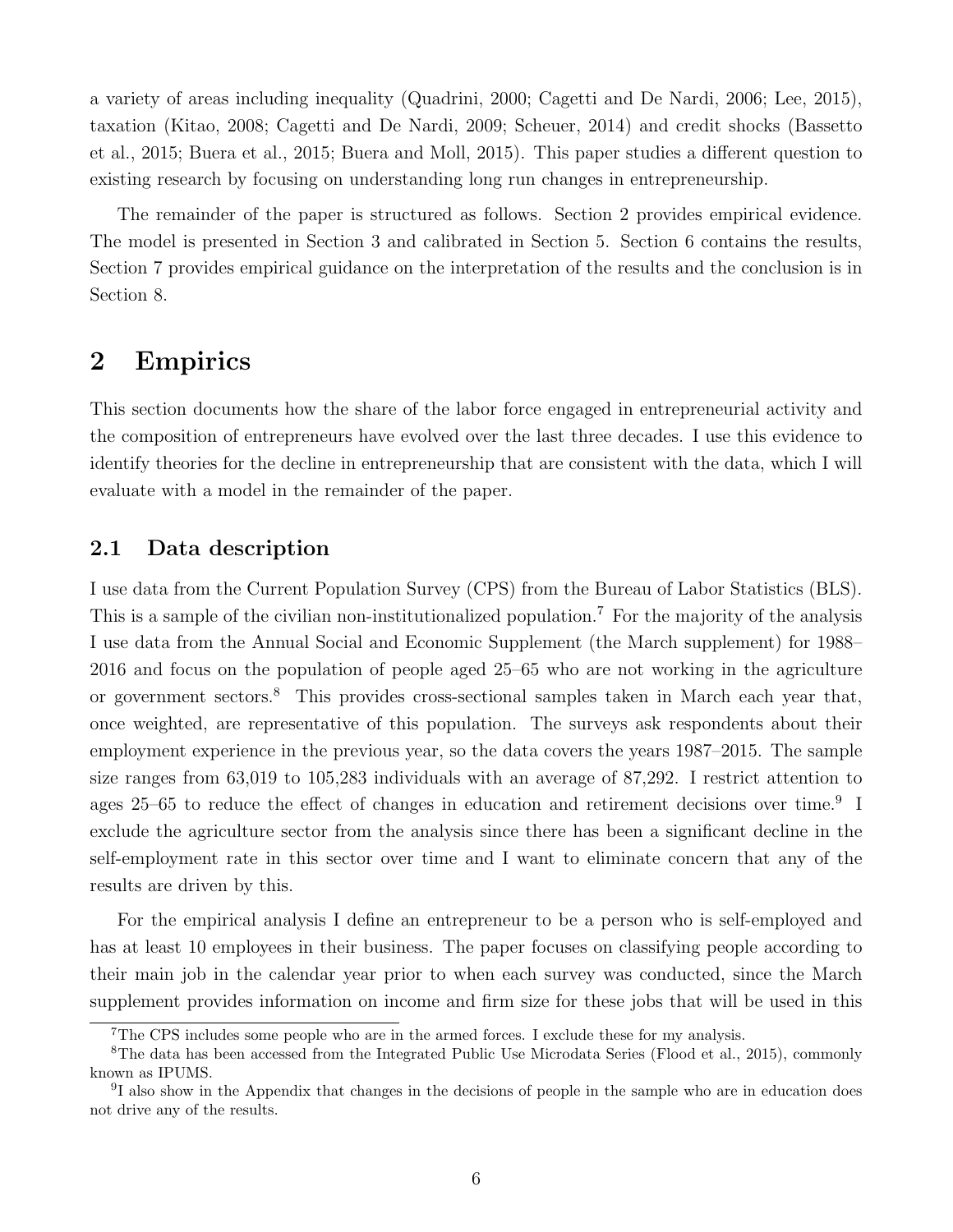| Firm size          | Self-employed | Firms    |
|--------------------|---------------|----------|
| <i>(employees)</i> | (000's)       | (000's)  |
| $<$ 10             | 9,320.8       | 19,063.5 |
| $10 - 99$          | 1,087.1       | 1,050.4  |
| $100 - 499$        | 136.3         | 76.7     |
| 500-999            | 26.0          | 8.1      |
| $1000+$            | 134.9         | 9.6      |

<span id="page-7-3"></span>Table 1: Size distribution of self-employed businesses and firms, 1997. The Self-employed column is the number of self-employed people with businesses in each size category in the US, estimated using the full CPS sample and population data from the BLS. The Firms column is the number of firms in each size category computed using the Business Dynamics Statistics and Non-employer Statistics from the Census Bureau.

paper.[10](#page-7-0) The CPS classifies peoples' main jobs into five categories depending on who the work was for: government; private for profit company; non profit organization including tax exempt and charitable organization; self-employed; working in a family business.[11](#page-7-1) In defining an entrepreneur I place a size threshold on their business to focus attention on the most economically significant businesses and avoid concern that any of the results are driven by very small businesses. I choose a threshold of 10 employees since this is the smallest threshold (other than zero) that is available for most of the sample period (it is available for 1991–2015). All results hold without the size threshold and I will present some of these.<sup>[12](#page-7-2)</sup>

To give a sense of what component of the economy self-employed people account for Table [1](#page-7-3) presents information on the size distribution of the businesses of the self-employed and the size distribution of all firms in the economy for 1997. The main point that I wish to make is that self-employed people run businesses across the size distribution, not just small businesses. The Self-employed column provides the number of self-employed people with businesses in five size categories, measured with the number of employees, while the Firms column provides the number of firms in the whole economy in these categories. These numbers show three things. First, many of the smallest businesses  $\left($ <10 employees) are not associated with a self-employed person: there are over 19 million firms with less 10 employees in the economy, but only 9.3 million self-employed people with such businesses. Assuming that the self-employed have one business each, which the data supports,<sup>[13](#page-7-4)</sup> there are 9.7 million small businesses not associated with a self-employed person.

<span id="page-7-1"></span><span id="page-7-0"></span><sup>10</sup>A person's main job is their longest job in the previous year.

<sup>&</sup>lt;sup>11</sup>In recent years the wording of the question that determines this has been: were you employed by government, by a PRIVATE company, a nonprofit organization, or were you self-employed or working in a family business? (Capitalization in original.)

<span id="page-7-4"></span><span id="page-7-2"></span> $12$ The remainder are in the Appendix and otherwise available upon request.

 $^{13}$ In 1992 there was 1.07 owners per business for businesses with less that 10 employees in the US. Assuming that most of these owners work in their business as their main job, which seems reasonable for small business, this supports that there is approximately one self-employed person per business in this size category. This data is from the 1992 Characteristics of Business Owners Survey from the Census Bureau. This data provides the number of sole proprietorships, partnerships and S corporations, and the number of owners of these businesses, by firm size. I use 1992 data since this is the closest year to 1997 with this information (the survey was discontinued after 1992).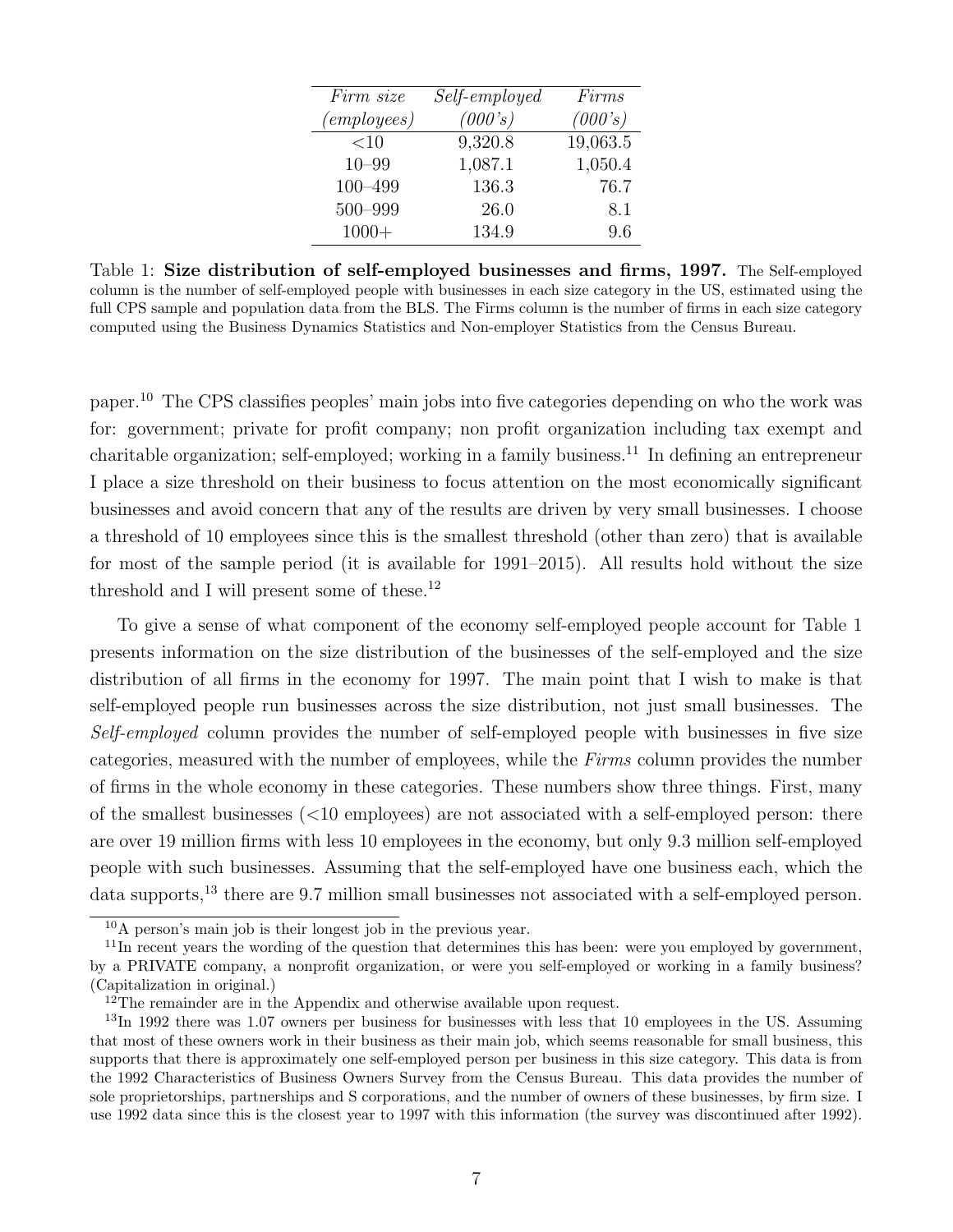This is due to a large number of people owning business but not working in them the majority of their time. Second, self-employed people account for most medium sized businesses (10–99 employees). In this size category there is an average of 1.35 owners per firm so the self-employed account for 805,259 out of the 1.05 million firms.<sup>[14](#page-8-0)</sup> Third, for large businesses  $(100 + \text{ employees})$ there are many more self-employed people than firms: 134,900 compared to 9,600. While I don't have an estimate of the number of owners per firm in this category these numbers indicate that there are many self-employed people running large businesses.[15](#page-8-1)

The sample period of 1987–2015 has been chosen to ensure that self-employment can be measured consistently over time. The CPS does have data prior to 1987 on self-employment, but for this period the BLS only reported people as self-employed if their business was not incorporated. From 1987 onward people with incorporated businesses have been counted as self-employed as well. The exclusion of people with incorporated businesses from self-employment prior to 1987 is likely to downwardly bias the trend in self-employment since people have been increasingly likely to incorporate their businesses over time. Since the share of people who are self-employed is a critical moment for the analysis, I exclude the pre-1987 data.<sup>[16](#page-8-2)</sup> One additional point regarding the consistency of the data over time is that in 1994 the CPS questionnaire and data collection methods were updated (see [Polivka and Miller,](#page-51-7) [1998\)](#page-51-7). For the variables that I am using the substance of the questions remained the same, however there are jumps in some series as a result of the changes. I smooth these out by assuming that a series  $x_t$  is equal for 1993 and 1994 and that  $x_t = (x_t/x_{1994}) \times x_{1993}$  for  $t > 1994$ . In figures I indicate this by a break in a series from 1993 to 1994.

### 2.2 Aggregate entrepreneurship rate

I define the aggregate entrepreneurship rate to be the share of the labor force who are entrepreneurs. I use the labor force as the numerator rather than the population to abstract from the effect of changes in labor force participation over time. I define the self-employment rate analogously. These two rates are presented in Figure [1.](#page-9-0) The entrepreneurship rate (right hand axis) has declined from 1.56% to 1.16%, a 26% decrease, while the self-employment rate (left hand axis) has declined from 11.4% to 9.4%, a decrease of 18%. Both rates have cyclical fluctuations but downward trends.

C corporations are omitted from this dataset so I am assuming that they account for a negligible number of the businesses owned by self-employed people in this size category.

<span id="page-8-1"></span><span id="page-8-0"></span> $14$ The number of owners per firm is computed in the same way as for firms with less than 10 employees.

<sup>&</sup>lt;sup>15</sup>The Survey of Business Owners provides an estimate of the number of owners per firm for sole proprietorships, partnerships and S corporations in this size category. C corporations are omitted. I don't use this number since it would imply more firms than is possible. The omission of C corporations appears important for large firms.

<span id="page-8-2"></span><sup>&</sup>lt;sup>16</sup>In their analysis of entrepreneurs [Levine and Rubinstein](#page-50-13) [\(2017\)](#page-50-13) distinguish between people with incorporated and unincorporated businesses arguing that incorporation is a signal for entrepreneurial quality. In this paper I don't do analysis dividing the sample by the legal form of businesses since I am focusing on trends over time and the data shows that there is a trend towards incorporation over time so that this division is not stable.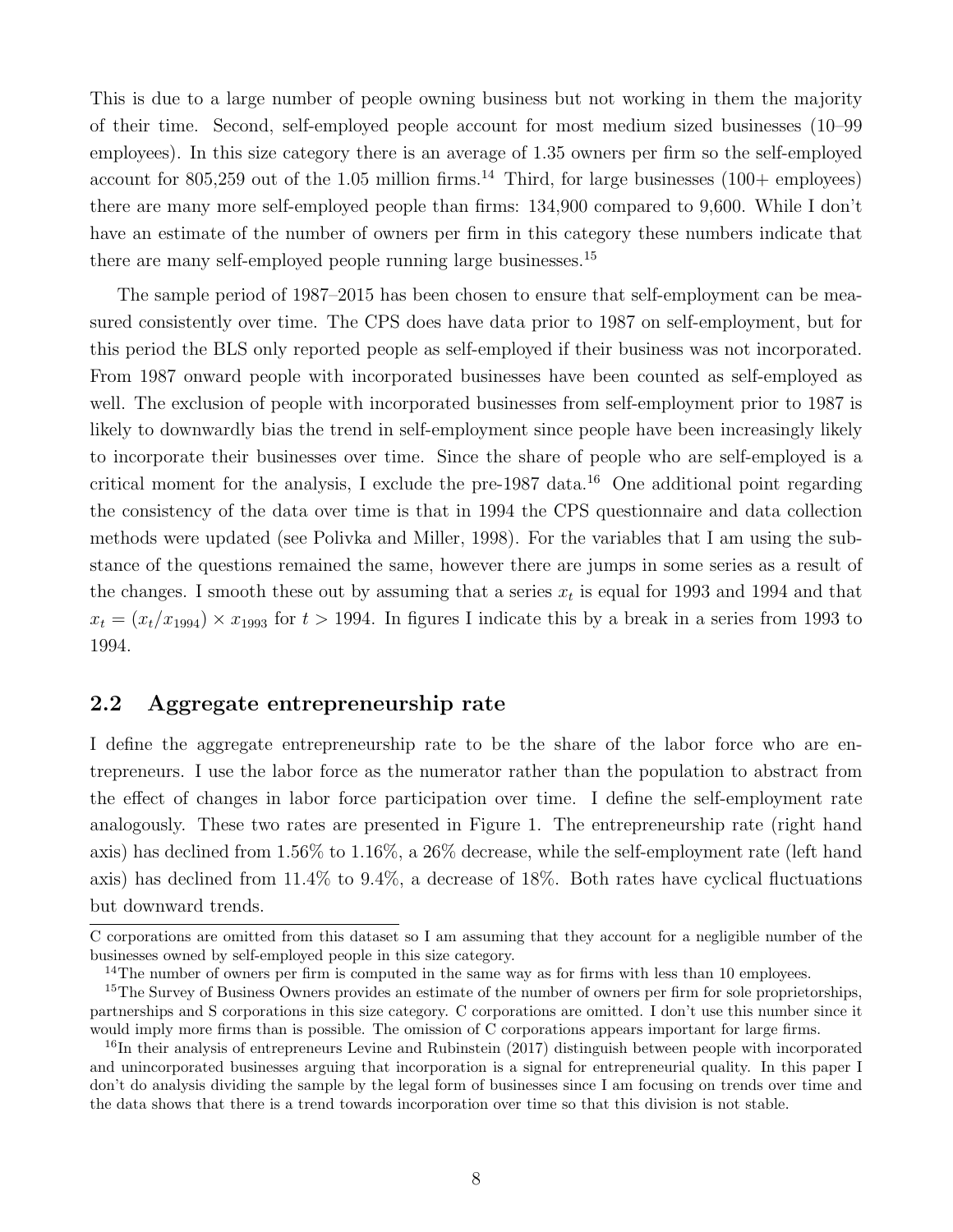<span id="page-9-0"></span>

Figure 1: Entrepreneurship and self-employment rates. The self-employment and entrepreneurship rates are the shares of the labor force who are self-employed and entrepreneurs, respectively. The scale for the self-employment rate is on the left axis and the for the entrepreneurship rate it is on the right axis. Both series are smoothed using a HP filter with smoothing parameter equal to 6.25.

The fact that the Great Recession is in the latter part of the sample may bias the trend downwards a little, but including the post-2007 data has the advantage of providing a longer sample to work with. There are also three reasons why including the post-2007 data should not be a large concern. First, the downward trend is evident in the data prior to 2007 so the post-2007 data is not essential for establishing this. Second, the data includes seven years of observations after the end of the Great Recession so the economy has had considerable time to return to the trend level of entrepreneurship. Third, I have done similar analysis for 1983 to 1995 using the Survey of Income and Program Participation from the Census Bureau and found the same trend. These results are in the appendix.

A natural question to ask at this point is whether the downward trend in entrepreneurship is due to changes in the composition of the economy, or whether the trend is being driven by a partcular industry. Analysis in the appendix shows that changes in the composition of the economy along sector, age, education, gender and geographic measures actually have had a positive effect on the entrepreneurship rate between 1991 and 2015. So accounting for these factors actually makes the decline in entrepreneurship *larger* then it appears in the raw data. Regarding within sector changes, the largest decline has been in the wholesale and retail trade sector, however there has been declines in all other sector too and these other sector acount for about 50% of the decline in the aggregate. Thus the trend is broad-based.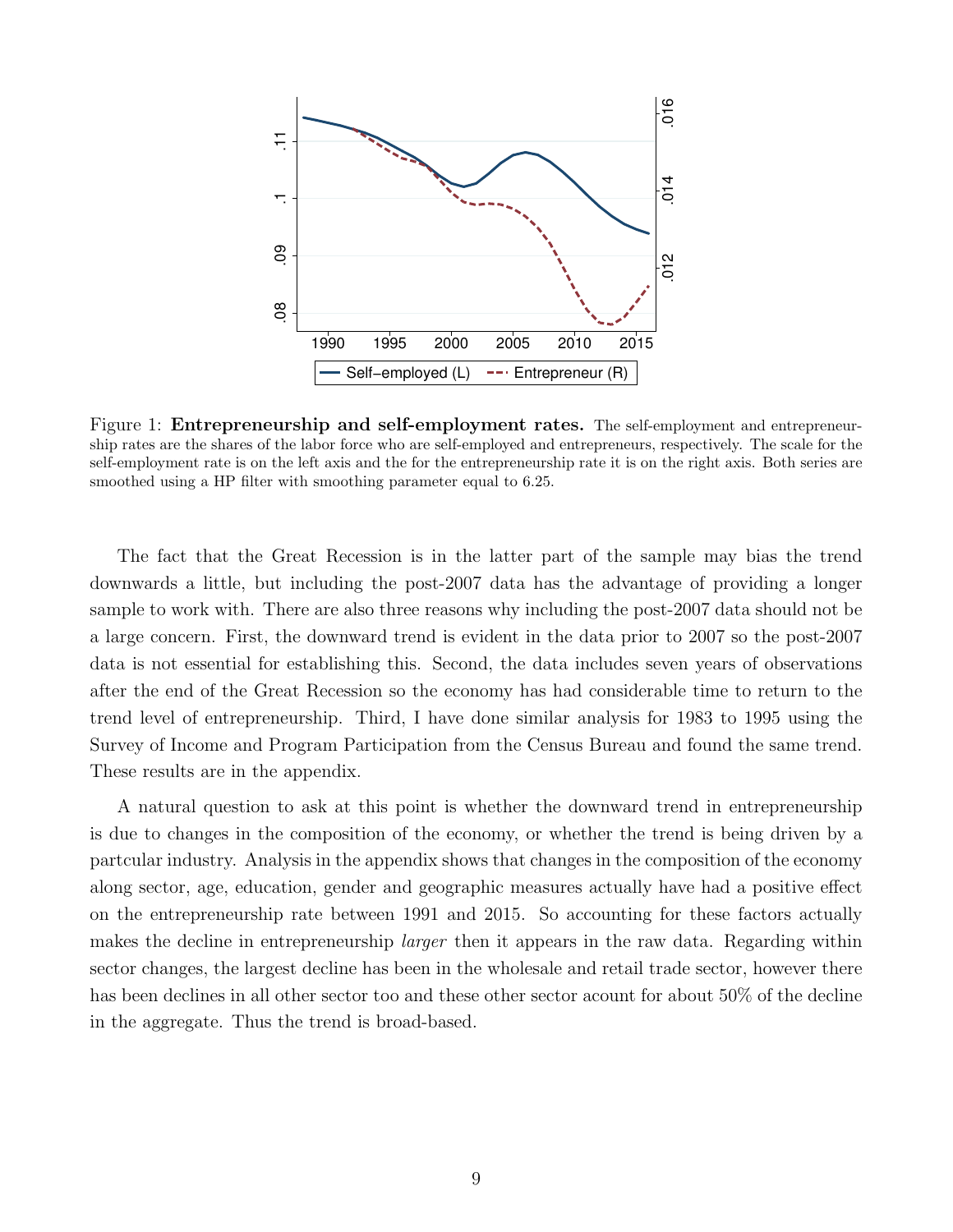### 2.3 Changes in entrepreneurship by education

The second main fact is about how the decrease in the entrepreneurship rate has differed across the education distribution. For this analysis I divide the sample into five groups according to the highest level of education that each person has completed: less than high school (<HS), high school (HS), some college education but less than a bachelor's degree (some college), a bachelor's degree (college) and more education than a bachelor's degree (>college). I look at changes in the entrepreneurship rate by education group from 1991 to 2015. Figure  $2(a)$  shows that the entrepreneurship rate is higher for more educated people throughout the period of analysis and appears to be decreasing more rapidly. To compare the changes in entrepreneurship rates across these groups panel [\(b\)](#page-11-0) presents the percentage change in the average entrepreneurship rate for 1991–92 to the average for 2014–15 for each group. I take averages at the end points to smooth out year to year volatility. It shows a clear pattern of larger decreases in the entrepreneurship rate for higher education levels. At less than a high school education the decrease is 2.4% while for more than a college education the decrease is 33.9%.

As far as my knowledge extends this is a new fact. Unlike previous evidence of declining entrepreneurship this evidence suggests that at least part of the force driving changes in entrepreneurship is not skill neutral. In this paper I will consider the relevance of skill-biased technical change for these trends. There are a number of reasons for focusing on this. First, this force has heterogeneous effects by skill and there is evidence that it has caused an increase in the wages of higher skill workers relative to those of lower skill workers (e.g. [Krusell et al.,](#page-50-5) [2000\)](#page-50-5). All else being equal, this provides a basis upon which higher skill workers could have more incentive to leave entrepreneurship. This suggests that there could be a link between skill-biased technical change and the changes in entrepreneurship that have occurred, and this paper will evaluate this link in detail. Second, we know that this force has affected the economy over the relevant period (e.g. [Autor et al.,](#page-48-8) [2003;](#page-48-8) [Acemoglu and Autor,](#page-48-9) [2011;](#page-48-9) [Eden and Gaggl,](#page-49-11) [2016\)](#page-49-11). Third, there are well developed theories and measures of technical change which provide a foundation for evaluating its contribution to the trends I am studying.

#### 2.4 Entrepreneur firm size

The third fact is that the size distribution of entrepreneur firms has been quite stable over time. Figure [3](#page-12-1) presents the share of self-employed people with firms in different size categories for 1991– 2015.<sup>[17](#page-10-0)</sup> It shows that the shares in each category have been approximately flat over time. There is an uptick in the share of the self-employed with businesses with 500–999 employees at the end of the sample, but this is only in the last three years and so does not establish a long run upward trend.

This fact has two important implications. First it means that the decline in entrepreneur-

<span id="page-10-0"></span><sup>&</sup>lt;sup>17</sup>I omit 1987–90 since the size categories are different for this period.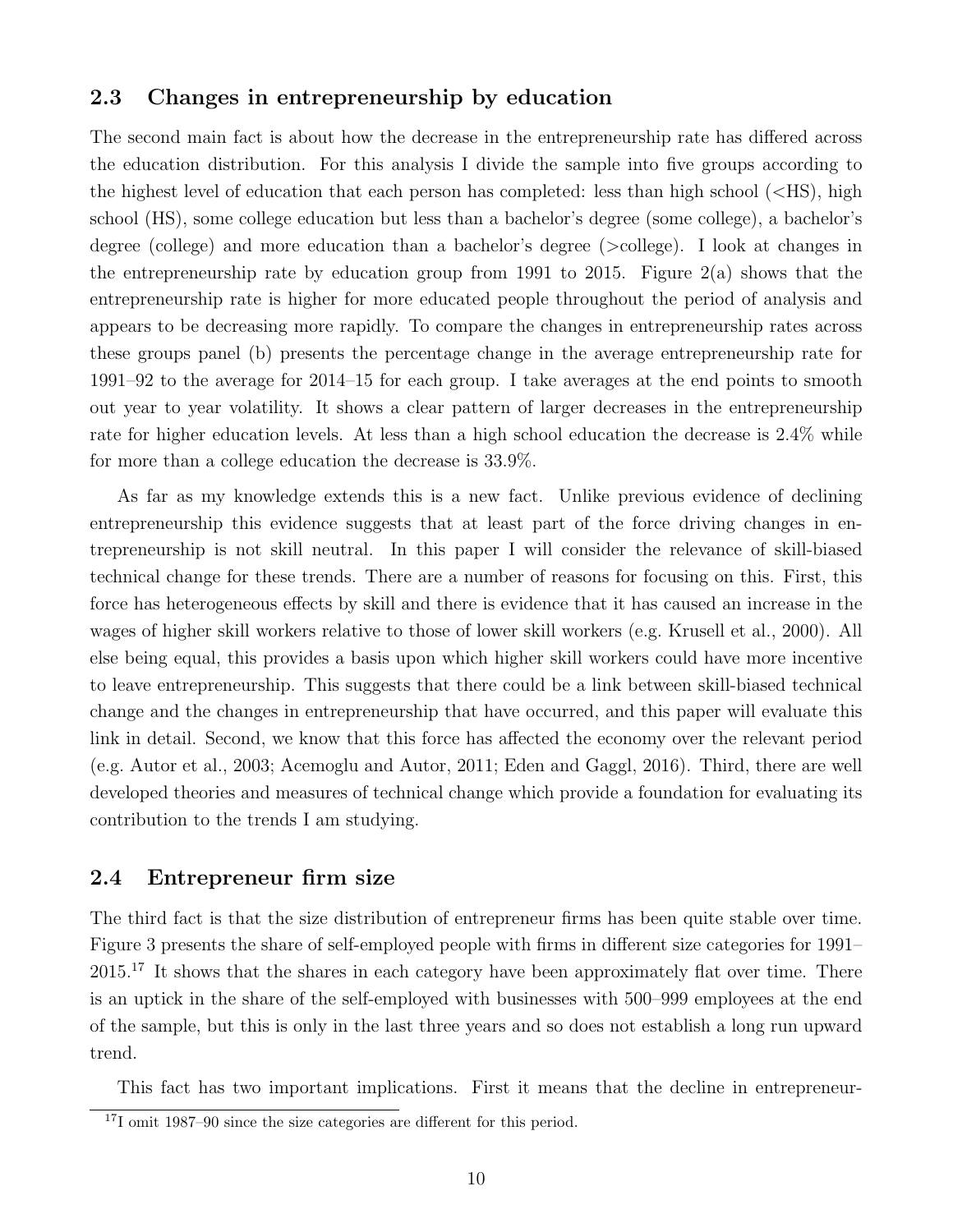<span id="page-11-0"></span>

Figure 2: Entrepreneurship rate by education and percentage change. Panel (a) is the share of the labor force for each education level who are entrepreneurs. These series are smoothed with a HP filter with smoothing parameter equal to 6.25. Panel (b) is the the percentage change in the entrepreneurship rate from the average for 1991–92 to the average for 2014–15 for each education group. These calculations use the unsmoothed series.

ship has not been concentrated amongst the smallest businesses that are likely to have the least economic impact. The trend appears to apply to businesses evenly across the size distribution. Second, the fact that the size distribution has been fairly stable and the share of the labor force who are self-employed has decreased indicates that over time there has been a shift in economic activity towards firms that aren't run by a self-employed people. I will call these non-entrepreneur firms.

This evidence suggests that we should consider explanations for the decline in entrepreneurship that disadvantages entrepreneurs relative to larger non-entrepreneur firms (e.g. public firms). This paper considers three such theories. One idea is that level of regulation has increased and because regualtions have a large fixed cost of compliance they have burdened smaller businesses more.[18](#page-11-1) Regulations that are commonly discussed as having this effect include increases in occupational licensing, weaker enforcement of anti-trust laws and zoning restrictions.<sup>[19](#page-11-2)</sup> The second idea is that changes in technology have increased the fixed cost component of production, generating an advantage for larger firms (see [Aghion et al.,](#page-48-6) [2019;](#page-48-6) [Hsieh and Rossi-Hansberg,](#page-50-2) [2019;](#page-50-2) [De Ridder,](#page-49-4) [2019\)](#page-49-4). The third idea is that there have been other changes in technology that have advantaged the largest firms in the economy and resulted in production becoming increasingly concentrated

<span id="page-11-2"></span><span id="page-11-1"></span><sup>&</sup>lt;sup>18</sup>See [Decker et al.](#page-49-1) [\(2014a\)](#page-49-1), [Davis and Haltiwanger](#page-49-5) [\(2014\)](#page-49-5) and [Davis](#page-49-6) [\(2017\)](#page-49-6) for discussions of this explanation. <sup>19</sup>The motivation for the discussion of occupational licensing is [Kleiner](#page-50-3) [\(2015\)](#page-50-3) who shows that the prevalence of occupational licenses has increased over time. [Hsieh and Moretti](#page-50-4) [\(2017\)](#page-50-4) argue that zoning restrictions have contributed to high property prices in major economic centers like New York and the Bay Area. While they do not study the effect of this on entrepreneurship, the increase in property prices will increases the upfront cost of any business that needs physical space.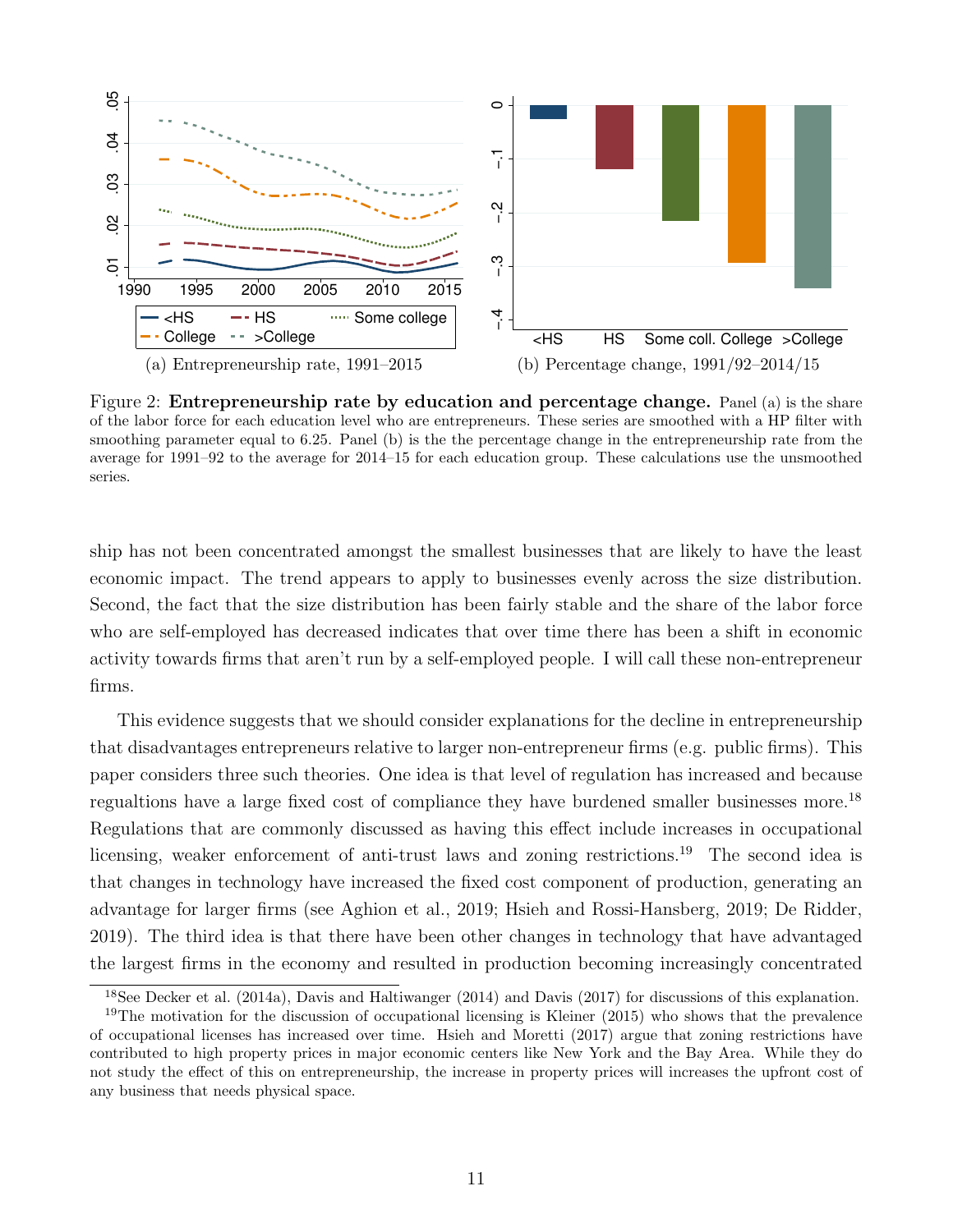<span id="page-12-1"></span>

Figure 3: Size distribution of businesses of self-employed. The scale of the y-axis is logarithmic. Each series is HP filtered with smoothing parameter equal to 6.25.

amongst them.<sup>[20](#page-12-2)</sup> I'll call this the superstar firms hypothesis, adopting the language of [Autor](#page-48-7) [et al.](#page-48-7) [\(2017\)](#page-48-7) who study the effects of this on the labor share. While it is beyond the scope of this paper to assess why exactly this has occurred, ideas include that new technologies have enabled people to better compare prices and quantities, which advantages the most productive firms, or larger firms are better placed to take advantage of new technologies because of their size or better access to financing. I will include these explanations in the model I build to evaluate why the entrepreneurship rate has declined.

## <span id="page-12-0"></span>3 Model

The model is a dynamic occupational choice model. It is designed to capture the theories for the decline in entrepreneurship that have been discussed, and it will be used to evaluate them.

### 3.1 Environment

Time is discrete and infinite, and there is a unit mass of agents. When an agent is born it has a type, high or low skill, which is fixed for life. With probability  $\theta_h$  an agent is a high type, and otherwise she is a low type. An agent that is a high type draws a productivity  $z<sub>h</sub>$  for doing high skill work at birth, and if she is low type then she draws a productivity for low skill work  $z_l$ . Each agent also receives an entrepreneurial productivity  $z_e$  at birth. Therefore all agents will be endowed with one worker productivity,  $z_l$  or  $z_h$ , and an entrepreneur productivity  $z_e$ . To simplify notation going forward, let  $\mathbf{z} = [z_l, z_h, z_e]$  be the productivity vector of an agent, with

<span id="page-12-2"></span> $20$ See [Davis and Haltiwanger](#page-49-5) [\(2014\)](#page-49-5) for discussion of this idea.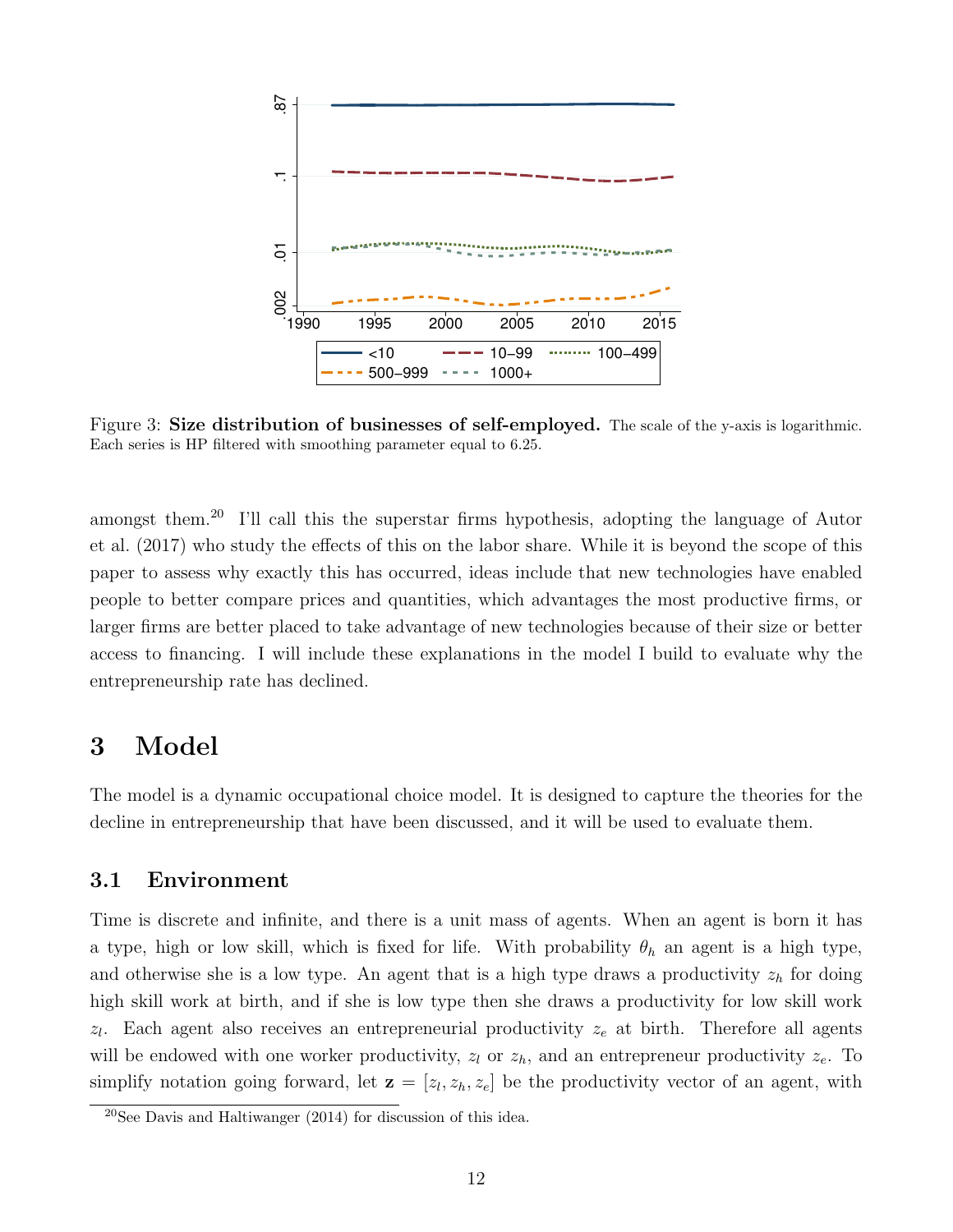$z_l = 0$  for high types and  $z_h = 0$  for low types. At birth this productivity vector is drawn from a distribution  $G(\mathbf{z})$ . It then evolves stochastically over time according to a Markov chain,  $G(\mathbf{z}'|\mathbf{z})$ . The distribution for initial draws,  $G(\mathbf{z})$ , is the stationary distribution of the Markov chain. Agents discount the future at rate  $\beta$  and each agent dies at the end of each period with probability  $\delta$ . An agent that dies is replaced by a new agent at the start of the next period.

For the quantitative exercise later in the paper,  $\theta_h$  and the productivity distributions will be allowed to depend on an agent's education level so that the model can be mapped to the data. Education will be taken as given. The model will therefore have a distinction between skill and education. This will allow people with different education levels to perform the same job. For example, people with and without college educations can all be plumbers. The education dimension of the model is suppressed now for simplicity, and will be introduced when the model is taken to the data.

Each period agents must choose whether to work and what kind of work to do: their *occu*pational choice. If an agent chooses not to work she receives b units of consumption, which can be thought of as the output of home production, consumption-equivalent units of leisure, or a combination of both. If an agent has low skill productivity  $z_l > 0$  then she can work as a low skill employee. She will provide  $z_l$  efficiency units of low skill labor and earn income  $z_lw_l$ , where  $w_l$  is the low skill wage per efficiency unit. If an agent has high skill productivity  $z_h > 0$ , then she can work as a high skill worker and earn  $z_h w_h$ , with these variables interpreted analogously to  $z_l$  and  $w_l$ . Finally agents can choose to be entrepreneurs. If an agent was not an entrepreneur last period then she needs to pay an entry cost  $\psi_e$ . Then each period of entrepreneurship the agent pays a fixed operating cost,  $\psi$ , and can run a production technology  $f(z_e, k_o, k_i, \ell_l, \ell_h)$ . It is assumed that being an entrepreneur is a full-time occupation so that an entrepreneur can't also be an employee. As an entrepreneur the agent hires inputs to produce and keeps the profits from the operation. There are four inputs. The two types of capital,  $k_o$  and  $k_i$ , can be rented at rate  $r<sub>o</sub>$  and  $r<sub>i</sub>$ , respectively. The two labor inputs are high and low skill labor measured in efficiency units,  $\ell_l$  and  $\ell_h$ , which have prices  $w_l$  and  $w_h$ .

The objective of each agent is to maximize the present discounted value of utility. The utility function is  $u(c)$ , satisfying  $u'(c) > 0$ ,  $u''(c) < 0$  and  $\lim_{c\to 0} u'(c) = \infty$ . There is no saving, so agents consume what they earn each period. Saving is abstracted from since its not central to the mechanisms being studied.

There is also a non-entrepreneurial sector, modeled by a representative non-entrepreneur firm. It has productivity  $z_f$  and produces using the technology  $f(z_f, k_o, k_i, \ell_l, \ell_h)$ , which has the same functional form as the technology that entrepreneurs use.<sup>[21](#page-13-0)</sup> This firm should be thought of as representing large firms in the economy, such as public firms, that don't have an owner who runs

<span id="page-13-0"></span> $^{21}$ It would be equivalent to have a continuum of non-entrepreneurs with a distribution of productivities. For the function that is used (see below), such a distribution of firms would aggregate up into a representative firm with exactly the form being used.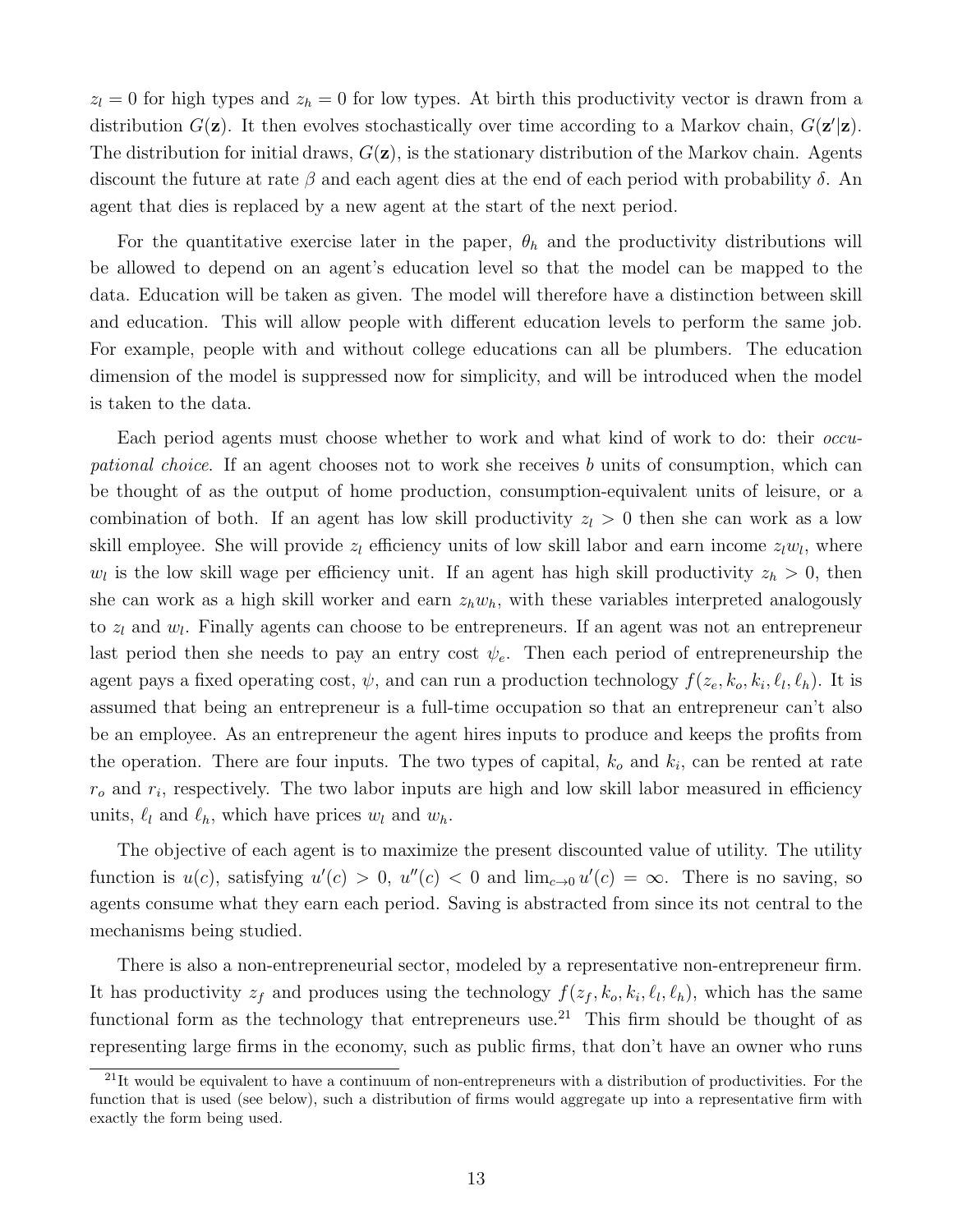them. In contrast to entrepreneurial firms, the productivities of non-entrepreneurial firms are assumed to be intrinsic to the firm, embodied in the ideas and institutional structures that have been developed over time rather than being attached to an owner-manager. The representative non-entrepreneur firm is owned equally by all agents and is operated to maximize the present discounted value of profits.

### 3.2 Production technology

The production technology builds on existing research on technical change. The core idea that I adopt from this research is that improvements in capital technology over time have allowed capital to substitute for lower skill labor, and that this technology has also made higher skill workers more productive [\(Krusell et al.,](#page-50-5) [2000;](#page-50-5) [Autor et al.,](#page-48-8) [2003;](#page-48-8) [Autor and Dorn,](#page-48-10) [2013\)](#page-48-10). A classic example of this is a manufacturing facility which can use better machines to replace production line workers, but then needs more engineers to operate, maintain and manage them. A more modern example is a company like Google which, amongst other things, provides information services that were previously provided by workers such as travel agents and call center employees. Google needs few low skill employees to provide these services but needs a lot of computer scientists.

The functional form for the production technology is

$$
f(z, k_o, k_i, \ell_l, \ell_h) = zk_o^{\eta} \left[ \phi \ell_h^{\gamma} + (1 - \phi)(\lambda k_i^{\tau} + (1 - \lambda)\ell_l^{\tau})^{\frac{\alpha}{\tau}} \right]^{\frac{\alpha}{\gamma}}, \tag{1}
$$

where  $\eta, \phi, \lambda, \alpha \in (0,1)$ ;  $\alpha + \eta < 1$ ; and  $\tau, \gamma < 1$ . The nested CES structure follows other papers that study the effects of technical change quantitatively [\(Krusell et al.,](#page-50-5) [2000;](#page-50-5) [vom Lehn,](#page-51-5) [2015;](#page-51-5) [Eden and Gaggl,](#page-49-11) [2016\)](#page-49-11). The main difference here is the use of a decreasing returns to scale technology since this paper studies production at the firm, rather than the aggregate, level and needs a distribution of firms. The productivity of the firm z is  $z_e$  for an entrepreneur and  $z_f$ for the non-entrepreneur sector. There are two types of labor, low skill  $\ell_l$  and high skill  $\ell_h$ , both measured in efficiency units.  $k_i$  and  $k_o$  are two types of capital.  $k_i$  is the type of capital that drives technical change. Its degree of substitutability/complementarity with low and high skill labor are determined by  $\tau$  and  $\gamma$ , respectively. There are no restrictions on whether, and the degree to which, these inputs are substitutes or complements, allowing the data to determine this when the model is calibrated. When I take the model to the data I will measure  $k_i$  with information and communication technology, as others have (e.g. [Eden and Gaggl,](#page-49-11) [2016;](#page-49-11) [Cortes et al.,](#page-49-13) [2016\)](#page-49-13), so I will call this IT capital. The rationale for this measure is that it is improvements in IT technology that are driving technical change. The fourth production input is  $k<sub>o</sub>$ , which is all other capital. This is combined with the other inputs in Cobb-Douglas form. This input in necessary for taking the model to the data but will not play a key role in the results.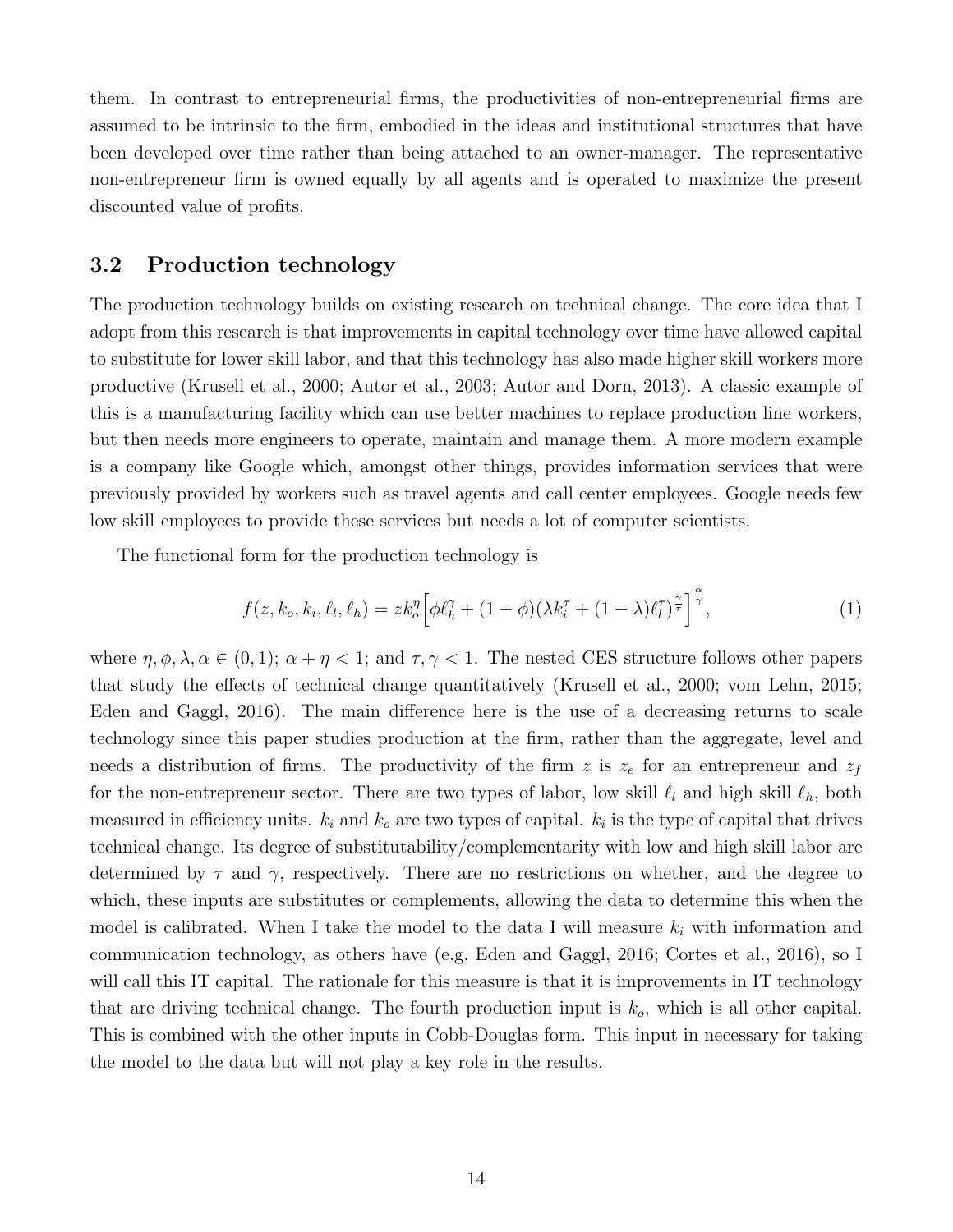### 3.3 Optimization problems and equilibrium

Let  $\epsilon \in \{0,1\}$  be an indicator for whether an agent was an entrepreneur in the previous period. The value function of an agent at the start of a period is denoted  $V(\mathbf{z}, \epsilon)$ .<sup>[22](#page-15-0)</sup> The value functions for being out of the labor force, a low skill employee, a high skill employee, and an entrepreneur are, respectively:

$$
V_{\text{olf}}(\mathbf{z}, \epsilon) = u(b + \pi_f) + \beta(1 - \delta) \mathbb{E}[V(\mathbf{z}', 0)|\mathbf{z}],
$$
\n(2)

$$
V_1(\mathbf{z}, \epsilon) = u(z_l w_l + \pi_f) + \beta (1 - \delta) \mathbb{E}[V(\mathbf{z}', 0)|\mathbf{z}],
$$
\n(3)

$$
V_{\mathbf{h}}(\mathbf{z}, \epsilon) = u(z_h w_h + \pi_f) + \beta (1 - \delta) \mathbb{E}[V(\mathbf{z}', 0)|\mathbf{z}], \tag{4}
$$

$$
V_{\mathbf{e}}(\mathbf{z}, \epsilon) = u(\pi(z_{e}, \epsilon) + \pi_{f}) + \beta(1 - \delta)\mathbb{E}[V(\mathbf{z}', 1)|\mathbf{z}],
$$
\n(5)

where  $\pi_f$  is the profit of the non-entrepreneur sector and the profit of an entrepreneur is

$$
\pi(z_e, \epsilon) = \max_{\{k_o, k_i, \ell_l, \ell_h\}} \left\{ f(z_e, k_o, k_i, \ell_l, \ell_h) - w_l \ell_l - w_h \ell_h - r_o k_o - r_i k_i - \mathbb{1}_{\epsilon}(0) \psi_e - \psi \right\}.
$$

 $\mathbb{1}_A(a)$  is the indicator function for whether variable A is equal to value a. The optimal choice for input  $x$  is

<span id="page-15-4"></span><span id="page-15-3"></span><span id="page-15-1"></span>
$$
x(z_e) = \Gamma_x z_e^{\frac{1}{1-\alpha-\eta}}
$$
\n(6)

and the profit function is:

$$
\pi_e(z_e,\epsilon) = \Gamma_\pi z_e^{\frac{1}{1-\alpha-\eta}} - \mathbb{1}_{\epsilon}(0)\psi_e - \psi,
$$

where the Γ's are functions of parameters and prices provided in the Appendix. Let the output of a firm be denoted  $y(z_e)$ .

Denote the set of possible occupations  $\mathcal{O} = \{ \text{olf}, l, h, e \}$  where the notation corresponds to the subscripts on the relevant value functions. The value function satisfies:

$$
V(\mathbf{z}, \epsilon) = \max_{x \in \mathcal{O}} V_x(\mathbf{z}, \epsilon).
$$

and the occupational choice is

<span id="page-15-2"></span>
$$
\mathbf{\sigma}(\mathbf{z}, \epsilon) = \underset{x \in \mathcal{O}}{\arg \max} V_x(\mathbf{z}, \epsilon). \tag{7}
$$

The production problem for the representative non-entrepreneur firm is

$$
\pi_f = \max_{\{k_o, k_i, \ell_l, \ell_h\}} \left\{ f(z_f, k_o, k_i, \ell_l, \ell_h) - w_l \ell_l - w_h \ell_h - r_o k_o - r_i k_i \right\},\
$$

which yields the same functions for input choices and output as for entrepreneur firms,  $x(z_f)$  and

<span id="page-15-0"></span> $22$ The value function of course depends on the aggregate state as well. Since the focus will be on the stationary equilibrium in which the aggregate state is constant, this state variable is suppressed.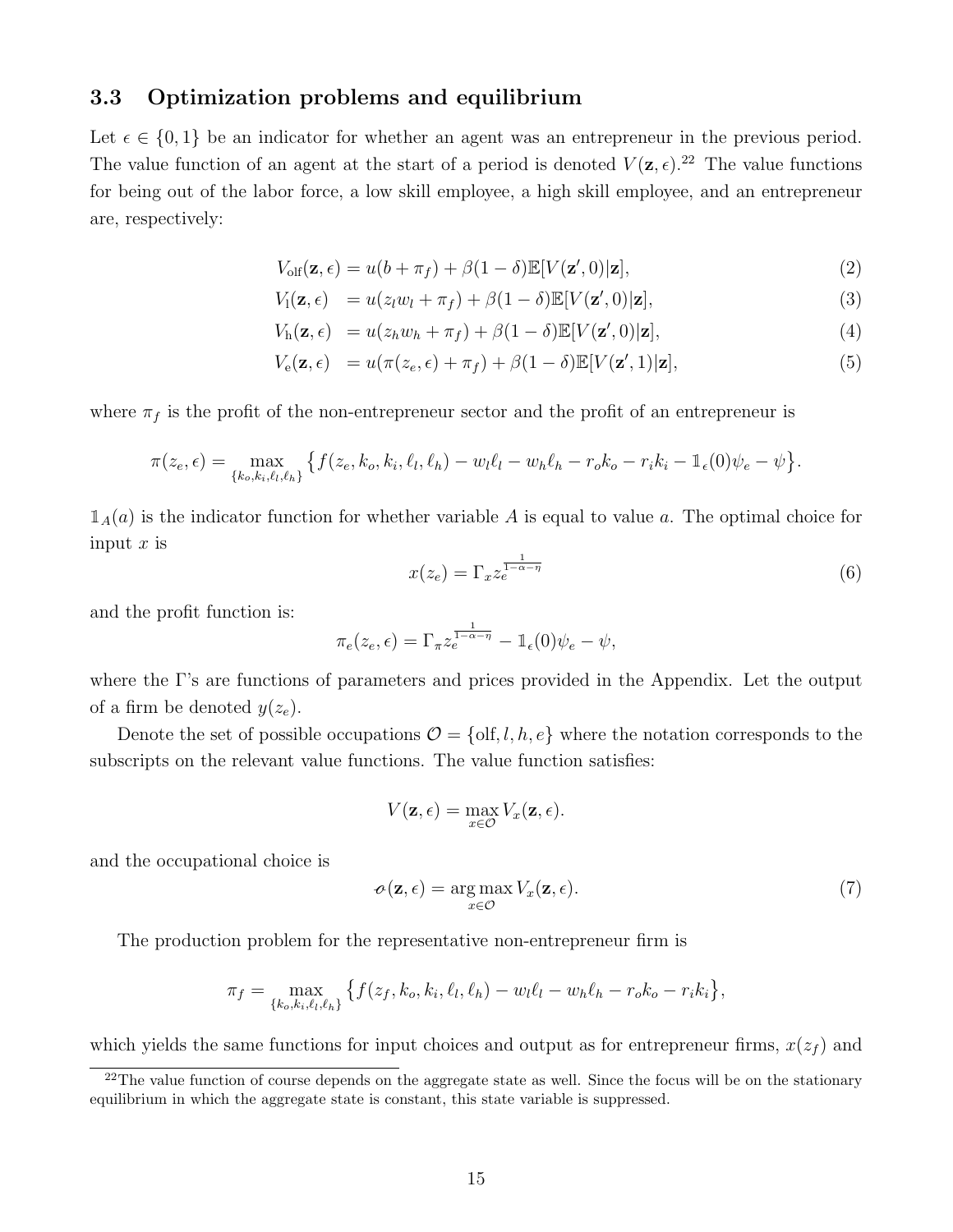$y(z_f)$ , and the profit is

$$
\pi_f = \Gamma_\pi z_f^{\frac{1}{1-\alpha-\eta}}.
$$

Agents in the model are distributed over the states  $(z, \epsilon)$ . Let the state space, which is the Cartesian product  $\mathbb{R}^3_+ \times \{0,1\}$ , be denoted by J and let the  $\sigma$ -algebra  $\Sigma_J$  be defined as  $B_{\mathbb{R}^3_+} \otimes P(\{0,1\})$  where  $B_{\mathbb{R}^3_+}$  is the Borel  $\sigma$ -algebra of  $\mathbb{R}^3_+$  and  $P(\{0,1\})$  is the power set of  $\{0,1\}$ . Let the typical subset of  $\Sigma_J$  be denoted by  $\mathcal{Z} \times \mathcal{E}$ . With this notation, the transition function for the distribution of agents,  $Q: J \times \Sigma_J \rightarrow [0, 1]$ , can be expressed as:

$$
Q((\mathbf{z}, \epsilon), \mathcal{Z} \times \mathcal{E}) = (1 - \delta) \big[ \big(1 - \mathbb{1}_s(e)\big) \mathbb{1}_{\mathcal{E}}(0) + \mathbb{1}_s(e) \mathbb{1}_{\mathcal{E}}(1) \big] \int_{\mathcal{Z}} g(\mathbf{z}'|\mathbf{z}) d\mathbf{z}' + \delta \mathbb{1}_{\mathcal{E}}(0) \int_{\mathcal{Z}} g(\mathbf{z}') d\mathbf{z}',
$$

where  $g(\mathbf{z}'|\mathbf{z})$  and  $g(\mathbf{z})$  are the probability density functions of  $G(\mathbf{z}'|\mathbf{z})$  and  $G(\mathbf{z})$  respectively. The indicator function for the set  $\mathcal{E}, \mathbb{1}_{\mathcal{E}}(x)$ , indicates whether element x is in set  $\mathcal{E}$ . To understand this formula, recall that with probability  $1 - \delta$  an agent survives to the next period. If they are not an entrepreneur this period ( $\sigma \neq e$ ) then  $\epsilon' = 0$ , and if they are then  $\epsilon' = 1$ . Their productivity vector evolves according to  $G(\mathbf{z}^{\prime}|\mathbf{z})$ . With probability  $\delta$  an agent will die. In this case they will be replaced by a new agent next period who will have  $\epsilon = 0$  and will draw her productivities from  $G(\mathbf{z})$ . A stationary distribution of agents is a function  $H : \Sigma_J \to [0,1]$ , such that for all  $\mathcal{Z}\times\mathcal{E}\in\Sigma_J$ 

<span id="page-16-1"></span><span id="page-16-0"></span>
$$
H(\mathcal{Z}\times\mathcal{E})=\int_{J}Q((\mathbf{z},\epsilon),\mathcal{Z}\times\mathcal{E})dH.
$$
\n(8)

There are three markets that need to clear: the markets for low skill labor, high skill labor and the market for the final good. For a stationary distribution of agents  $H$ , the market clearing conditions are:

<span id="page-16-2"></span>
$$
\int_{J} \mathbb{1}_{s}(l)z_{l} dH = \int_{J} \mathbb{1}_{s}(e)\ell_{l}(z_{e}) dH + \ell_{l}(z_{f}),
$$
\n(9)

<span id="page-16-3"></span>
$$
\int_{J} \mathbb{1}_{s}(h) z_h \, dH = \int_{J} \mathbb{1}_{s}(e) \ell_h(z_e) \, dH + \ell_h(z_f), \tag{10}
$$

$$
\int_{J} \mathbb{1}_{s}(e) \Big( \pi_{e}(z_{e}, \epsilon) + w_{l} \ell_{l}(z_{e}) + w_{h} \ell_{h}(z_{e}) + r_{o} k_{o}(z_{e}) + r_{i} k_{i}(z_{e}) + \mathbb{1}_{\epsilon}(0) \psi_{e} + \psi \Big) dH
$$

$$
+ \pi_{f}(z_{f}) + r_{o} k_{o}(z_{f}) + r_{i} k_{i}(z_{f}) = \int_{J} \mathbb{1}_{s}(e) y(z_{e}) dH + y(z_{f}). \tag{11}
$$

The analysis will focus on the stationary equlibrium of the model, which is defined as follows.

**Equilibrium** A stationary equilibrium is a pair of wages  $\{w_l, w_h\}$ ; a function for occupational choices  $o(z_l, z_h, z_e, \epsilon)$ ; production input decisions for entrepreneurs and non-entrepreneur firms  $\{\ell_l(z), \ell_h(z), k_o(z), k_i(z)\}\$  with  $z=z_e$  for entrepreneurs and  $z=z_f$  for non-entrepreneurs; and a distribution H of agents over idiosyncratic states such that:

• the production input decisions of entrepreneurs and non-entrepreneur firms satisfy  $(6)$ ;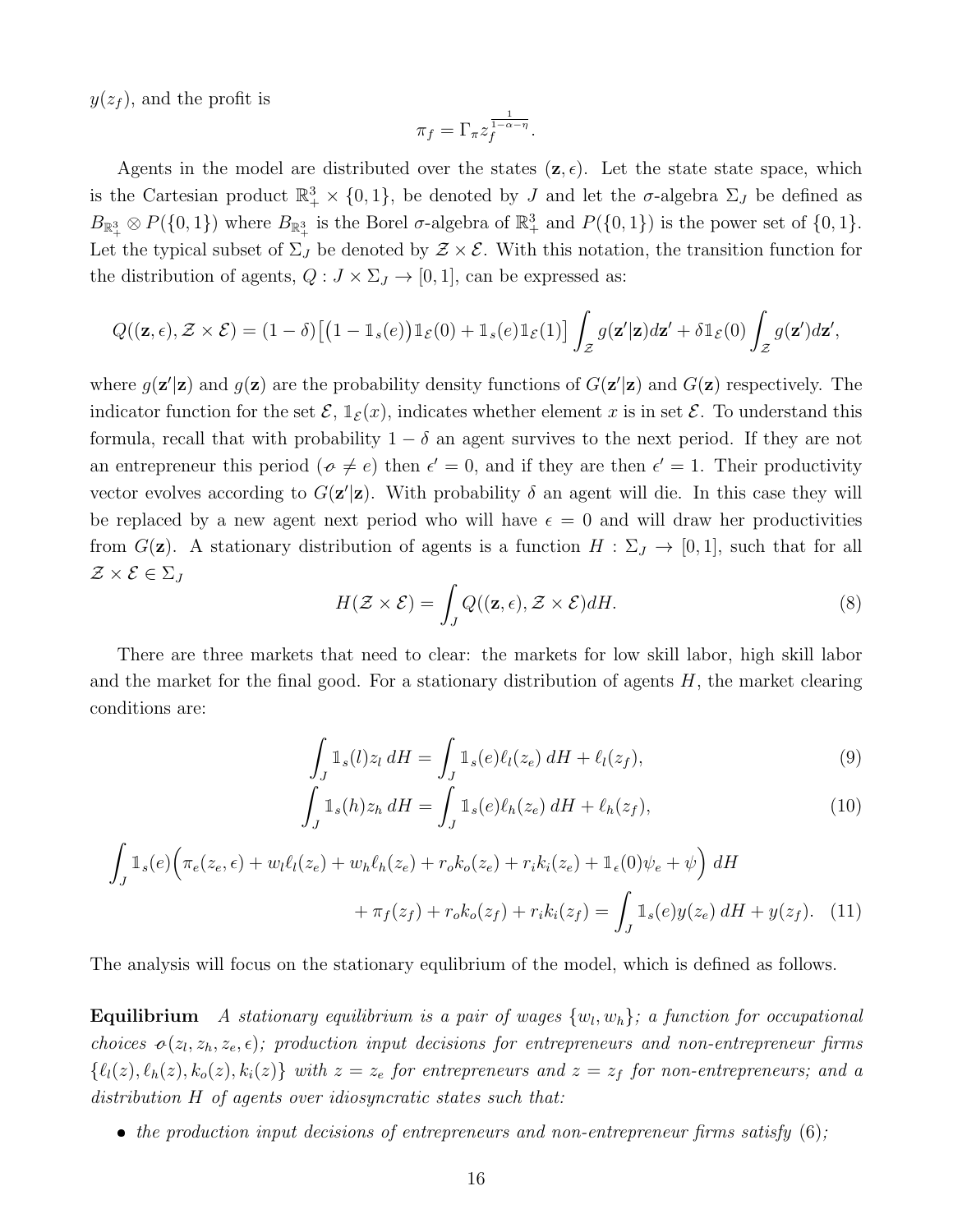- occupational choices satisfy  $(7)$ ;
- the distribution of agents  $H$  satisfies  $(8)$ ; and
- the markets for low skill labor, high skill labor and the final good clear in accordance with *equations* [\(9\)](#page-16-1), [\(10\)](#page-16-2) *and* [\(11\)](#page-16-3).

## <span id="page-17-0"></span>4 Sources of declining entrepreneurship

This section discusses how skill-biased technical change, increasing productivity of non-entrepreneurs, and increasing fixed and entry costs affect entrepreneurship in the model. Recall that the motivation for considering increasing non-entrepreneur productivity is evidence that large firms in the economy have become more productive over time, while increasing fixed and entry costs aim to capture changes in the regulatory environment and technological changes affecting these components of costs. The objective is to explain the mechanisms that link these changes in the economy to occupational choice decisions, and to use this theory to explain how changes in key parameters of the model can be identified. For this purpose a simplified single period model will be used in order to provide the main intuition with sharper analysis than would be possible with the full model.

### 4.1 Occupational sorting in a simplified model

Consider a version of the model which has a single period. Agents are either low or high skill, and each is endowed with a vector of productivities z. Agents choose their occupation and the payoffs are given by equations [\(2\)](#page-15-3)–[\(5\)](#page-15-4) with  $\beta = 0$ . To maintain the effect of the entry cost on the occupation decision, it is assumed that a fraction of agents have  $\epsilon = 1$  so that they don't have to pay the entry cost to be entrepreneurs and the remainder of agents do face this cost ( $\epsilon = 0$ ). Agents with  $\epsilon = 1$  can be thought of as being endowed with a business, while other agents have to set one up if they want to be an entrepreneur.

Figure [4](#page-18-0) presents the occupational choice policies of agents in the simple model. First consider low types whose occupational choices are presented in panel (a). The productivity of an agent when working as an employee is along the horizontal axis and their productivity as an entrepreneur is along the vertical axis. For low levels of  $z_e$  agents will either work as an employee or chose to be out of the labor force. Since the value of being a low skill employee is increasing in  $z_l$  and the value of being out of the labor force is constant, there is a threshold (  $z_l = b/w_l$ ) above which agents choose to work and otherwise they do not. Moving vertically up the figure, there are two thresholds that separate agents who are entrepreneurs from those who are out of the labor force or working as employees. These thresholds are a function of the employee productivity of an agent,  $z_l$ , and whether she is endowed with a business,  $\epsilon$ . The higher of these,  $\tilde{z}$  $z_e^l(z_l, 0)$ , is the threshold for agents who are not endowed with a business ( $\epsilon = 0$ ). In general, agents with higher entrepreneurial productivity are more likely to be entrepreneurs. For low values of  $z<sub>l</sub>$  the threshold is flat because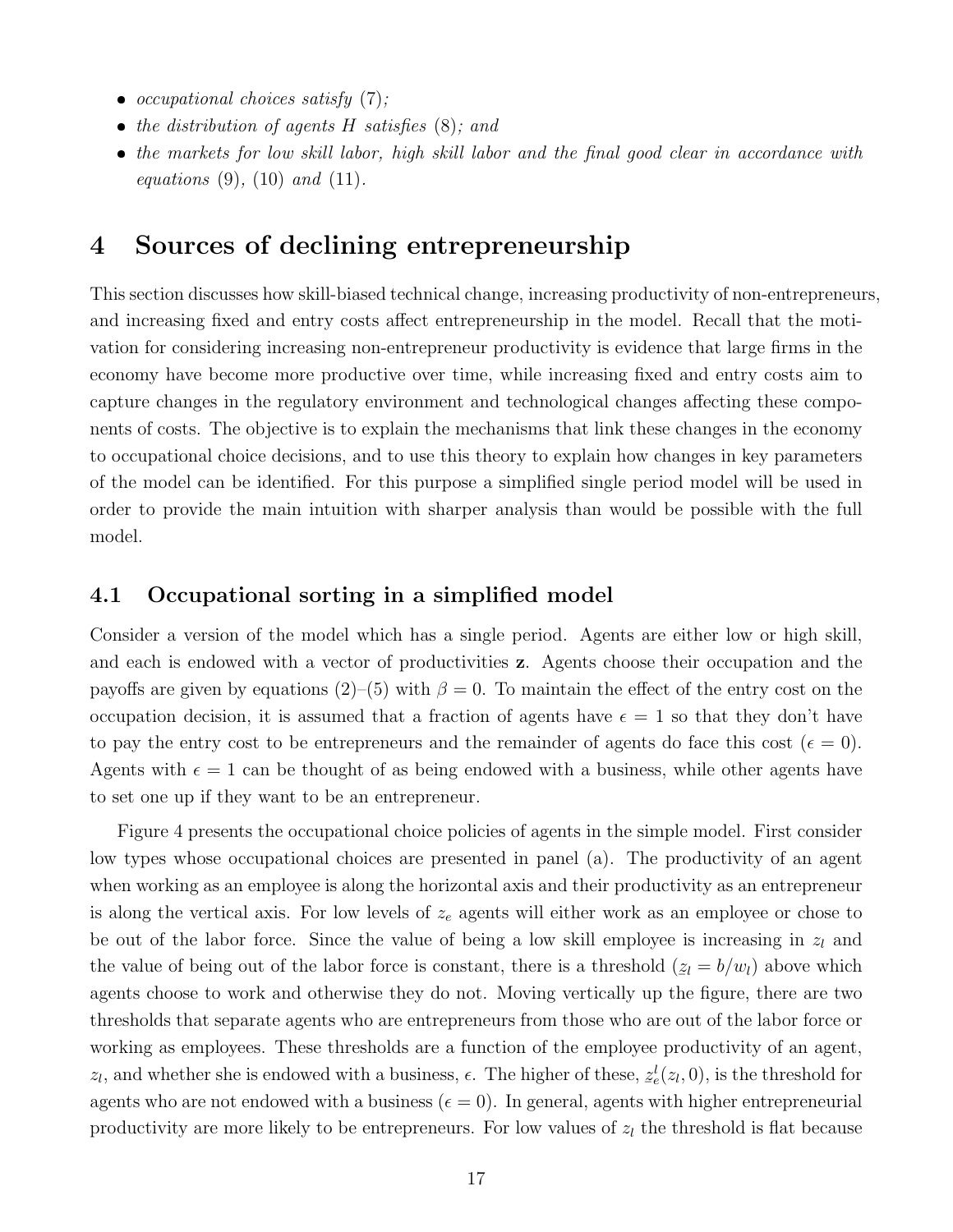<span id="page-18-0"></span>

Figure 4: **Equilibrium occupational choices.**  $z_e^s(z_s, \epsilon)$  is the threshold value of  $z_e$  above which agents of skill type  $s \in \{l, h\}$ , worker productivity  $z_s$ , and business endowment state  $\epsilon$ , choose to be an entrepreneur.  $z_s$ is the minimum employee productivity level for which an agent of skill type s could choose to be an employee.

the outside option to entrepreneurship is being out of the labor force, and this has the same value for everyone. For  $z_l > z_l$  this threshold is increasing in the level of  $z_l$  because agents with higher  $z_l$  earn more as employees and therefore need to make higher profits as entrepreneurs in order to choose that profession. The threshold is concave because the return to being an employee is linear in  $z_l$  while the return to being an entrepreneur is convex in  $z_e$ . The second threshold,  $z$  $z_e^l(z_l, 1)$ , is for agents who are endowed with a business ( $\epsilon = 1$ ). These agents choose to be entrepreneurs for lower values of  $z_e$  because they do not need to pay the entry cost. In the dynamic model,  $z_e$  $z_e^l(z_l,0)$ corresponds to the threshold for entering entrepreneurship, while  $\tilde{z}$  $z_e^l(z_l, 1)$  corresponds to the exit threshold.

For high skill types the tradeoffs are the same except that the value of being an employee is  $z_h w_h$  instead of  $z_l w_l$ . The two panels in Figure [4](#page-18-0) are drawn to depict a case in which  $z_l$  and  $z_h$ have the same range and  $w_h > w_l$ . This illustrates two points. The first is that since high skill agents earn more for a given productivity they will choose to be out of the labor force for a smaller range of productivities. That is,  $z_h = b/w_h < z_l$ . Second, for a given employee productivity, the  $z_e$  threshold for being an entrepreneur is higher for high skill types because they earn more as employees:  $\tilde{z}$  $z_e^h(x,1)$  $\tilde{a}$  $z_e^l(x,1)$  and  $\tilde{z}$  $z_e^h(x,0) >$  $\tilde{z}$  $z_e^l(x,0)$  for all  $x >$  $z_h$ . The functional form for the entrepreneurship boundaries for an agent with skill type  $s \in \{l, h\}$  is:

$$
z_e^s(z_s, \epsilon) = \begin{cases} \left(\frac{b+\psi+\mathbb{1}_{\epsilon}(0)\psi_e}{\Gamma_{\pi}}\right)^{1-\alpha-\eta} & \text{for } z_s \in [0, z_s],\\ \left(\frac{z_s w_s + \psi + \mathbb{1}_{\epsilon}(0)\psi_e}{\Gamma_{\pi}}\right)^{1-\alpha-\eta} & \text{for } z_s > z_s. \end{cases}
$$
(12)

It should also be noted that the size of the regions in Figure [4](#page-18-0) should not be interpreted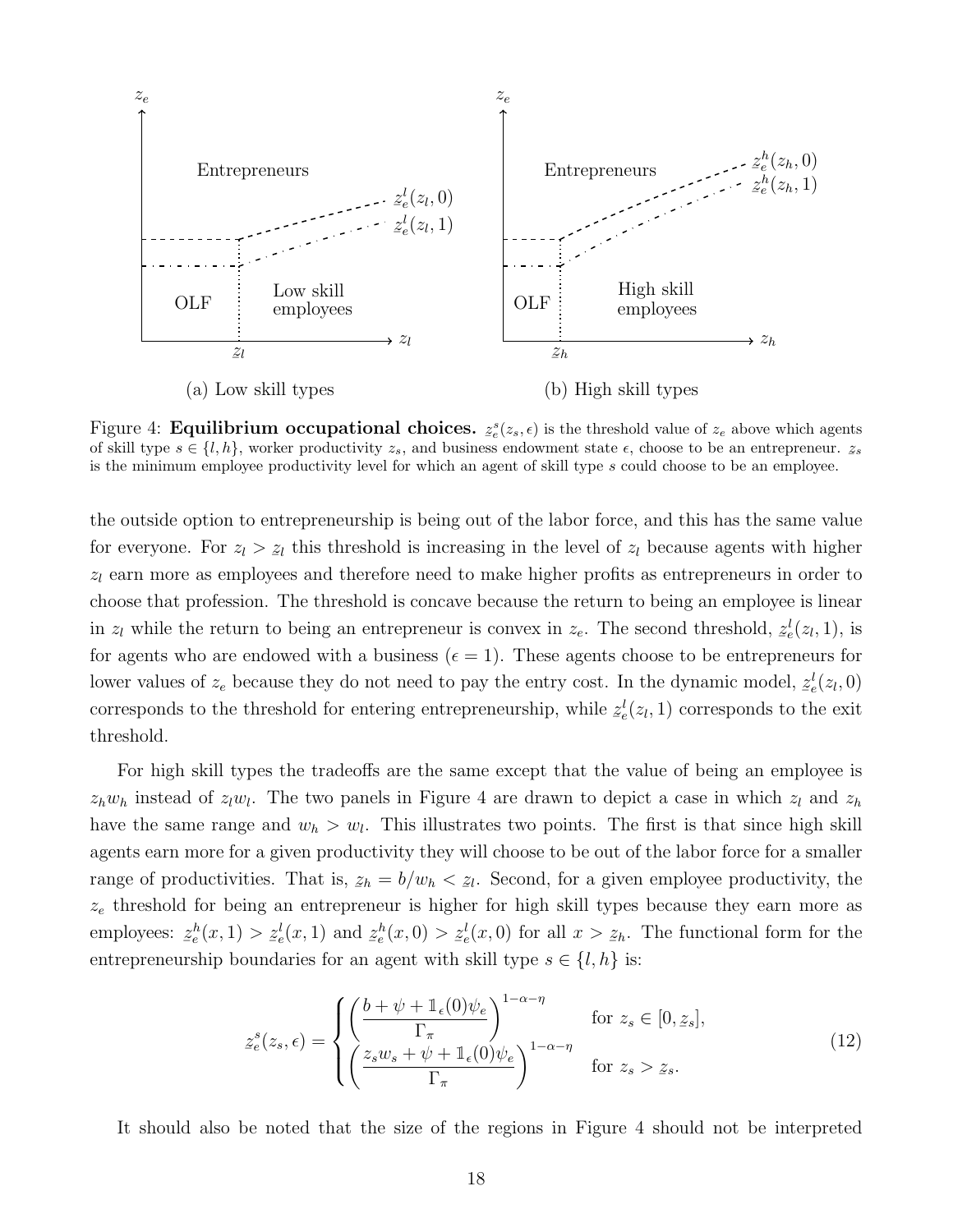as indicating the relative shares of the occupation categories. This depends on the thresholds depicted as well as the distribution of agents over the productivity space.

### 4.2 Skill-biased technical change

The force driving skill-biased technical change in the model is a decrease in the rental rate of IT capital,  $r_i$ . As is well understood from the technical change literature this will affect the equilibrium wages of high and low skill workers, with the changes depending on the values of the two elasticity of substitution parameters for the production function. For the period being studied, the main change in wages was an increase in the high skill wage. So this analysis focuses on the effect of increasing  $r_i$  and decreasing  $w_h$  on occupational choices.

The following proposition characterizes the effects of these changes on the decisions of agents whether to be entrepreneurs or not. Derivatives that are conditional on w hold the wages fixed. Otherwise they express equilibrium relationships. All proofs are in the Appendix.

<span id="page-19-0"></span>Proposition 1. The effects of changes in the IT capital rental rate and the high skill wage on the entrepreneur thresholds are as follows.

(a) For all  $s \in \{l, h\}, \, \epsilon \in \{0, 1\}$  and  $z_s > 0$ ,

$$
\frac{\partial z_e^s(z_s,\epsilon)}{\partial r_i}\bigg|_{\mathbf{w}}>0 \quad and \quad \frac{\partial z_e^s(z_s,\epsilon)}{\partial w_h}>0.
$$

(b) If  $w_h > w_l$ , then for all  $z_s > z_h$  and  $\epsilon \in \{0, 1\}$ ,

$$
\frac{\partial z_e^h(z_s,\epsilon)}{\partial r_i}\bigg|_{\mathbf{w}} > \frac{\partial z_e^l(z_s,\epsilon)}{\partial r_i}\bigg|_{\mathbf{w}} \quad \text{and} \quad \frac{\partial z_e^h(z_s,\epsilon)}{\partial w_h} > \frac{\partial z_e^l(z_s,\epsilon)}{\partial w_h}.
$$

(c) For all  $s \in \{l, h\}$  and  $z_s > 0$ ,

$$
\frac{\partial [z_e^s(z_s,0) - z_e^s(z_s,1)]}{\partial r_i}\bigg|_{\mathbf{w}} > 0.
$$

Parts (a) and (b) of this proposition tell us about the effects of skill-biased technical change on the share of agents who are entrepreneurs. If we were to consider a pure increase in  $w<sub>h</sub>$  (no change in  $r_i$ ), these results have clear implications for how entrepreneurship decisions change. The entrepreneurship thresholds,  $\tilde{a}$  $z_e^s(z_s, \epsilon)$  for  $\epsilon \in \{0, 1\}$ , will increase for both skill types, and the increases will be larger for high skill types. This will decrease the share of agents of each skill type who are entrepreneurs. Whether the decrease is larger for high skill types will depend on the shape of the distributions of low and high skill agents in the productivity space. If the mass of agents distributed near the entrepreneurship threshold is similar for the two skill types, then the entrepreneurship share for high skill agents will decrease more. This indicates how an increasing high skill wage could generate these patterns, which were documented in the data in Section [2.](#page-6-0)

The fact that this change in the high skill wage is being driven by a declining rental rate for IT capital complicates the analysis. This change increases the profit of an entrepreneur because it is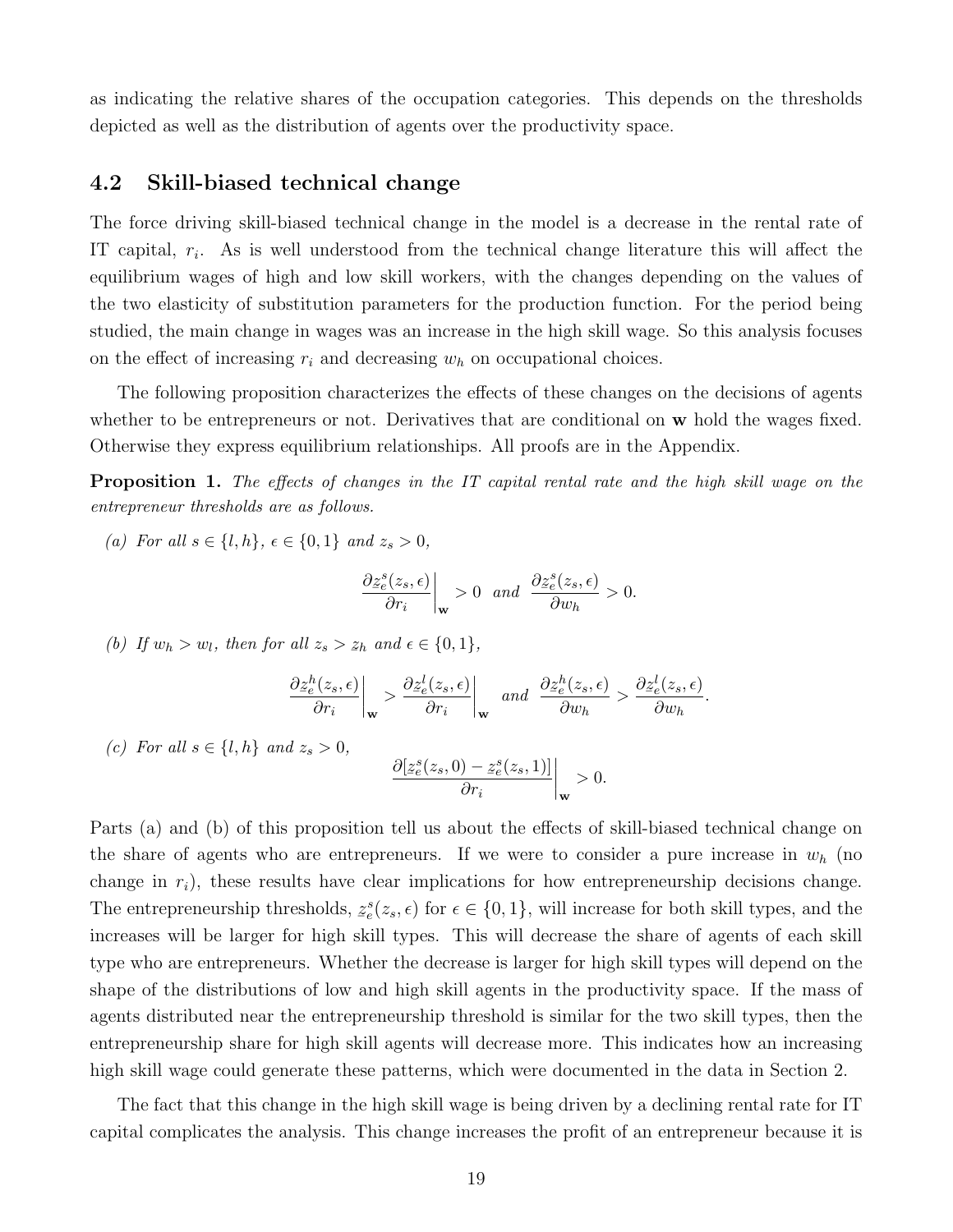a decline in an input price. This decreases all entrepreneurship thresholds and thereby increases the entrepreneurship share for both skill types. This effect offsets the decline in entrepreneurship shares due to the increase in the high skill wage.

In the static model, the analog of the entry rate is the share of entrepreneurs who were not endowed with a business, i.e. those with  $\epsilon = 1$ . For the purposes of this section I will call this the "entry rate." A key factor affecting this is the size of the wedge between the productivity thresholds for running a business for people with and without an endowed business. As this wedge decreases, the entry rate will tend to increase.<sup>[23](#page-20-0)</sup> For an agent with skill type s and  $z_s > z_s$ , this wedge is

<span id="page-20-1"></span>
$$
\underline{z}_{e}^{s}(z_{s},0) - \underline{z}_{e}^{s}(z_{s},1) = \left(\frac{1}{\Gamma_{\pi}}\right)^{1-\alpha-\eta} \left( [z_{s}w_{s} + \psi + \psi_{e}]^{1-\alpha-\eta} - [z_{s}w_{s} + \psi]^{1-\alpha-\eta} \right). \tag{13}
$$

A decrease in  $r_i$  has two types of effects on this wedge. It changes the profitability of entrepreneurs, which shows up in the  $\Gamma_{\pi}$  term. The direct effect of decreasing  $r_i$  is to increase profitability. This decreases the wedge because, if entrepreneurs are more profitable, then the entry cost is less relevant to them. This is the effect captured in part (c) of the proposition and it pushes in the opposite direction of what has occurred in the data. To the extent that the falling IT capital price increases the high skill wage, it will decrease entrepreneur profits and offset this effect. This price change has a second effect for high skill agents, captured by the  $z_s w_s$  terms when  $s = h$ . This effect is that an increase in the high skill wage pushes up the productivity threshold for being an entrepreneur because the outside option is better. This means than in equilibrium high skill entrepreneurs are more profitable, so that the entry cost is less relevant to them and the wedge decreases.

The third dimension of entrepreneurship under consideration is the share of employment at entrepreneur firms. This depends on the share of people who are entrepreneurs, and the amount of labor that each entrepreneur hires. As just mentioned, the direct effect of a fall in the price of IT capital is to increase the share of people who are entrepreneurs, which tends to increase the share of employment at entrepreneur firms. The effect on the employment level of each firms depends on the elasticity of substitution parameters. To the extent that demand of high skill labor, as a complementary input to IT capital, increases, firms will grow larger. If low skill labor is substitutable for IT capital then this will decrease the size of firms.

The overall message of this analysis is that while there are good theoretical reasons for expecting skill-biased technical change to decrease the relative entrepreneurship rate of high skill agents, there are competing forces determining the changes in other moments of entrepreneurship that need to be determined quantitatively. Section [5](#page-25-0) and [6](#page-33-0) will take up this task.

<span id="page-20-0"></span><sup>&</sup>lt;sup>23</sup>The observed change will also depend on the direction and size of the changes in these thresholds, and the shape of the distribution over the state space.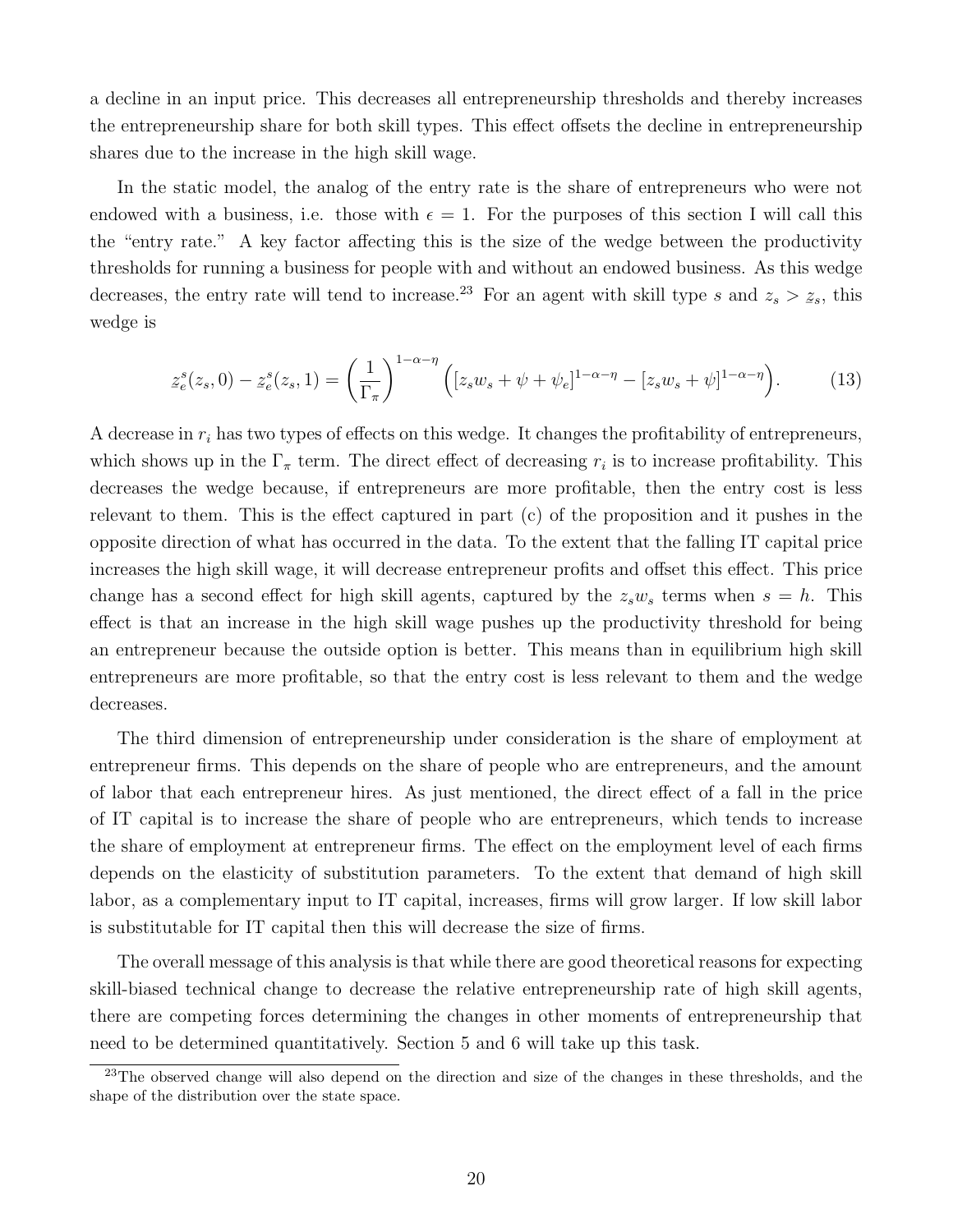### 4.3 Non-entrepreneur productivity

The expansion of non-entrepreneur firms is modeled through an increases in their productivity,  $z<sub>f</sub>$ . The effects of this on the entrepreneur thresholds and the labor demand of entrepreneurs is characterized by Proposition [2.](#page-21-0)

<span id="page-21-0"></span>Proposition 2. An increase in non-entrepreneur productivity affects the entrepreneur thresholds and labor demands as follows.

(a) For all  $s \in \{l, h\}$ ,  $\epsilon \in \{0, 1\}$  and  $z_s > 0$ ,

$$
\frac{\partial z^s_e(z_s,\epsilon)}{\partial z_f} > 0.
$$

(b) If  $1 - \gamma$  is sufficiently large, then for all  $s \in \{l, h\}$  and  $z_e > 0$ ,

$$
\frac{\partial \ell_s(z_e)}{\partial z_f} < 0.
$$

This proposition says that an increase in non-entrepreneur productivity causes the entrepreneur thresholds to increase, so that the entrepreneur share decreases for both skill types. Conditional on being an entrepreneur, demand for both types of labor falls. All of these effects occur because of how the change in productivity affects wages. When productivity of the non-entrepreneur sector increases, its demand for both types of labor increases, pushing up wages. This makes entrepreneurship less profitable, so that the entrepreneur thresholds increase and fewer agents choose to be entrepreneurs. Amongst agents who still choose to be entrepreneurs, demand for labor decreases because the wages are higher. $^{24}$  $^{24}$  $^{24}$ 

For present purposes, the useful insight from this is that increasing non-entrepreneur productivity is going to affect both the share of agents who are entrepreneurs, and the share of employment in the economy that they account for. Both of these moment are available from the data presented in Section [2,](#page-6-0) so the strength of this channel for explaining the changes in entrepreneurship can be evaluated against this moments. This will be part of the quantitative strategy.

The increase in non-entrepreneur productivity doesn't have a clear qualitative effect on the entry rate of entrepreneurs. This can be seen with equation [\(13\)](#page-20-1). On one hand, the increase in wages that this change generates decreases the profits of entrepreneurs (captured by the  $\Gamma_{\pi}$  term in the equation). This increases the wedge between the two entrepreneur thresholds. On the other hand, the increase in wages pushes up the outside option, so that the marginal entrepreneur is more profitable and the entry cost matters less to them.

<span id="page-21-1"></span><sup>&</sup>lt;sup>24</sup>The restriction on  $\gamma$  in the proposition implies that low and high skill labor is not too substitutable. This ensures that when one of the wages increases, the increase in demand for the other type of labor is not too strong.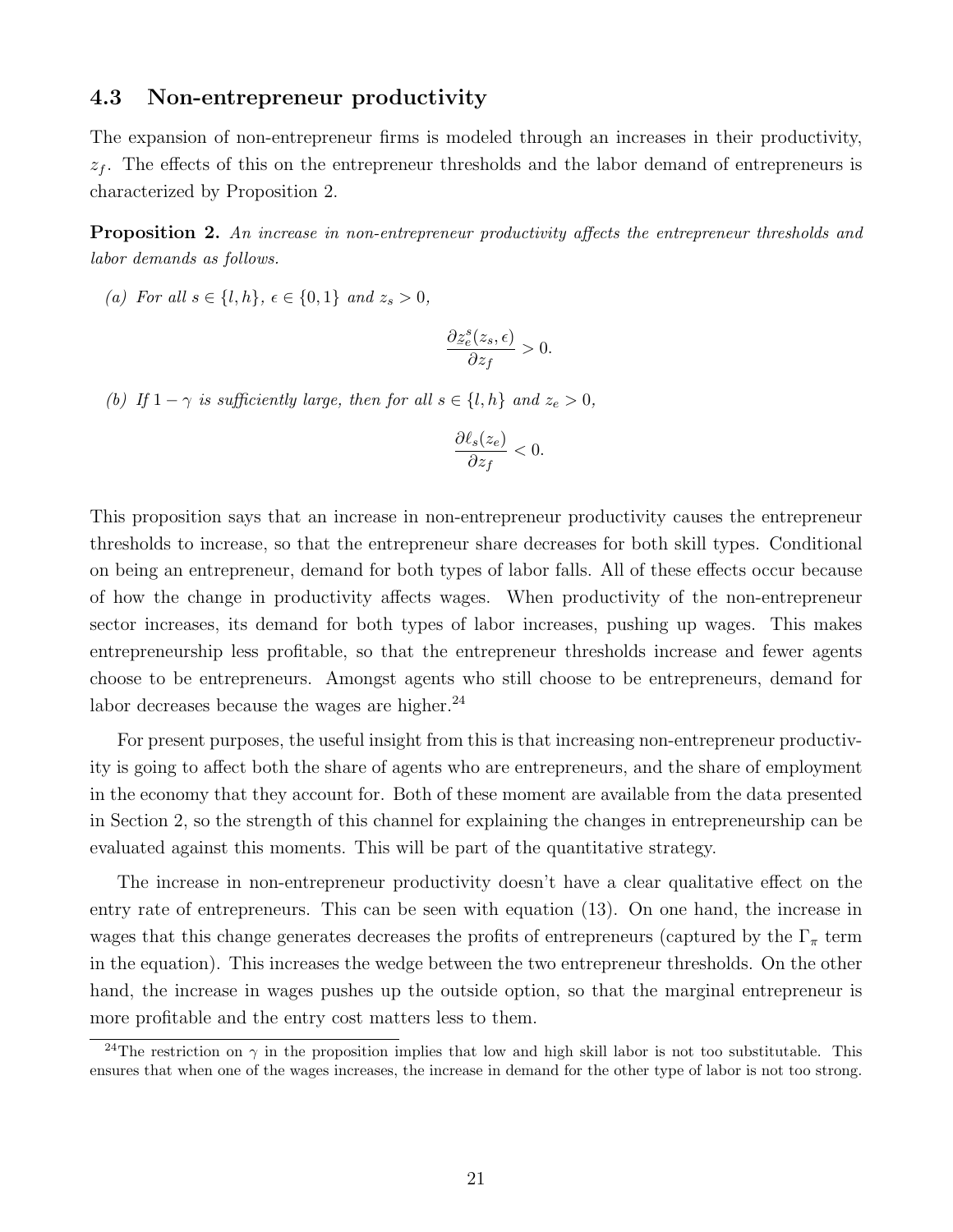#### 4.4 Fixed and entry costs

The effects of increasing fixed and entry costs on the agents' choices are as follows.

<span id="page-22-0"></span>Proposition 3. Increases in fixed and entry costs have the following effects on the entrepreneur thresholds and labor demand.

(a) For all  $s \in \{l, h\}, \, \epsilon \in \{0, 1\}$  and  $z_s > 0$ ,

$$
\frac{\partial \underline{z}_{e}^{s}(z_{s},\epsilon)}{\partial \psi}\bigg|_{\mathbf{w}}>0.
$$

(b) For all  $s \in \{l, h\}$  and  $z_s > 0$ ,

$$
\frac{\partial [z_e^s(z_s,0) - z_e^s(z_s,1)]}{\partial \psi}\bigg|_{\mathbf{w}} < 0.
$$

(c) For all  $s \in \{l, h\}$  and  $z_s > 0$ ,

$$
\frac{\partial z_e^s(z_s,0)}{\partial \psi_e}\bigg|_{\mathbf{w}} > 0 \text{ and } \frac{\partial z_e^s(z_s,1)}{\partial \psi_e} < 0.
$$

(d) If  $1 - \gamma$  is sufficiently large, then for all  $s \in \{l, h\}$  and  $z_e > 0$ ,

$$
\frac{\partial \ell_s(z_e)}{\partial \psi} > 0 \text{ and } \frac{\partial \ell_s(z_e)}{\partial \psi_e} > 0.
$$

The direct effect (holding wages fixed) of increasing fixed costs on the entrepreneur thresholds is to increase them. Higher fixed costs decrease the payoff from being an entrepreneur, so only more profitable entrenpreneurs will keep choosing this profession. The magnitude of this effect for the marginal entrepeneurs who have to start a business, and those who are already endowed with one, differ. Condition on skill type and employee productivity, the marginal entrepreneur starting a new business needs to be more productive and profitable than the marginal entrepreneur who is endowed with a business. The fixed cost therefore effects the marginal entrepreneur who is endowed with a business more, so the entrepreneur threshold for this type of agent increases more than for agents starting new businesses. Thus, the wedge between these two thresholds decreases, as stated in part (b) of the Proposition. This will tend to decrease the entry rate, subject to the same caveats about the importance of the shape of the distribution of agents across the state space that were discussed earlier.

An increase in the entry cost has some qualitatively different effects. For entrepreneurs who need to start a business the effect is the same as for an increase in fixed costs: the threshold for becoming an entrepreneur increases. Holding wages fixed, there is no effect on the occupational choice of agents endowed with a business. In equilibrium though, the decline in the number of entrepreneurs pushes wages down, increasing the payofff of this occupation and pushing the entrepreneur threshold down for agents endowed with a business. These forces increase the wedge between the entrepreneur thresholds for agents who are endowed with a business and those who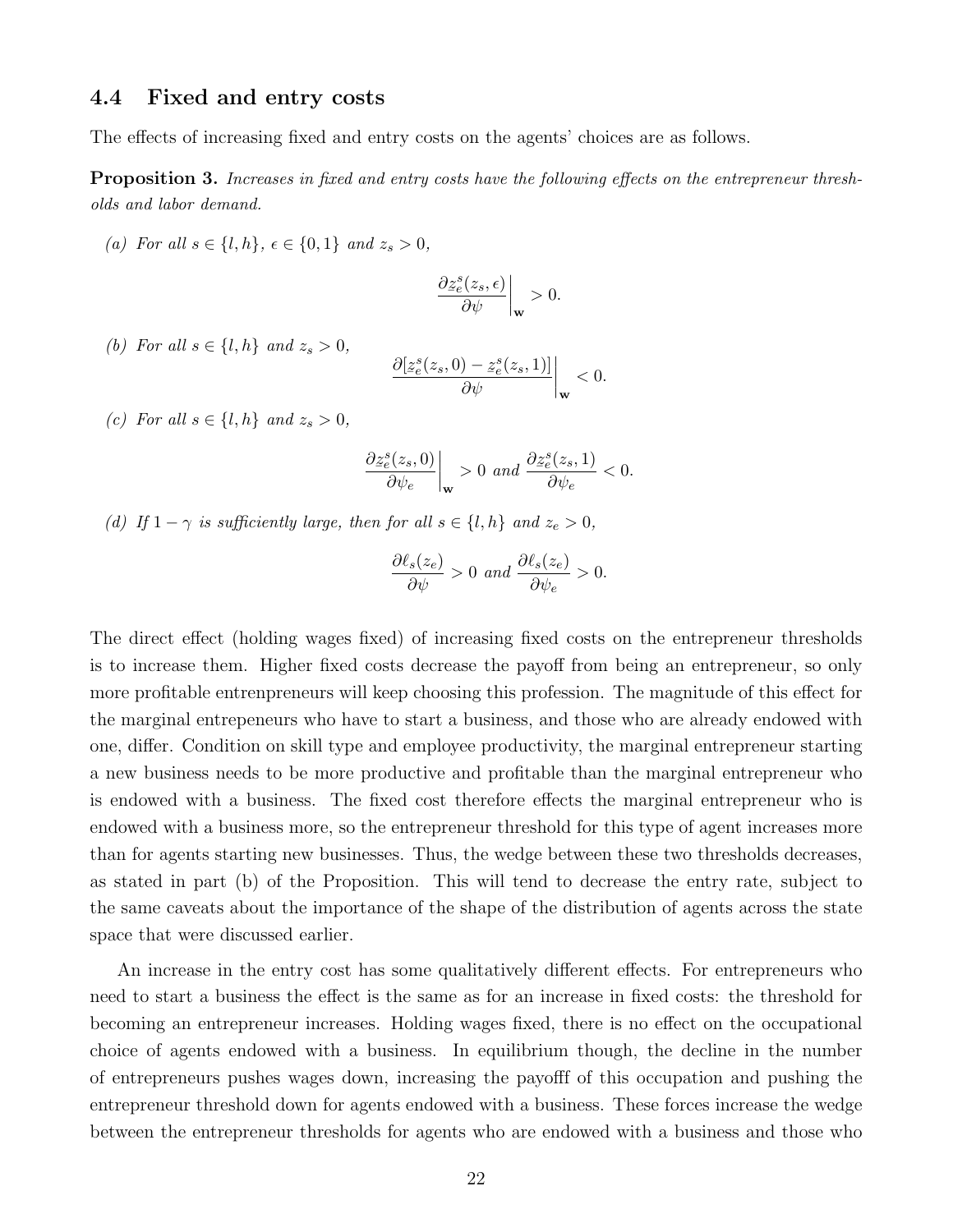aren't, which can decrease the entry rate. The differing effects on the occupational choices of agents endowed with businesses is the key distinction between the effects of increasing fixed and entry costs.

Most of the discussion of fixed and entry costs so far has put general equilibrium effects through wages to the side. By decreasing demand for labor, higher fixed and entry costs push wages down. This complicates the analysis of the effect on entrepreneur thresholds by changing the value of the outside option to entrepreneurship. When wages are lower, agents need to make a lower return on entrepreneurship to choose this occupation. This works against upward pressure that rising fixed and entry costs have on the entrepreneur thresholds. The quantitative analysis will show that for the estimated parameters values these general equilibrium effects are not strong enough to overturn the forces exphasized here.

The last part of Proposition [3](#page-22-0) addresses the effect of changes in fixed and entry costs on the size of entrepreneurial firms. Conditional on productivity, entrepreneurs will employ more people after these cost changes. This is because both of these changes cause labor demand to decrease, as discussed above, so labor prices fall.

### 4.5 Parameter identification

The analysis so far in this section has explained the qualitative effects of changes to the economy on entrepreneurial decisions. As well as providing theoretical guidance for the quantitative results to come, this analysis is the basis for identifying a number of parameter changes. This is useful since, while there is empirical work measuring the change in the rental rate of capital over time in a way that corresponds to  $r_i$  in the model, measuring the changes in fixed costs, entry costs and non-entrepreneurial productivity are more difficult. The approach will be to infer these parameter changes from other moments of the data.

The foundation for this inference comes from Propositions [2](#page-21-0) and [3.](#page-22-0) The idea for the inference is that the three parameters in question have independent effects on three of the policy functions of agents—the entrepreneur thresholds for agents endowed with a business  $\tilde{z}$  $z_e^x(z_x, 1)$ , the thresholds for agents without a business  $\tilde{z}$  $z_e^x(z_x, 0)$ , and the the labor policy functions  $l_x(z_x)$ —and that these map to independent changes in three moments of the data. Since some of the qualitative analysis is in partial equilibrium, this strategy depends on general equilibrium effects not qualitatively changing the relationships outlined. This will be confirmed in the quantitative section.

The first step for the inference is to see the independent movement in the model objects. Table [2](#page-24-0) summarizes the directions of the effects of relevant parameter changes. While increases in all three parameters cause a decline in the share of agents who are entrepreneurs through an increase in the entrepreneur threshold for agents who aren't endowed with a business, the effects on the other policies vary. Increasing non-entrepreneur productivity and fixed costs push up the entrepreneur thresholds for all agents, however their effects on the size of firms on the intensive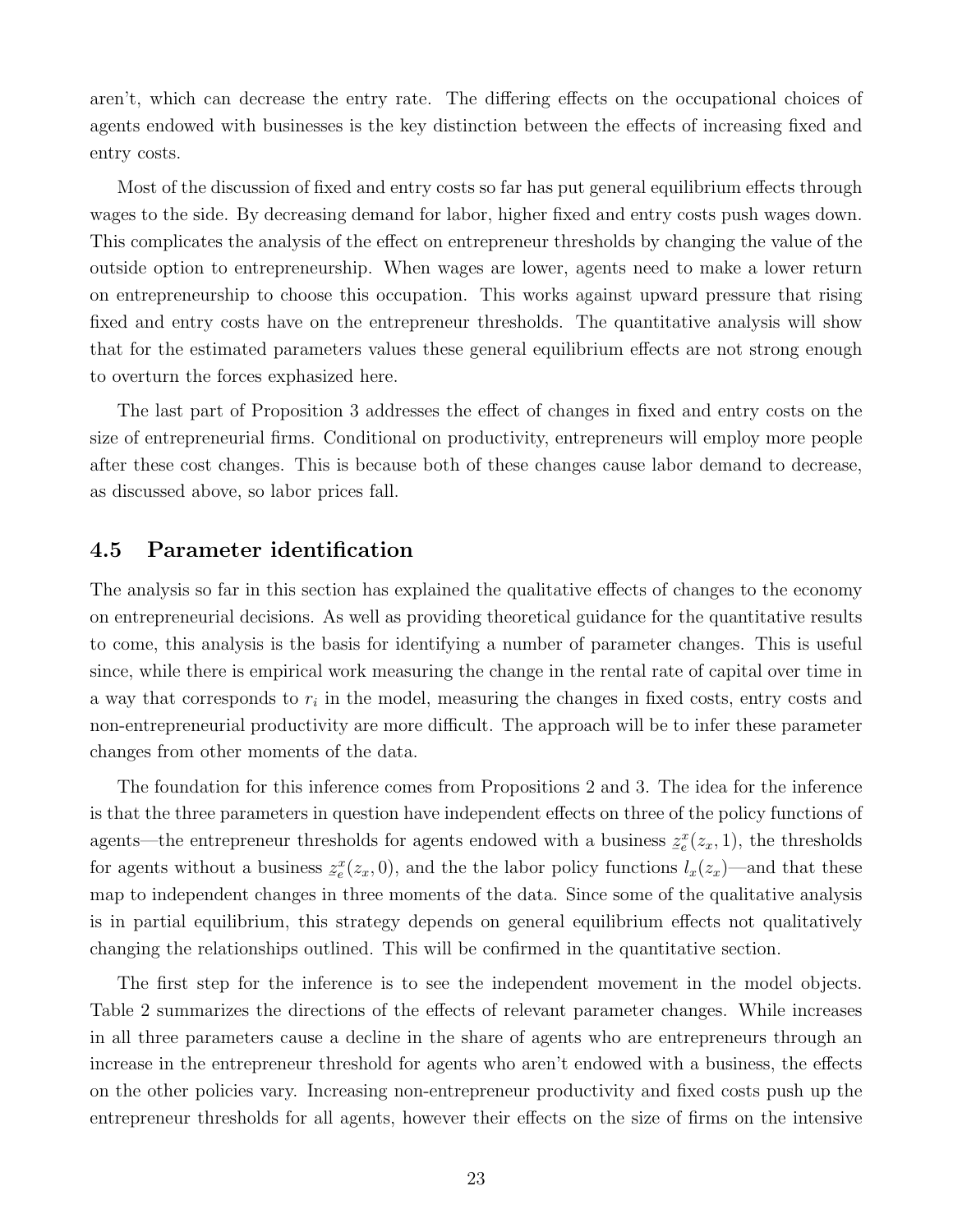| $\boldsymbol{x}$ | $\partial z_e^s(z_s,0)$<br>$\partial x$ | $\partial z_e^s(z_s,1)$<br>$\partial x$ | $l_s(z_e)$<br>$\partial x$ |
|------------------|-----------------------------------------|-----------------------------------------|----------------------------|
| $z_f$            | > 0                                     | $\geq 0$                                | < 0                        |
| $\psi$           | $> 0^*$                                 | $> 0^*$                                 | > 0                        |
| $\psi_e$         | $> 0^*$                                 | < 0                                     | $\gt$ ()                   |
|                  |                                         |                                         |                            |

<sup>∗</sup> Denotes derivative conditional on w

<span id="page-24-0"></span>Table 2: Summary of effects of parameter changes on agent policies.  $s \in \{l, h\}$  denotes the skill type.

margin differ. Increasing non-entrepreneur productivity pushes up wages causing entrepreneur firms to shrink, while increasing fixed costs have the opposite effect. An increase in entry costs is also distinguished from an increase in non-entrepreneur productivity by differing effects on the size of firms. Again, the culprit is that these two changes have opposite effects on labor demand and wages. Distinguishing between changes in fixed and entry costs hinges on their differing effects on the entrepreneur threshold for agents who are endowed with businesses. Higher fixed costs push this threshold up, while higher entry costs push it down through the equilibrium effect on wages.

To connect the parameter changes to the data, three moments are used: the share of agents who are entrepreneurs (the entrepreneur share), the share of employment at entrepreneur firms, and the share of firms run by agents who did not have a firm initially (the entry rate). To understand how these moments pin down the parameters in question, start with the mapping between the fixed cost and non-entrepreneur productivity, and the entrepreneur employment share and entrepreneur share. An increase in non-entrepreneur productivity pushes the entrepreneur share down. An increase in the fixed cost has this effect too, but the two parameter changes differ in their effects on the employment choices of firms. Employment decreases as a result of increasing non-entrepreneur productivity, but increases when fixed costs rise. Therefore, for a given change in the entrepreneur share, these two forces will have different implications for the change in the share of employment at entrepreneur firms.

The distinction between increases in fixed and entry costs comes from their effects on the entry rate. While both of these parameter changes decrease the entrepreneur share for agents who are not endowed with a business, for those who are endowed with a business this share increases when entry costs rise, but falls when fixed costs rise. So these two parameters can be determined by these two shares. An alternative pair of moments that contain the same information is the share of all agents who are entrepreneurs, and the share of entrepreneurs who did not have a business initially—the entry rate. This is the formulation of the moments that will be used from the data.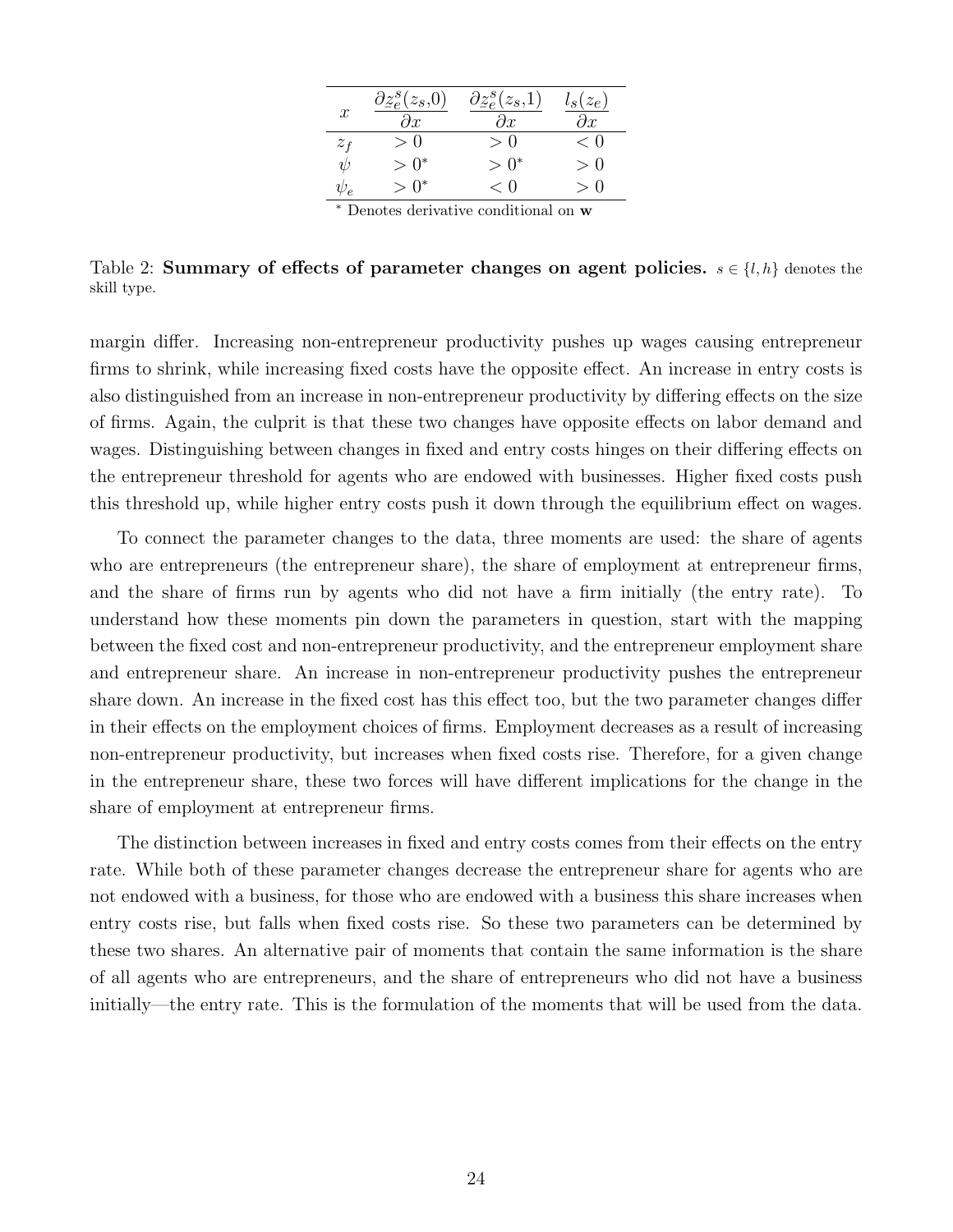# <span id="page-25-0"></span>5 Calibration

To quantitatively evaluate the effects of the proposed theories on entrepreneurship, the model needs to be taken to the data. The details of this are presented in this section. I start by explaining how the model is mapped to the data, which involves adding some additional structure to the model from Section [3,](#page-12-0) defining moments in the model and data, and explaining some aspects of moment measurement. Once this mapping is clear, I explain the calibration strategy and present the calibrated model.

### <span id="page-25-2"></span>5.1 Additional structure for taking model to data

To take the model to the data it is necessary to specify the definitions of skills and entrepreneurs in the data, add education heterogeneity to the model, make adjustments to the data so that it is comparable to the model, and make functional form assumptions for the productivity distributions.

Data The main dataset that is used for the calibration is the CPS March supplement, which was introduce in Section [2.](#page-6-0) The sample is the same as the main sample for the analysis in that section: people aged 25–65 not working in the agriculture or government sectors. The main moments that are used are from the occupation distribution and the income distribution. The main considerations in computing these moments are outlined below, with full details in the Appendix.

Skills The model has two types of skills, high and low. In the data I divide people who work as employees into high and low skill based on the occupation classification scheme from [Acemoglu and](#page-48-9) [Autor](#page-48-9) [\(2011\)](#page-48-9). This scheme divides occupations into four categories according what types of tasks the occupation is most intensive in: non-routine cognitive, routine cognitive, routine manual or non-routine manual tasks.<sup>[25](#page-25-1)</sup> For a detailed discussion of these categories see [Autor et al.](#page-48-8) [\(2003\)](#page-48-8) and [Acemoglu and Autor](#page-48-9) [\(2011\)](#page-48-9). Briefly, routine tasks are repetitive tasks that could be summarized by a set of instructions that a machine could follow. They are cognitive if they require mostly mental effort (e.g. book-keeping) while they are manual if they require mostly physical effort (e.g. production line assembly). Non-routine tasks are difficult to get a machine to do with a set of instructions. Cognitive non-routine tasks include research, marketing activities and managerial tasks. Manual non-routine tasks include many low skill service jobs. In terms of relative wages, non-routine manual occupations earn the lowest wages, followed by routine occupations and then non-routine cognitive occupations. I therefore use non-routine cognitive occupations as high skill occupations and the rest as low skill occupations.

<span id="page-25-1"></span><sup>&</sup>lt;sup>25</sup>Under this classification managerial, professional and technical occupations are non-routine cognitive; sales, clerical and administrative support occupations are routine cognitive; production, craft, repair and operative occupations are routine manual; and service occupations are non-routine manual.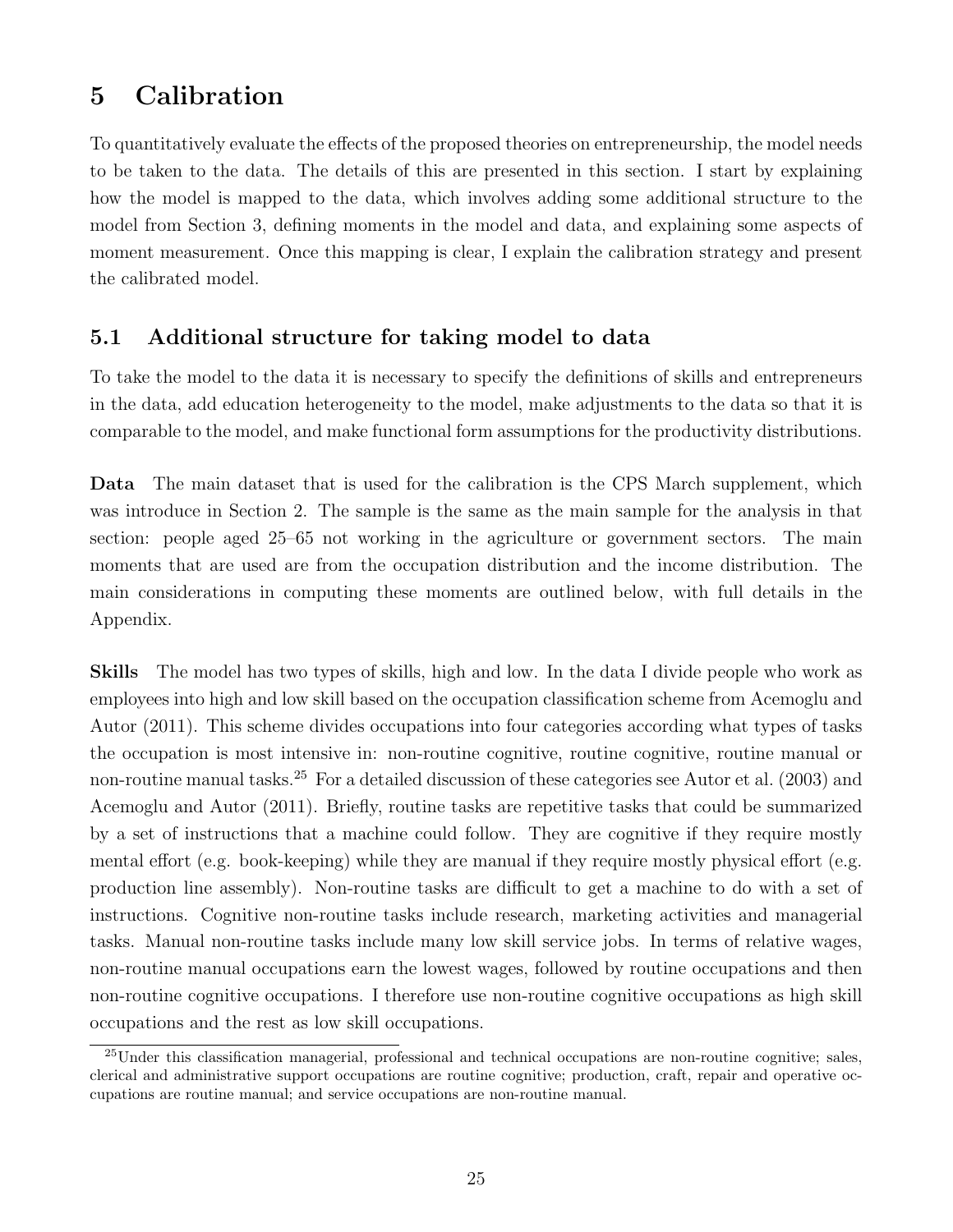There is a line of research on routine-biased technical change that distinguishes between nonroutine manual occupations and routine occupations (e.g. [Acemoglu and Autor,](#page-48-9) [2011;](#page-48-9) [Autor and](#page-48-10) [Dorn,](#page-48-10) [2013;](#page-48-10) [Goos et al.,](#page-49-15) [2014;](#page-49-15) [Jaimovich and Siu,](#page-50-14) [2014;](#page-50-14) [vom Lehn,](#page-51-5) [2015;](#page-51-5) [Cortes et al.,](#page-49-13) [2016;](#page-49-13) [Lee](#page-50-10) [and Shin,](#page-50-10) [2016\)](#page-50-10). The rationale for this is that employment and wages in non-routine manual jobs has increased relative to that of routine manual jobs in recent decades, although much less than the relative wages of non-routine cognitive occupations have increased. This paper abstracts from the difference between non-routine manual and routine occupations by grouping them together since the key force under my theory is the increase in demand for high skill employees as technology changes, rather than the differential effects amongst low skill workers who are all worse off relative to the high skilled. Adding an additional employee type would clutter the analysis without adding much.

Education levels A key moment of the data from Section [2](#page-6-0) is that the decrease in the entrepreneurship rate has differed across the education distribution. To incorporate education in the model I assume that there are two education levels: non-college (people who have not completed a four year college degree) and college (people who have completed at least a four year college degree), denoted by N and C respectively. In the model each agent is endowed with an education level and these draws are made to match the education shares in the data. The share of agents with a non-college education is denoted  $\omega$ . Education will matter by affecting the probability of being a high skill type,  $\theta_h^{\xi}$  $\zeta_h$  for  $\xi \in \{N, C\}$ , the distribution from which initial productivities is drawn  $G^{\xi}(\mathbf{z})$ , and the law of motion for poductivities  $G^{\xi}(\mathbf{z}'|\mathbf{z})$ .

Empirical occupation distribution To map the occupation distribution in the model to the data, there are a few details to take care of. In the model an entrepreneur is a person who spends their time managing a firm with employees, so in the data I define an entrepreneur as a self-employed person (which means that they spend the majority of their working hours in self-employment) with at least one employee. The CPS does not distinguish exactly between selfemployed people with and without employees, but by using the information on the size distribution of these firms that is provided, the share of people who are self-employed with at least one employee can be estimated. For the share of agents who are out of the labor force, a complication is that in the early part of the period being studied female labor force participation was increasing for reasons outside the model. To correct for this I adjust the 1988 data with an estimate for what the female labor force participation rate would have been under the conditions that prevailed from the late 1990s onwards. The final component of the occupation distribution is the share of people who are low and high skill, which can be taken directly from the data using the definitions of these skill groups outlined above. These distributions are constructed for each education level and summing them, weighted by the relevant education shares, gives the aggregate distribution. Full details of the construction of these distributions are in the Appendix.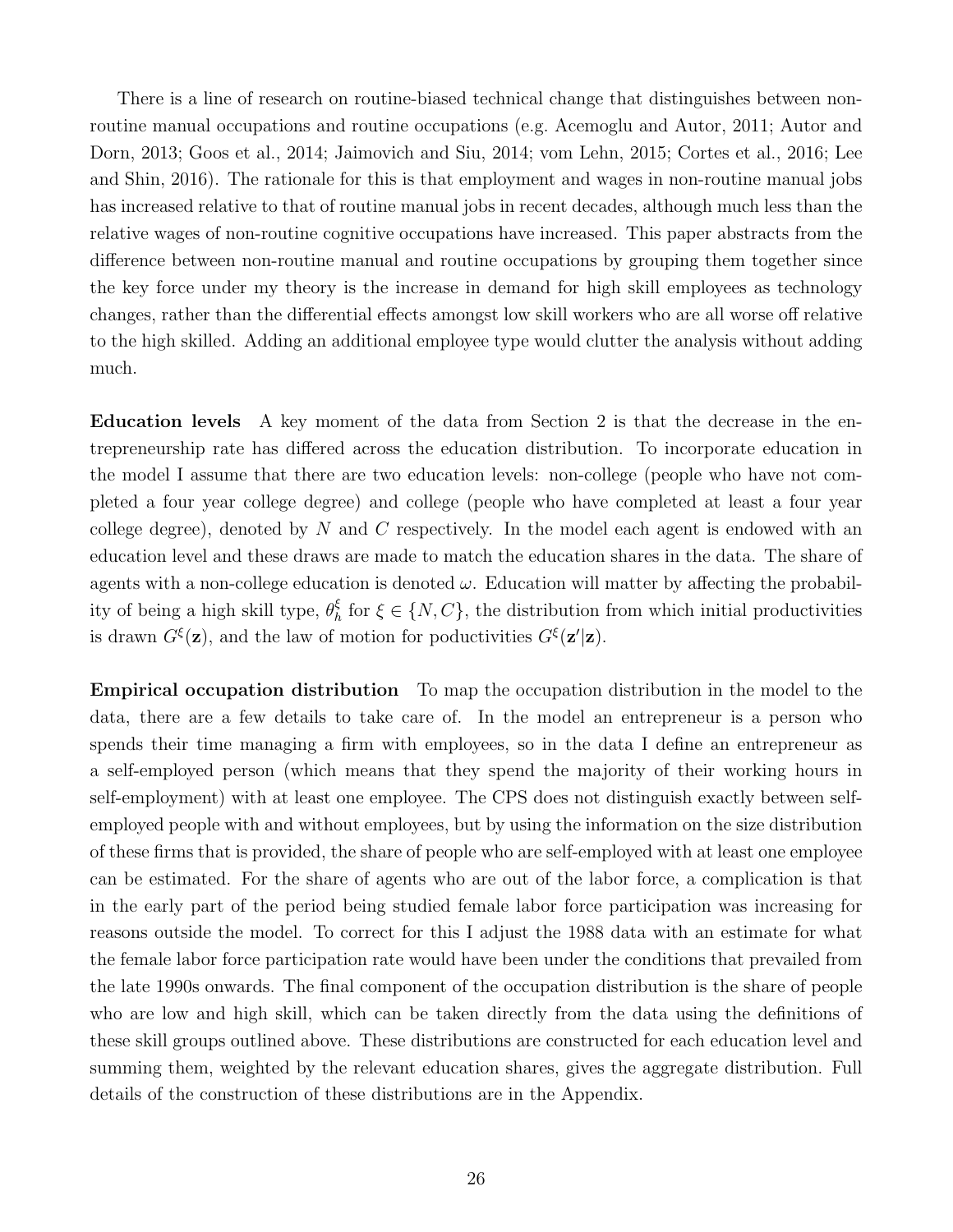**Functional forms** The worker productivity of agent j with education level  $\xi \in \{N, C\}$  and skill level  $s \in \{l, h\}$  is assumed to be  $z_{s,j,t} = \exp(\tilde{z}_{s,j,t})$ , with  $\tilde{z}_{s,j,t}$  following the AR(1) process

$$
\tilde{z}_{s,j,t} = \mu_s^{\xi} + \rho_{lh} \tilde{z}_{s,j,t-1} + \sigma_s^{\xi} \varepsilon_{s,j,t}
$$

with  $\varepsilon_{s,j,t} \sim N(0,1)$ . The specification for entrepreneur productivity for this agent is

$$
z_{e,j,t} = \zeta \exp(\mu_{e,j,t} + \tilde{z}_{e,j,t}).
$$

 $\zeta$  is simply a scaling term that will be useful for simulating changes in the productivity level for all entrepreneurs. The second term in the parenthesis follows a standard  $AR(1)$  process

$$
\tilde{z}_{e,j,t} = \rho_e \tilde{z}_{e,j,t-1} + \sigma_e^{\xi} \varepsilon_{e,j,t}
$$

with  $\varepsilon_{e,j,t} \sim N(0, 1)$  being independent of  $\varepsilon_{s,j,t}$ .<sup>[26](#page-27-0)</sup> The correlation between worker and entrepreneur productivity comes through the term  $\mu_{e,j,t}$ , which is a function of agent j's contemporaneous worker productivity:

$$
\mu_{e,j,t} = \bar{\mu}_e^{\xi} + \chi^{\xi} \left( \frac{\tilde{z}_{s,j,t} - \mathbb{E}^{\xi}[\tilde{z}_s]}{\mathbb{V}^{\xi}[\tilde{z}_s]^{\frac{1}{2}}} \right),
$$

where  $\mathbb{E}^{\xi}[\tilde{z}_s]$  and  $\mathbb{V}^{\xi}[\tilde{z}_s]$  are the unconditional expected value and variance, respectively, of  $\tilde{z}_s$  for agents with education level  $\xi$ . This specification allows mean entrepreneur productivity to differ across education levels through the  $\bar{\mu}_{e}^{\xi}$  term, and the strength and direction of the correlation between worker and entrepreneur productivity is controlled by  $\chi^{\xi}$ , which is also dependent on education. The final term is the deviation of an agent's worker productivity from its mean value, in units of the relevant standard deviation. This specification standardizes the effect of worker productivity on entrepreneur productivity for low and high skill agents so that the effect of changes in low or high skill productivity on entrepreneurial productivity is not affected by the scale or dispersion on these variables.

The utility function is assumed to have constant relative risk aversion form:  $u(c) = c^{1-\nu}/(1-\nu)$ , with  $\nu > 0$  and  $\nu \neq 1$ .

### 5.2 Quantitative strategy and calibration

For the quantitative exercise I calibrate the model to the 1987 data and adjust select parameters, calibrated to the 2015 data, to simulate changes to the economy over this period. The parameters that change from 1987 to 2015 are:

- 1. the share of agents who have not completed college,  $\omega$ ;
- 2. the out of labor force value, b;

<span id="page-27-0"></span><sup>&</sup>lt;sup>26</sup>The innovations  $\varepsilon_{s,j,t}$  and  $\varepsilon_{e,j,t}$  are also indepenendent across agents and over time.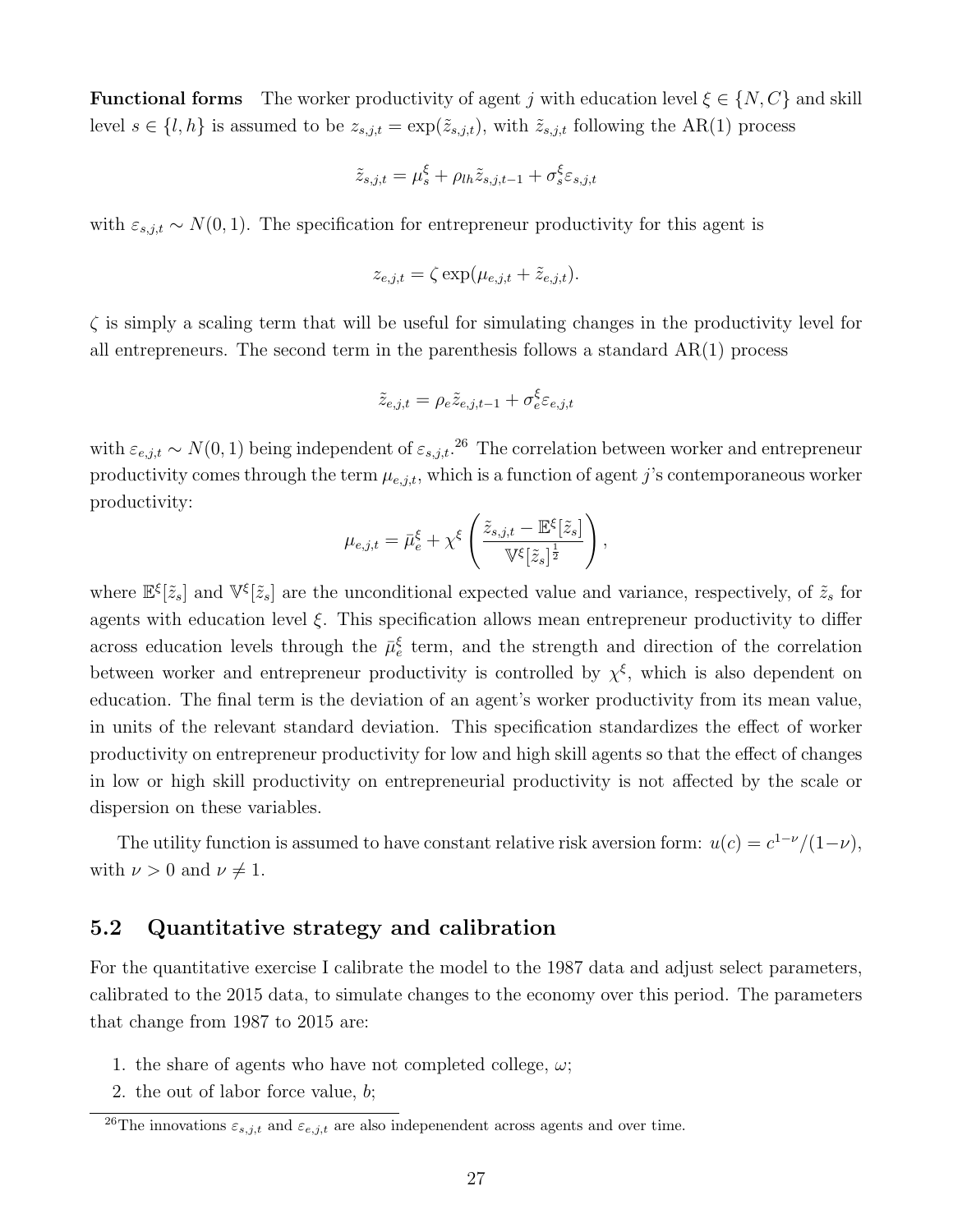- 3. the level of entrepreneur productivity,  $\zeta$ ;
- 4. capital rental rates,  $r_o$  and  $r_i$ ;
- 5. non-entrepreneur productivity,  $z_f$ ;
- 6. entry and fixed costs,  $\psi_e$  and  $\psi$ .

The first three parameters change for consistency with the data. The education distribution has changed significantly over time, which matters for the skill distribution. As is well known, the out of labor force share has been increasing, which the model can match with an increasing value of this activity. The level of entrepreneur productivity increases because of productivity growth, and the non-IT capital rental rate,  $r<sub>o</sub>$ , increases as measured in the data. The remaining parameters are adjusted to simulated the forces that this paper is focused on:  $r_i$  is the capital rental rates that drive skill-biased technical change. The change in  $z_f$  is simulating increasing productivity of non-entrepreneur firms. The changes in fixed and entry costs capture both the effects of more regulation and technological effects on these cost. Parameter values are determined as follows.

1987 parameters The share of the population without a college education can be computed with the CPS and is  $77.90\%$  in  $1987<sup>27</sup>$  $1987<sup>27</sup>$  $1987<sup>27</sup>$  The death rate is set to a value of 0.025 to achieve an expected working life of 40 years. Given this value,  $\beta$  is chosen so that the effective annual discount rate is 4%. The CRRA parameter is set to 2.0. The value for the parameter controlling the persistence of employee productivity is given a value of 0.95, in accordance with the estimate of [Storesletten et al.](#page-51-8) [\(2004\)](#page-51-8). The returns to scale of the production function are given by  $\alpha + \eta$ . [Atkeson and Kehoe](#page-48-16) [\(2005\)](#page-48-16) provide an extensive discussion of returns to scale and settle on a value of 0.85, which is used here as well. For the rental rates of IT and non-IT capital the estimates of [Eden and Gaggl](#page-49-11) [\(2016\)](#page-49-11) are used. For productivities, the average productivity of low skill workers, high skill workers and entrepreneurs can be normalized for one of the education levels. I make this normalization for non-college agents, setting  $\mu_l^N$  and  $\mu_h^N$  so that average low and high skill productivities for this group are equal to 1.  $\bar{\mu}_e^N$  is normalized to zero.  $\zeta$  can also be normalized for 1987 and is set to one.

All but one of the remaining 1987 parameters are calibrated internally. While the parameters are determined jointly by simulated method of moments, the approximate mapping between the moments and parameters is as follows. The consumption level for agents who are out of the labor force is set to target the out of labor force share. The production function parameters  $\eta$ ,  $\phi$  and  $\lambda$  affect the demand for the various production inputs. To determine their values I use moments related to division of income amongst inputs: the share of income going to employees (from the BEA), $^{28}$  $^{28}$  $^{28}$  the ratio of the average high skill income to average low skill income from the CPS,[29](#page-28-2) and the IT share of capital (from the BEA detailed fixed assets tables). The productivity

<span id="page-28-1"></span><span id="page-28-0"></span> $27A$  college education is defined as having completed at least a bachelor's degree.

<sup>&</sup>lt;sup>28</sup>The is value added by industry, which is available at https://www.bea.gov/industry/gdpbyind  $\Delta$ data.htm (accessed 21 March 2017).

<span id="page-28-2"></span><sup>&</sup>lt;sup>29</sup>Since there is no variation in hours worked in the model, moments of the empirical income distributions are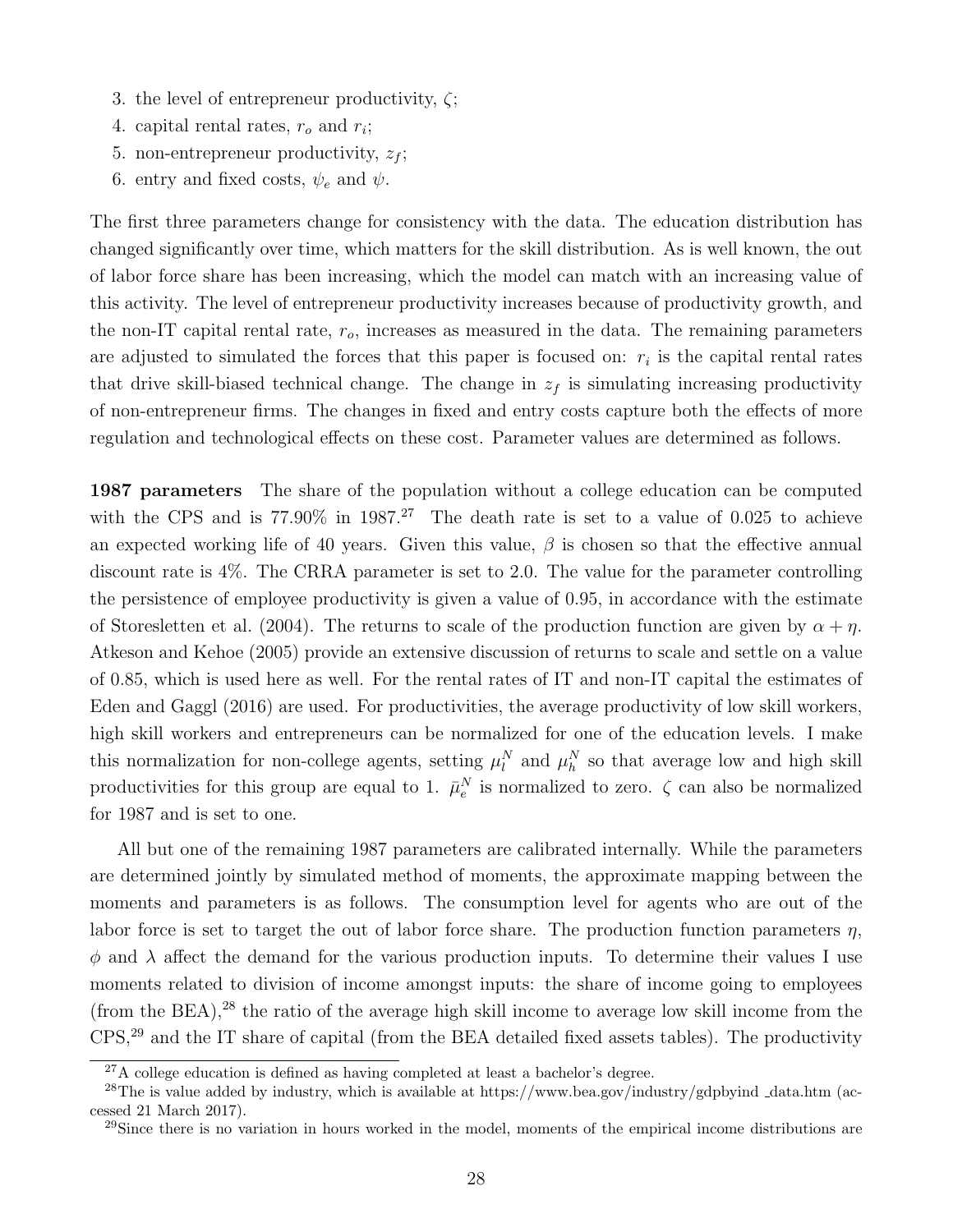level of the non-entrepreneur sector  $z_f$ , the fixed cost  $\psi$ , and the entry cost  $\psi_e$  are pinned down using the identification strategy outlined in Section [4.](#page-17-0) Regarding the moments used for this, the share of employment at entrepreneur firms is estimated using data from the CPS and BDS, and the share of agents who are entrepreneurs comes from the CPS. To estimate the entry rate into entrepreneurship, the entry rate of firms in the BDS is used since, as discussed earlier, selfemployed people account for a large share of firms. Additional details for these moments are provided in the Appendix.

Parameters relating to skill shares and productivities remain. The share of agents who are high skill conditional on education,  $\theta_h^{\xi}$  $\delta_h$  for  $\xi \in \{N, C\}$ , is chosen to target the share of people in the relevant education group who work in high skilled occupations. The parameters that determine the level of low and high skill productivity for college educated agents,  $\mu_l^C$  and  $\mu_h^C$ , are chosen to target the ratio of average income for college and non-college people in each of these skill groups. The level of entrepreneur productivity for college agents,  $\bar{\mu}_e^C$ , determines the share of college agents who are entrepreneurs.  $\chi^{\xi}$  affects the correlation between worker and entrepreneur productivity for agents with education level  $\xi$ . A higher correlation increases the productivity of entrepreneurs, so this parameter is chosen to target the ratio of average entrepreneur to average high skill employee income for this education level. There are six standard deviation parameters: for each education level there is one for each skill level and one for entrepreneurship. These determine the coefficient of variation of income for people in the corresponding occupation-education group. The persistence of entrepreneur income shocks affects the persistence of income for these people. From the data I use the estimate of the fraction of continuing entrepreneurs who remain in the same decile of the entrepreneur income distribution from one year to the next (37.5%), from [DeBacker et al.](#page-49-16) [\(2018\)](#page-49-16).

**2015 parameters** The share of agents without a college education,  $\omega$ , and the capital rental rates,  $r_o$  and  $r_i$ , are taken directly from the data, using the same sources as for 1987. The consumption level of agents who are out of the labor force, the level of non-entrepreneur productivity, and the fixed and entry costs are all calibrated internally using the 2015 values of the same moments as are used for 1987.

The remaining parameters are the two elasticity of substitution parameters ( $\tau$  and  $\gamma$ ), which take the same value for both years, and the level of entrepreneur productivity  $\zeta$  for 2015. These parameters are key for determining how the wages of low and high skill workers change from 1987 to 2015. Getting these changes right is crucial for the analysis since wages are fundamental for the tradeoff between being a worker and an entrepreneur. To calibrate these parameters, I fix one of the elasticity of substitution parameters,  $\gamma$ , with guidance from the literature and use the other two parameters to target the change in average real income of low skill workers and high skill workers from 1987 to 2015. Since the CPS omits non-wage income, I adjust the growth rates from that source using data on non-wage compensation from the Bureau of Labor Statistics' Employer

computed using average hourly income for each person. Full details of income calculations are in the appendix.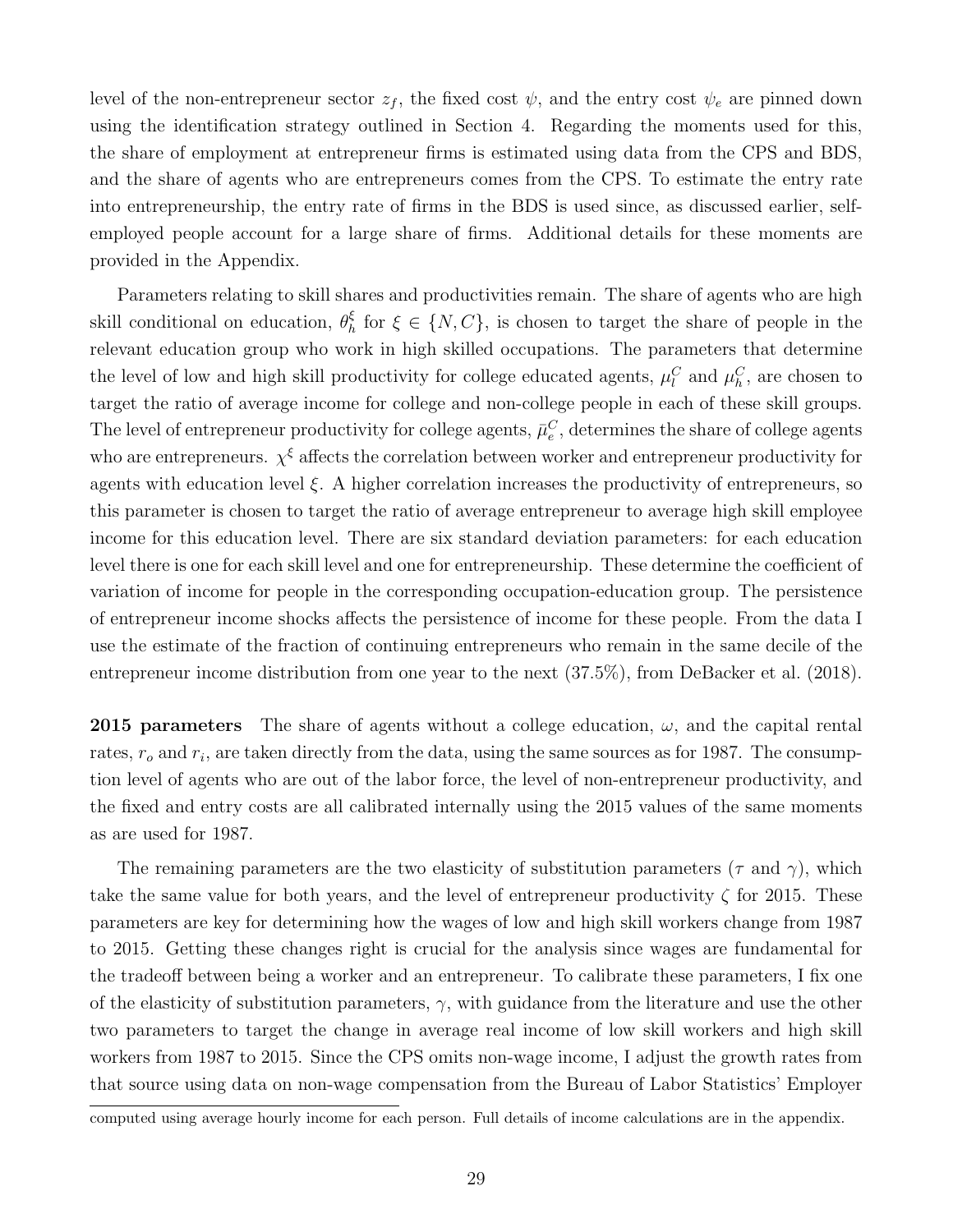Costs of Employee Compensation dataset. Using similar production functions to in the present model, [Krusell et al.](#page-50-5) [\(2000\)](#page-50-5) and [vom Lehn](#page-51-5) [\(2015\)](#page-51-5) have estimated the elasticity of substitution between high skill workers, defined on the basis of education or occupation, and capital equipment, generating estimates of 0.67 and 0.13 respectively.<sup>[30](#page-30-0)</sup>  $\gamma$  is set to achieve an elasticity of substitution in the middle of this range (0.4).

### 5.3 Calibrated model

The parameters, their values and the calibration procedure are summarized in Table [3.](#page-31-0) The data and model values of the calibration targets are in Table [4.](#page-32-0) Overall the model fits the data well. Despite the high dimensionality of the calibration problem, all of the targeted moments have similar values in the model and the data. The moments presented in Table [4](#page-32-0) illustrate some of the differences by skill and education. College educated people do better along many dimensions. They are much more likely to be high skill workers than non-college educate people (60% compared to 13%) and high skill workers earn more (45% more on average compared to low skill). They also earn more conditional on skill: the average high skill college educated worker earns 29% more than the average high skill non-college worker, and for low skill workers this education premium is 40%. The model captures this with different means of the productivity distributions for the two education levels.

The parameters controlling the correlation between worker and entrepreneur productivities are estimated to be small, postive for college-educated agents and negative for non-college. The implied correlations between  $z_s$ ,  $s \in \{l, h\}$ , and  $z_e$  for non-college and college agents are  $-0.31$ and 0.23, respectively.<sup>[31](#page-30-1)</sup> Recall that these parameters are primarily determined by the relative level of entrepreneur income and worker income. The negative correlation between worker and entrepreneur productivity for non-college educated agents is driven by the income premium for entrepreneurs in this education group being relatively low. From the perspective of the model, this implies that it is relatively low productivity people in this education group who choose to be entrepreneurs. In terms of the quantitative importance of worker productivity in determining entrepreneur productivity, its role is modest. For the four education-skill groups, variation in worker productivity only accounts for  $5.0-13.4\%$  of the variance of entrepreneur productivity.<sup>[32](#page-30-2)</sup>

The estimated elasticity of substitution between low skill labor and IT capital  $(\frac{1}{1-\tau})$  is 2.56. As a point of comparison, [Krusell et al.](#page-50-5) [\(2000\)](#page-50-5) estimate the elasticity of substitution between capital

<span id="page-30-0"></span><sup>&</sup>lt;sup>30</sup>In [Krusell et al.](#page-50-5) [\(2000\)](#page-50-5) the group of workers that most closely corresponds to the high skilled is those with a college education, which that paper labels "skilled." In [vom Lehn](#page-51-5) [\(2015\)](#page-51-5) the corresponding category of people perform "abstract" occupations, which are defined in a very similar way to high skilled occupations in this paper. While the production functions in those papers are not identical to one presently in use, they provide elasticity of substitution estimates to guide the choice of  $\gamma$ .

<span id="page-30-1"></span><sup>&</sup>lt;sup>31</sup>For a given education level, there are small differences between the correlation of  $z_e$  with  $z_l$  and  $z_h$ , but they're very small. For college educated agents, for example, the correlations are 0.231 and 0.237.

<span id="page-30-2"></span><sup>&</sup>lt;sup>32</sup>These shares are computed by comparing the counterfactual variance in  $z_e$  if  $\chi_n$  or  $\chi_c = 0$  with the variance in the full model.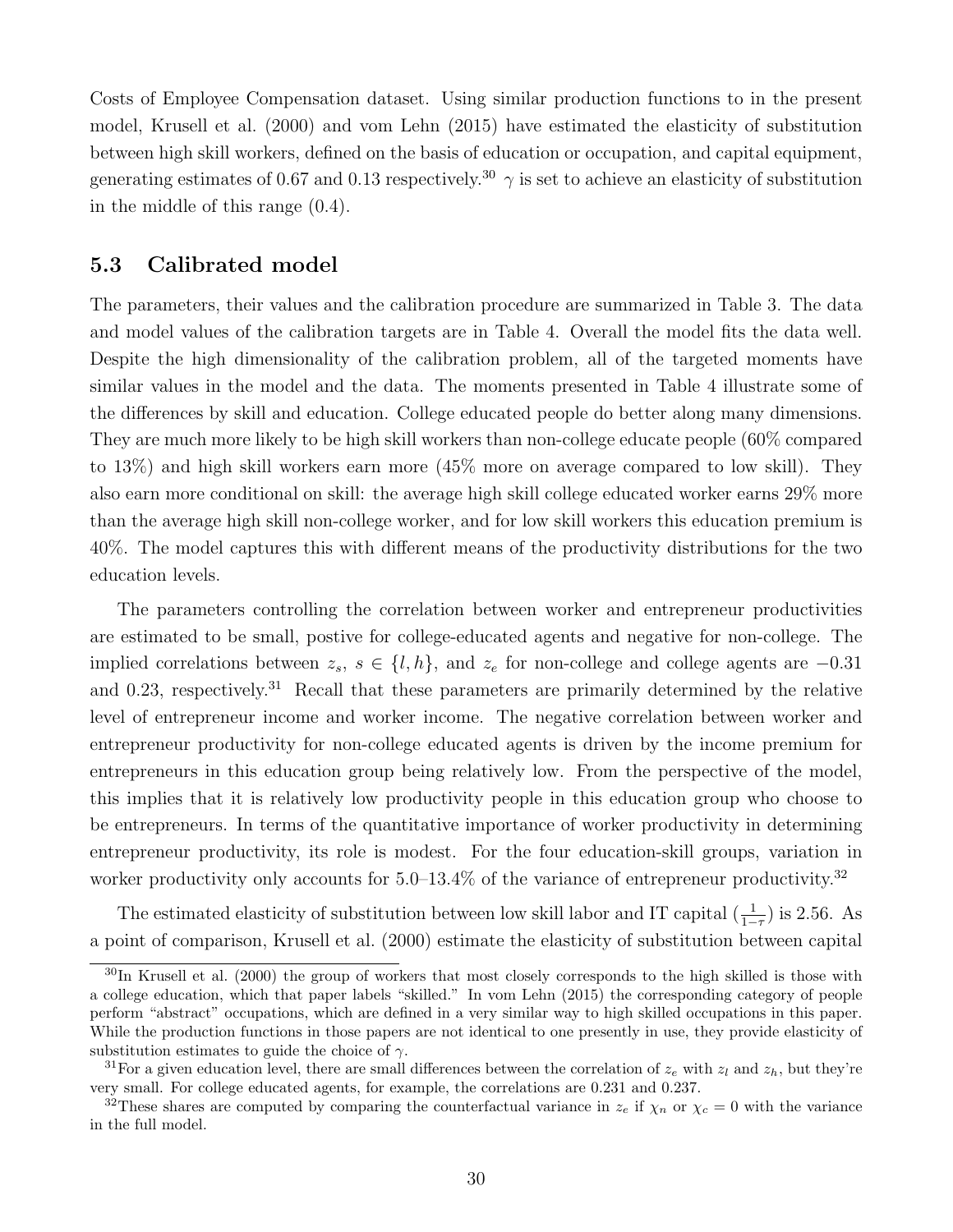<span id="page-31-0"></span>

| Parameter                           | Value    |       | Remark                                              |
|-------------------------------------|----------|-------|-----------------------------------------------------|
|                                     | 1987     | 2015  |                                                     |
| $\omega$                            | 0.779    | 0.651 | Non-college share of agents from CPS                |
| $\beta$                             | 0.985    |       |                                                     |
| $\nu$                               | 2.0      |       |                                                     |
| $\delta$                            | 0.025    |       | Expected working life of 40 years                   |
| $\rho_{lh}$                         | 0.95     |       | Storesletten et al. (2004)                          |
| $\gamma$                            | $-1.5$   |       | Guided by Krusell et al. (2000) and vom Lehn (2015) |
| $\alpha + \eta$                     | 0.85     |       | Atkeson and Kehoe (2005)                            |
| $r_{o}$                             | 0.082    | 0.121 | Eden and Gaggl (2016)                               |
| $r_i$                               | 0.169    | 0.071 | Eden and Gaggl (2016)                               |
|                                     | $-0.008$ |       | Normalized so that $E[z_i^N]=1$                     |
|                                     | $-0.008$ |       | Normalized so that $E[z_{h}^{N}] = 1$               |
| $\mu^N_l \ \mu^N_h \ \bar{\mu}^N_e$ | 0.0      |       | Normalization                                       |

(a) Externally calibrated and normalized parameters

| Parameter                                                                                                 | Value    |       | Target                                                    |
|-----------------------------------------------------------------------------------------------------------|----------|-------|-----------------------------------------------------------|
|                                                                                                           | 1987     | 2015  |                                                           |
| $\boldsymbol{b}$                                                                                          | 0.303    | 0.415 | Out of labor force share                                  |
| $\eta$                                                                                                    | 0.235    |       | Employee share of income                                  |
| $\phi$                                                                                                    | 0.140    |       | Low to high skill average incomes                         |
| $\lambda$                                                                                                 | 0.203    |       | IT share of capital                                       |
| $\tau$                                                                                                    | 0.610    |       | 1987-2015 growth of average low skill income              |
| $z_f$                                                                                                     | 1.134    | 1.344 |                                                           |
| $\psi$                                                                                                    | 0.122    | 0.296 | Entrepreneur employment share, entrepreneur share $&$ en- |
| $\psi_e$                                                                                                  | 0.272    | 1.012 | try rate                                                  |
| $\theta_h^N \theta_h^C$ $\mu_l^C \mu_c^C$ $\zeta_N^N$ $C$ $\sigma_l^N \sigma_h^C$ $\sigma_h^N \sigma_e^C$ | 0.151    |       | Share of non-college educated doing high skill work       |
|                                                                                                           | 0.650    |       | Share of college educated doing high skill work           |
|                                                                                                           | 0.008    |       | College to non-college average low skill income           |
|                                                                                                           | 0.009    |       | College to non-college average high skill income          |
|                                                                                                           | 0.159    |       | Entrepreneurship rate for college educated                |
|                                                                                                           | 1.0      | 1.123 | 2015 value: 1987–2015 growth of average high skill income |
|                                                                                                           | $-0.083$ |       | Entrepreneur to high skill average income, non-college    |
|                                                                                                           | 0.058    |       | Entrepreneur to high skill average income, non-college    |
|                                                                                                           | 0.173    |       | Std. of low skill income for non-college educated         |
|                                                                                                           | 0.211    |       | Std. of low skill income for college educated             |
|                                                                                                           | 0.181    |       | Std. of high skill income for non-college educated        |
|                                                                                                           | 0.176    |       | Std. of high skill income for college educated            |
|                                                                                                           | 0.036    |       | Std. of entrepreneur income for non-college educated      |
|                                                                                                           | 0.035    |       | Std. of entrepreneur income for college educated          |
| $\rho_e$                                                                                                  | 0.986    |       | Persistence of entrepreneur income                        |

(b) Internally calibrated parameters

Table 3: Parameter values. 2015 values are the same as 1987 values unless stated otherwise. Where necessary, parameter values are rounded to three decimal places.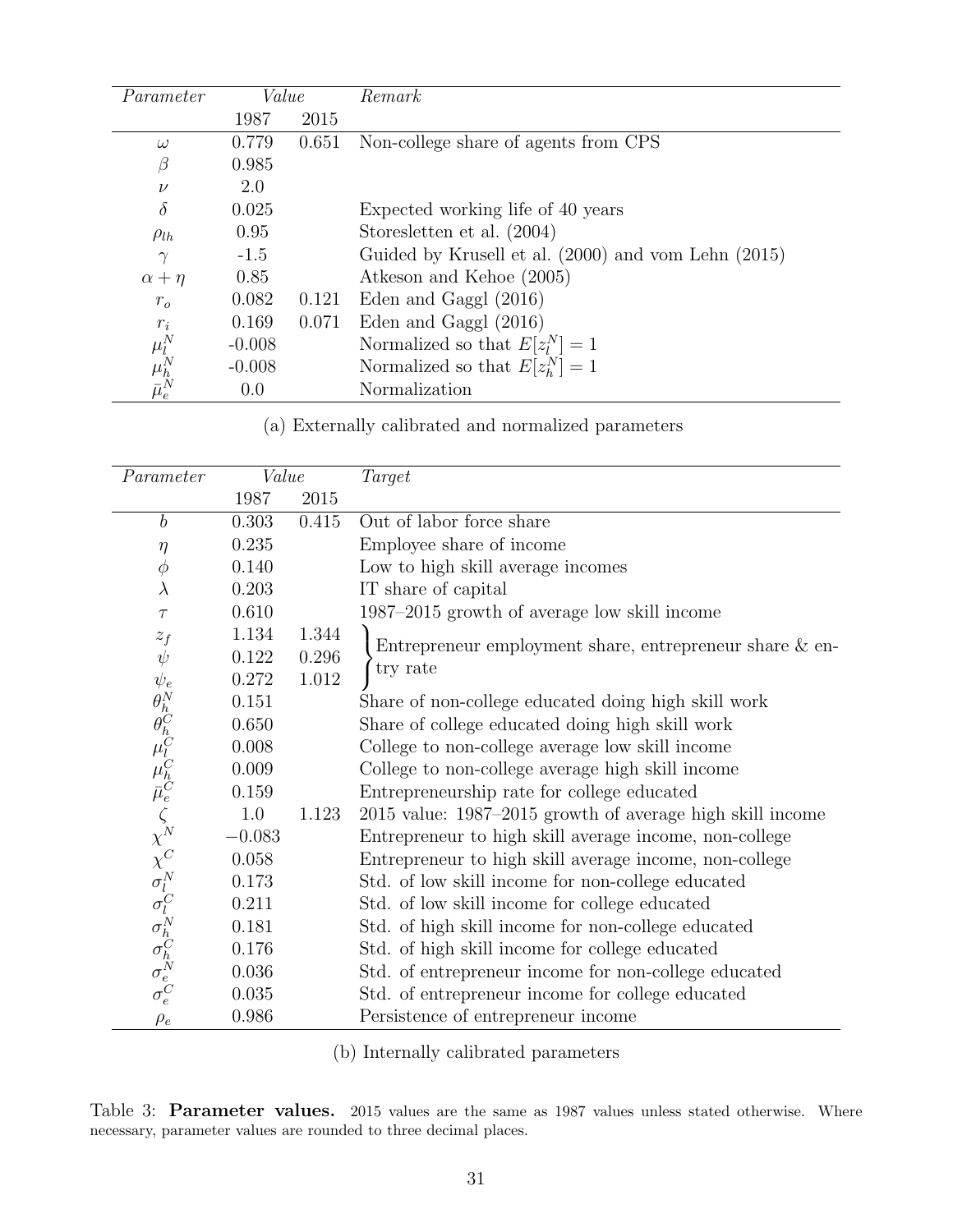<span id="page-32-0"></span>

| Moment                                         | Model    | Data     |
|------------------------------------------------|----------|----------|
| Income moments, 1987                           |          |          |
| Entrepreneur: high skill averages, non-college | 1.32     | 1.36     |
| Entrepreneur: high skill averages, college     | 1.89     | 1.82     |
| High skill: low skill averages                 | 1.49     | 1.45     |
| College:non-college low skill averages         | 1.42     | 1.40     |
| College:non-college high skill averages        | 1.31     | 1.29     |
| CV, low skill non-college                      | 0.51     | 0.51     |
| CV, low skill college                          | 0.69     | 0.67     |
| CV, high skill non-college                     | 0.58     | 0.60     |
| CV, high skill college                         | 0.60     | 0.61     |
| CV, entrepreneurs non-college                  | 0.91     | 0.96     |
| CV, entrepreneurs college                      | 0.91     | 0.94     |
| Entrepreneur income persistence                | $38.6\%$ | 37.5%    |
| Occupation distribution, 1987                  |          |          |
| Out of labor force share                       | 14.8%    | 15.1%    |
| High skill share, non-college                  | 13.1%    | $13.1\%$ |
| High skill share, college                      | 59.0%    | 60.0%    |
| Entrepreneur share                             | $5.3\%$  | 5.1%     |
| Entrepreneur share, college                    | 7.1%     | 7.3%     |
| Other moments, 1987                            |          |          |
| Employee share of income                       | 54.6%    | 52.5%    |
| IT share of capital                            | 10.2%    | 10.1%    |
| Entrepreneur share of employment               | 50.4%    | 50.0%    |
| Entry rate of entrepreneurs                    | 11.4%    | 11.7%    |
| $2015$ moments                                 |          |          |
| 1987–2015 growth of average low skill income   | 18.6%    | 16.6%    |
| 1987–2015 growth of average high skill income  | 44.3%    | 44.3%    |
| 2015:1987 out of labor force share             | 1.65     | 1.66     |
| 2015:1987 entrepreneur share                   | 0.70     | 0.71     |
| 2015:1987 entrepreneur share of employment     | 0.80     | 0.80     |
| 2015:1987 entry rate of entrepreneurs          | 0.72     | 0.72     |

Table 4: Calibration moments. Colons denote ratios. For example, 'High skill:low skill averages' for income is the ratio of high skill to low skill average income. CV stands for the coefficient of variation. Entrepreneur income persistence is the share of continuing entrepreneurs who remain in the same decile of the entrepreneur income distribution from one year to the next. Income growth rates are for real income. Full details of how the data moments are computed are in the Appendix.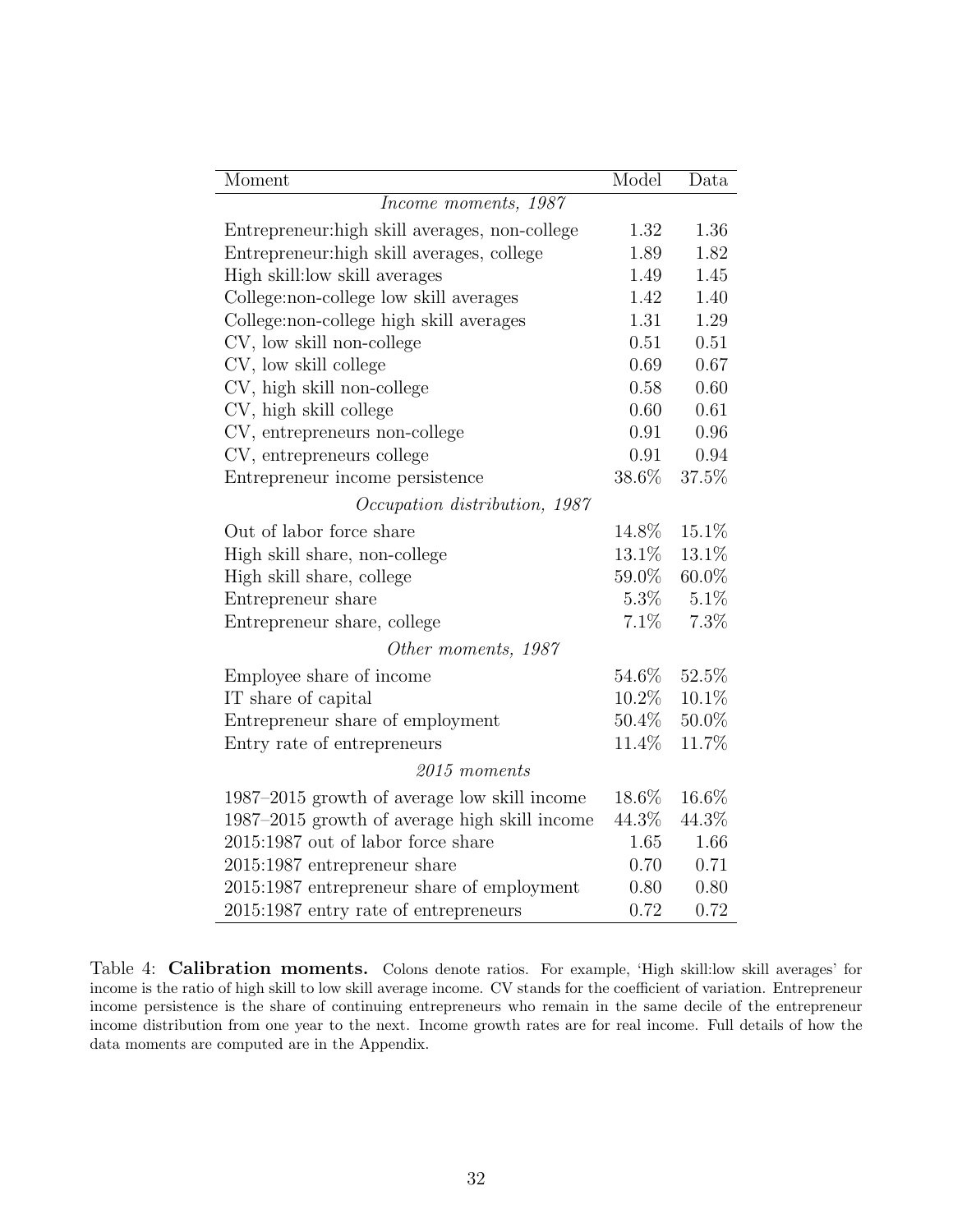equipment and low education labor to be 1.67. Since the capital and labor inputs in this paper are defined more specifically to capture their substitutability, a higher elasticity of substitution makes sense. [vom Lehn](#page-51-5) [\(2015\)](#page-51-5) estimates the elasticity of substitution between routine labor and capital equipment at 1.39. While the labor input in this paper and [vom Lehn](#page-51-5) [\(2015\)](#page-51-5) are slightly different, the higher value that I estimate suggests that IT capital is more subsitutable for lower skill labor inputs than capital equipment in general. To put the estimates of entry and fixed costs for 1987 in perspective, they imply that it costs 25% of the median annual operating profit (sales less labor and capital costs) of entrepreneur firms to enter, and 11% to cover fixed costs. Fixed costs are estimated to have increased by a factor of 2.4 from 1987 to 2015, and entry costs by a factor of 3.7.

## <span id="page-33-0"></span>6 Quantitative results

To assess the ability of skill-biased technical change, increases in fixed and entry costs, and increasing non-entrepreneur productivity to explain the decline in entrepreneurship, the analysis proceeds in two steps. First I quantify the theory from Section [4](#page-17-0) to assess the ability of each force to explain the data on its own. This analysis provides an assessment of each force independent of the particular magnitude that has been estimated in the calibration or from the data. It also provides intuition for the second exercise, which is to use the parameter estimates for 2015 to analyze the forces jointly and explain their relative importance in accounting for the changes in the data from 1987 to 2015.

### 6.1 Individual forces

Skill-biased technical change Figure [5](#page-34-0) analyses the effects of skill-biased technical change in partial and general equilibrium. The starting point for these exercises is the 1987 calibration of the model. In the left panel the effects of changing  $r_i$ , holding wages fixed, are presented. In the middle panel  $w_h$  changes holding the other wage fixed, and in the right panel,  $r_i$  changes with wages adjusting so that the model is in equilibrium. In the panel with  $r_i$  changing the horizontal axis is flipped so that, as you go to the right,  $r_i$  decreases, as it has in the data. In all panels the changes in four moments are presented: the share of agents who are entrepreneurs, the entry rate, the share of employment at entrepeneur firms, and the ratio of the shares of college and noncollege agents who are entrepreneurs. All of these moments decrease in the data, so a downward sloping line means that the relevant moment is moving in the same direction as in the data. The magnitude of the vertical axis is normalized so that a value of -1 means that the percentage change in the moment in the model is equal to the percentage change in the same moment in the data from 1987 to 2015.

The main results are in the right hand panel, which presents the effect of decreasing the IT capital price in general equilbrium. We see that, relative to the data, this force primarily affects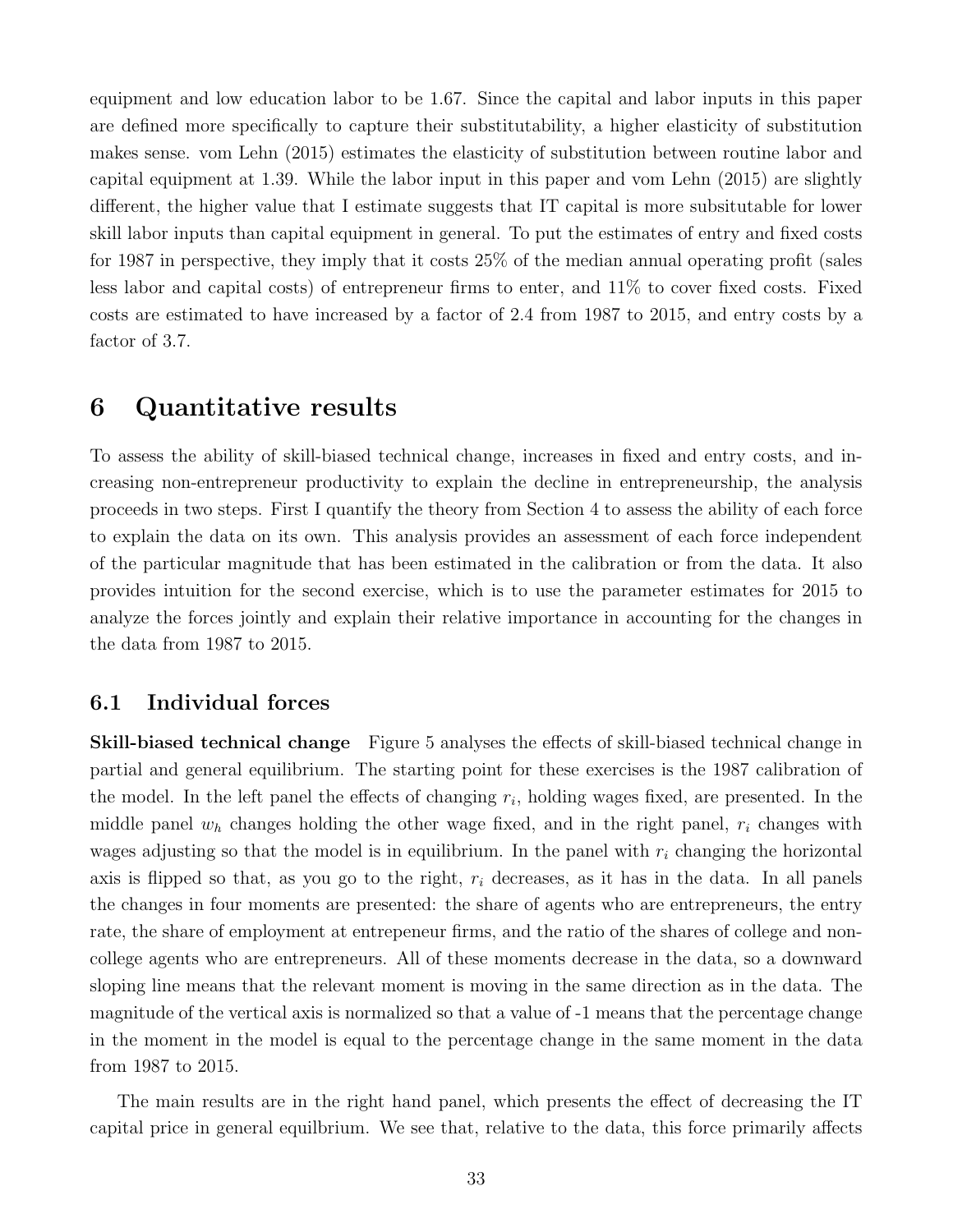<span id="page-34-0"></span>

Figure 5: Comparative statics for skill-biased technical change. Parameter values are set to their 1987 values. In the left panel  $r_i$  is changed holding all other parameters and wages fixed. In the middle, only  $w<sub>h</sub>$  changes. On the right,  $r<sub>i</sub>$  changes and wages adjust so that that the model is in equilibrium. Four moments are plotted—the entrepreneurship share, the entry rate, the share of employment at entrepreneur firms, and the ratio of the entrepreneurship shares of college and non-college agents—and the vertical axis is normalized so that a magnitude of one means that the percentage change in the moment is the same as in the data from 1987 to 2015. E.g. A value of −1 for the entry rate means that the entry rate has declined, and the magnitude of this change is the same as the 1987 to 2015 change in the data.

the ratio of the college to non-college entrepreneur shares, and has modest effects on the other three moments of entreprenership. The theory from Section [4](#page-17-0) told us that both decreasing  $r_i$ and increasing  $w<sub>h</sub>$  would decrease the entrepreneurship rate more for high skill agents than low skill ones, as long as the distributions of low and high skill agents around the entrepreneurship thresholds are not too different. The results confirm that this caveat is satisfied. Note that the Figure uses the relative entrepreneurship rates of college and non-college agents, rather than of high and low skill agents, in order to be comparable to the data. These two moments are closely related since the high skill share of college agents is much higher than for non-college agents, at 65% and 15% respectively (Table [3\)](#page-31-0). The results in the left and middle panels show that the decrease in  $r_i$  on its own only affects this moment modestly, and that most of the effect in coming from the increase in the high skill wage.<sup>[33](#page-34-1)</sup>

The second feature of the general equilibrium results for  $r_i$  is that the effects on the entrepreneur share, the entry rate, and the share of employment at entrepreneur firms are modest. For a change in  $r_i$  that generates all of the change in the ratio of the college to non-college entrepreneur shares, these other moments either move in the wrong direction (the entrepreneur share), hardly change (the employment share are entrepreneur firms) or exhibit a fraction of the change in the data (the entry rate). The theory helps us understand why this is. For the entrepreneur share the decreasing IT capital rental rate and increasing high skill wage have opposing effects, as confirmed in the left

<span id="page-34-1"></span><sup>&</sup>lt;sup>33</sup>To help with using the results from the graph for  $w<sub>h</sub>$  to understand the magnitudes in the left side of panel b,  $w<sub>h</sub>$  changes from 0.79 to 1.07 as  $r<sub>i</sub>$  changes from 0.1685 to 0.0932 in that graph.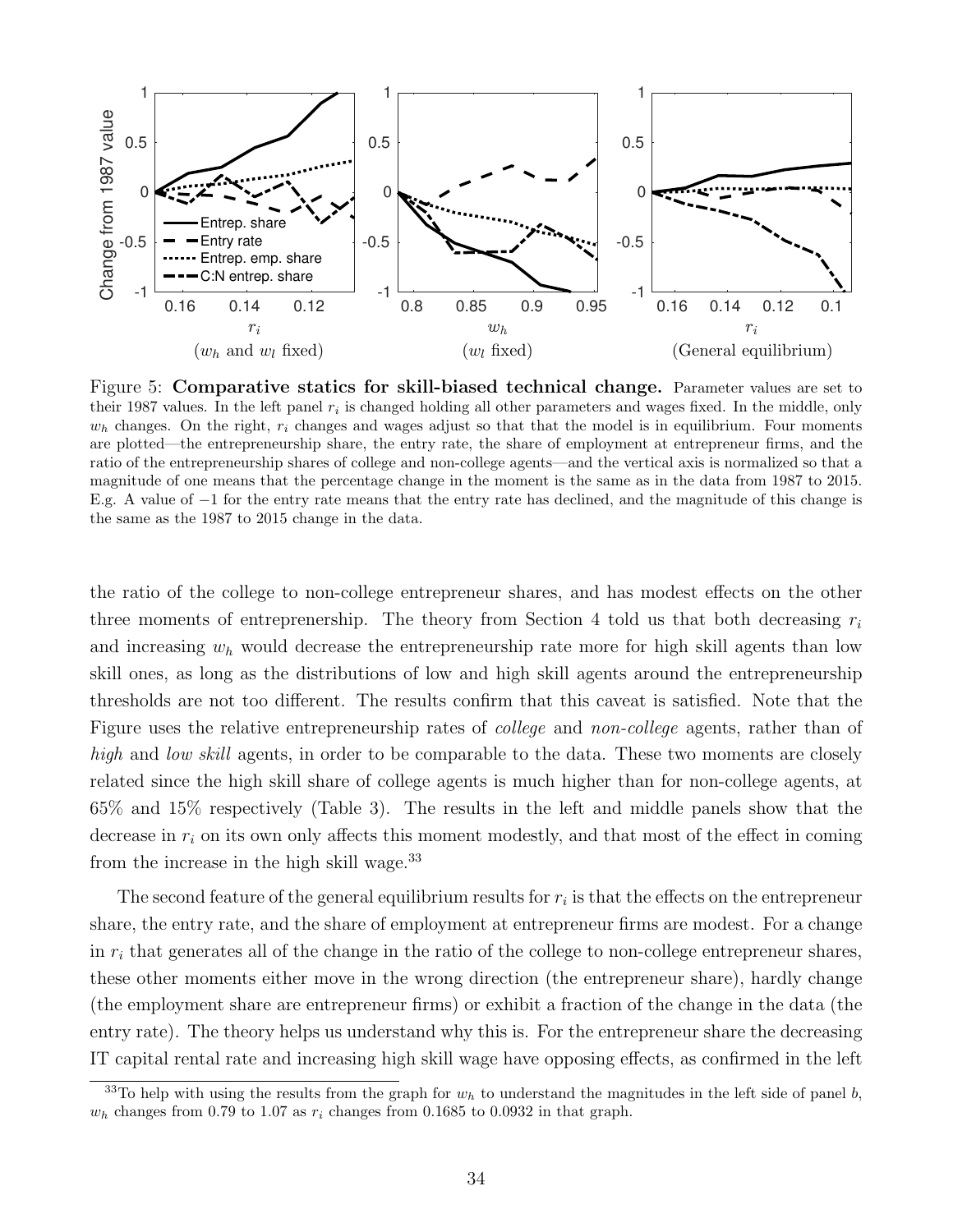<span id="page-35-0"></span>

Figure 6: Comparative statics for non-entrepreneur productivity. Parameter values are set to their 1987 values and non-entrepreneur productivity changes as described by the horizontal axis value. Three moments are plotted—the entrepreneurship share, the entry rate and the share of employment in the entrepreneur sector—and the vertical axis is normalized so that a magnitude of one means that the percentage change in the moment is the same as in the data from 1987 to 2015. E.g. A value of  $-1$  for the entry rate means that the entry rate has declined, and the magnitude of this change is the same as the 1987 to 2015 change in the data.

and middle panels of the figure. Quantitatively, the direct effect coming from the rental rate is stronger than the effect from the change in the equilibrium wage, so that overall the entrepreneur share increases. The entry rate decreases modestly thanks to the decreasing IT capital rental rate—as suggested by Proposition  $1(c)$  $1(c)$ —but the increasing high skill wage partially offsets this. For the share of employment at entrepreneur firms, there is virtually no change. This is due to the effects of the changes in  $r_i$  and  $w_h$  effectively cancelling each other out.

The overall message is that skill-biased technical change is a relevant force for undestanding the change in the relative entrepreneurship rates of higher and lower education agents, but does not appear relevant for understanding the change in the aggregate level of entrepreneurship.

**Non-entrepreneur productivity** Figure [6](#page-35-0) presents the effects of decreasing  $z_f$  on moments of entrepreneurship. The setup for the figure is the same as for Figure [5.](#page-34-0) The vertical axis represents the change in each moment from its 1987 value with the magnitude normalized so that a value of minus one indicates that the moment has decreased by the same percentage amount as in the data from 1987 to 2015. Recall from Proposition [2](#page-21-0) that the theory told us that increasing non-entrepreneur productivity would decrease the entrepreneur share and the employment share of entrepreneurs, and that the effect on the entry rate was ambiguous because of opposing effects from increasing wages. Figure [6](#page-35-0) shows that these opposing effects on the entry rate essentially cancel each other out, so that the entry rate moves little in response to increasing non-entrepreneur productivity. For the other moments we see the predicted negative effects. Quantitatively the effect on the share of employment at entrepreneur firm is larger than the effect on the entrepreneur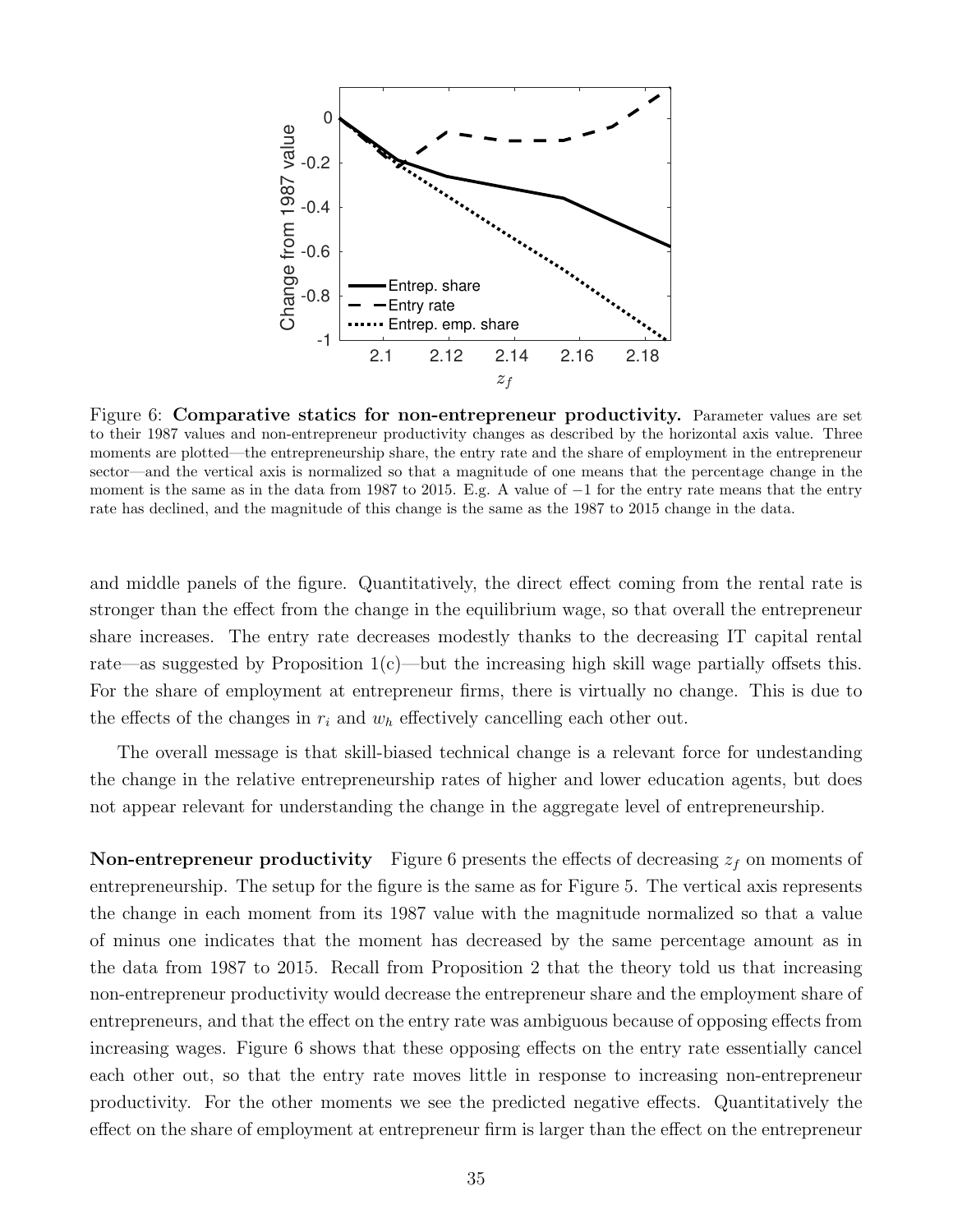<span id="page-36-0"></span>

Figure 7: Comparative statics for fixed and entry costs. Parameter values are set to their 1987 values and only fixed and entry costs vary, as described by the horizontal axis value. In the left panel only  $\psi$  changes, in the middle panel only  $\psi_e$ , and in the right panel both. Three moments are plotted—the entrepreneurship share, the entry rate and the share of employment in the entrepreneur sector—and the vertical axis is normalized so that a magnitude of one means that the percentage change in the moment is the same as in the data from 1987 to 2015. E.g. A value of −1 for the entry rate means that the entry rate has declined, and the magnitude of this change is the same as the 1987 to 2015 change in the data.

share. When this force generates all of the reallocation of employment away from entrepreneurs, the decline in entrepreneur share is about 60% as large as in the data. Another way of putting this is that, relative to the data, increasing non-entrepreneur productivity causes entrepreneur firms to shrink too much, rather than decreasing the number of them.

Given these results, the biggest issue for this explanation for the decline in entrepreneurship is its inability to generate a decline in the entry rate. For this theory to be relevant, there would need to be a different force that pushes the entry rate down, while not generating declines in the entrepreneur share and the employment share of entrepreneurs that are large relative to the data.

Fixed and entry costs For the effects of increasing fixed and entry costs, see Figure [7.](#page-36-0) The left panel is for fixed costs, the middle panel for entry costs, and in the right panel both increase. The theory indicated that in partial equilibrium rising fixed costs should decrease the entrepreneur share and increase the entry rate—the quantitative results confirm that these effects hold in general equilibrium. Falling wages offset these effects, but only partially. The effect on the share of employment at entrepreneur firms was qualitatively ambiguous, but quantitatively we see that this moment declines. This is because increasing fixed costs have a strong negative effect on the entrepreneur share, which pushes down the employment share of entrepreneurs, and this is only partially offset by entrepreneurs having more employees, conditional on operating.

For entry costs, the main ambiguity from the theory was how an increase would affect the share of agents who are entrepreneurs. The theory indicated that the entrepreneur threshold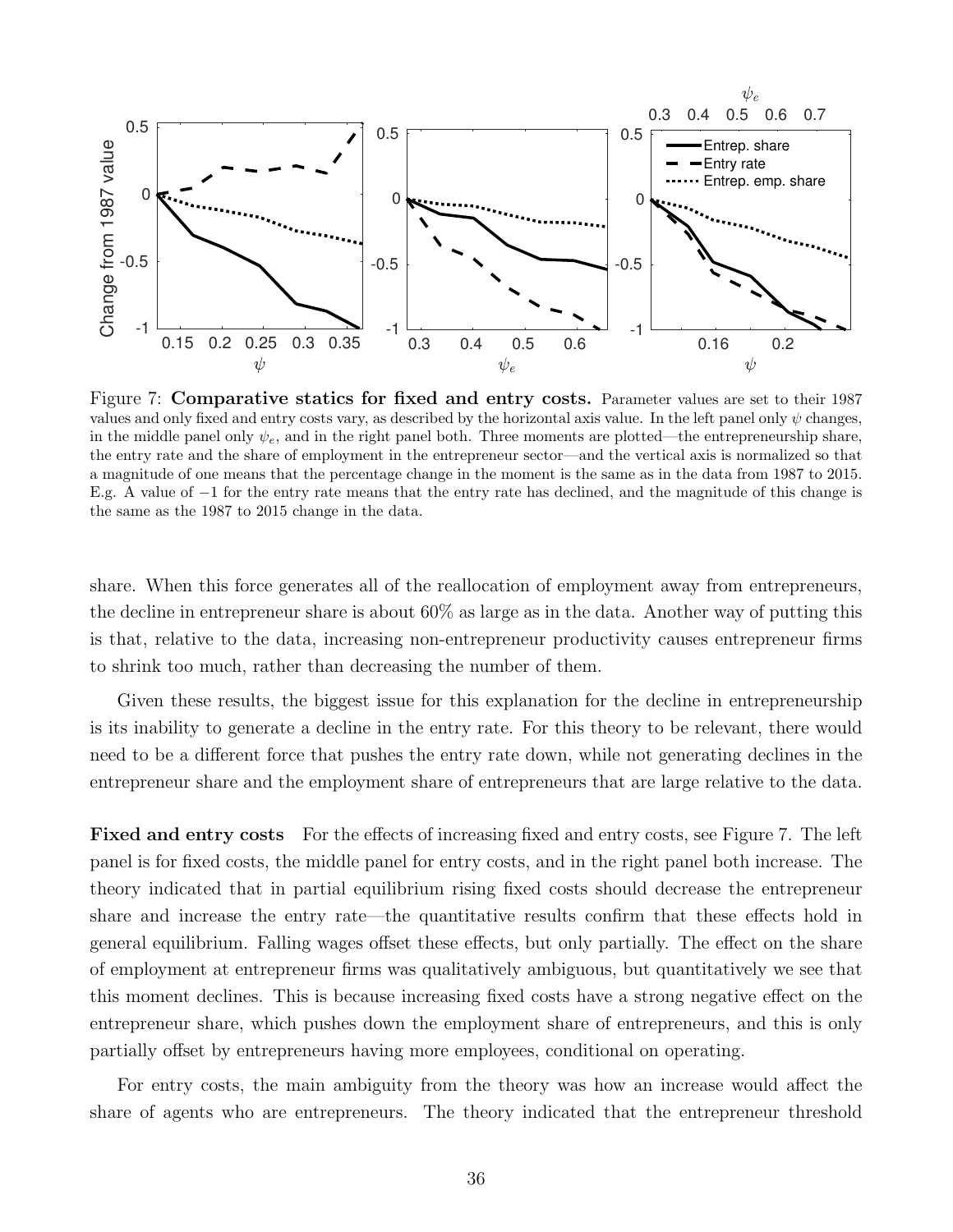would increase for agents who need to start a business and decrease for those who already have a business. Quantitatively the first force is dominant, so that the entrepreneur share decreases, as it has in the data. This change also pushes down the share of employment at entrepreneur firms. We know from the theory that this force is offset by entrepreneurs employing more workers, conditional on operating, but this offsetting force is only partial. The entry rate is also decreasing in the entry cost, as indicated by the theory, and this is the moment that changes the most, relative to the data.

Overall rising entry costs can push all three moments down, although the magnitudes of the relative changes are different to in the data. If fixed and entry costs are increased simultaneously, with the relative increases the same as has been estimated with the model for 1987 to 2015, the effects are plotted in the right panel of Figure 7. Together these changes can generate declines in the entrepreneur share and the entry rate that are quantitatively similar to the data. The decline in the entrepreneur employment share is about half as large as in the data. This indicates that these changes to the economy can account for most of the decline in entrepreneurship in the data. In the full quantitative exercise, rising non-entrepreneur productivity, which has a particularly strong effects on the entrepreneur employment share, accounts for the remainder.

Before moving onto the full exercise for 2015, there is one additional note on parameter identification to make. In Section [4](#page-17-0) the strategy for identifying non-entrepreneur productivity, fixed costs and entry costs was discussed. Table [2](#page-24-0) summarized how these parameters have independent effects on the two entrepreneur thresholds and labor demand of entrepreneur firms, conditional on operating. Figures [6](#page-35-0) and [7](#page-36-0) confirm that this independence holds when these characteristics of the model are translated into the three moments that are plotted. Comparing Figure [6](#page-35-0) and the left panel of Figure [7,](#page-36-0) it is clear that changes in fixed costs and non-entrepreneur productivity have very different relative effects on the entrepreneur share and the entrepreneur share of employment. Fixed costs have a stronger effect on the former, while non-entrepreneur productivity has a stronger effect on the latter. Entry costs have different effects than both of these because it moves the entry rate in the opposite direction.

### 6.2 Joint effects

The assess the full array of changes in the model from 1987 to 2015, there are four parameters to consider, in addition to those discussed so far. The education level changes, consistent with the increase in the attainment of college education in the data, entrepreneur productivity increases to allow the economy to match wage changes, the value of being out of the labor force changes to fit the evolution of the share of people in this state, and the rental rate of non-IT capital changes, per the data. I'll call these parameters the secondary parameters and the parameters that are the main focus—fixed costs, entry costs, non-entrepreneur productivity and the rental rate of IT capital—the primary parameters. The approach for studying the joint effects of these changes to the economy is to start by changing the secondary parameters from their 1987 to 2015 values.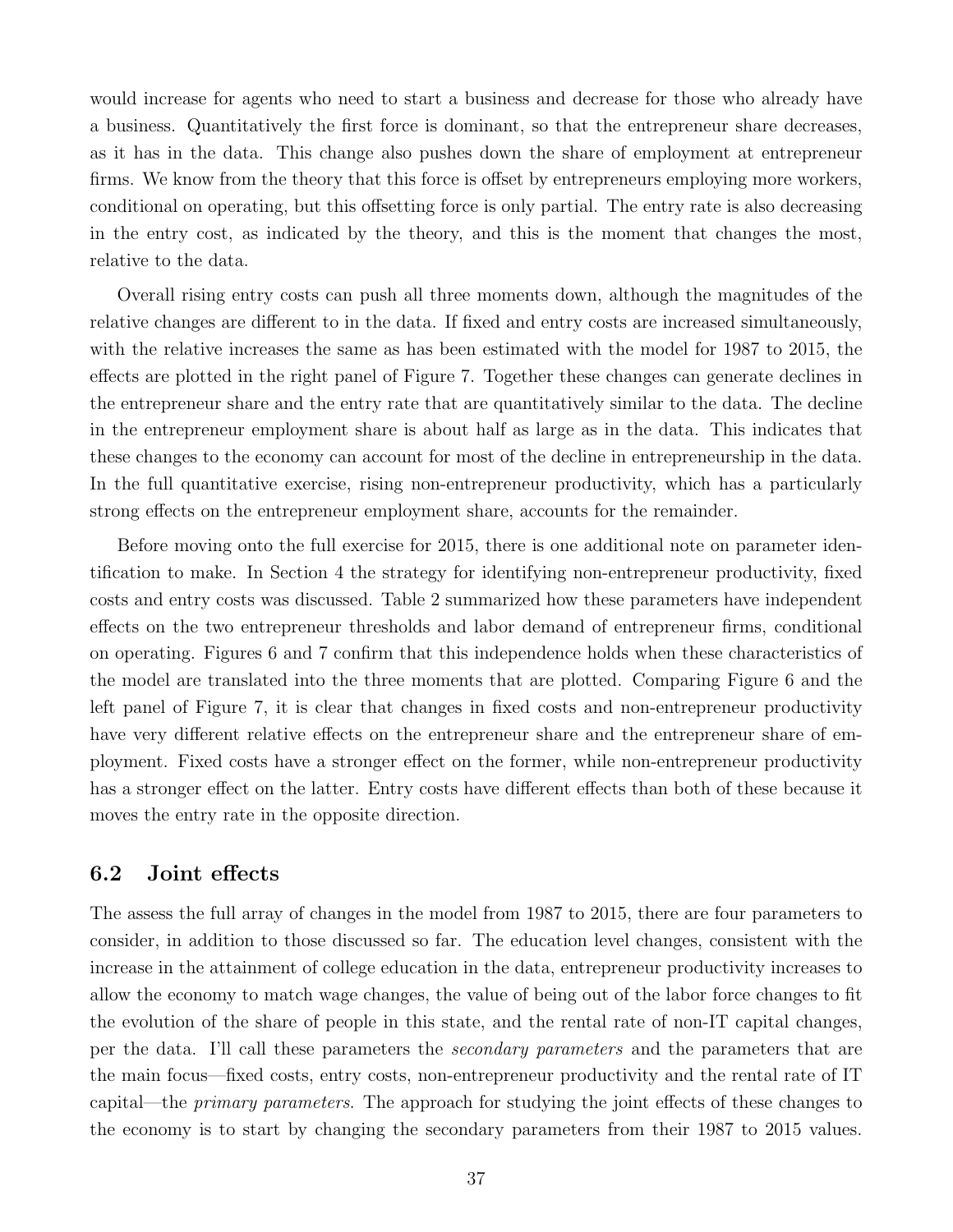<span id="page-38-0"></span>

|                                   | Prod.  | Education | <b>OLF</b> | $r_{o}$ | 2015  |
|-----------------------------------|--------|-----------|------------|---------|-------|
|                                   | growth |           | value      |         |       |
| Entrepreneur share                | 1.05   | 1.10      | 1.03       | 0.95    | 0.71  |
| Entry rate                        | 0.99   | 0.92      | 0.92       | 0.92    | 0.72  |
| Entrepreneur emp. share           | 1.01   | 1.08      | 1.07       | 1.06    | 0.80  |
| College:non-college entrep. share | 0.97   | 1.05      | 1.16       | 1.29    | 0.85  |
| OLF share                         | 0.87   | 0.70      | 1.23       | 1.55    | 1.66  |
| $w_l$                             | 1.14   | 1.33      | 1.34       | 1.21    |       |
| $w_h$                             | 1.24   | 0.95      | 0.94       | 0.79    |       |
| Av. low skill income              | 1.13   | 1.31      | 1.40       | 1.29    | 1.166 |
| Av. high skill income             | 1.22   | 1.01      | 1.05       | 0.93    | 1.443 |

Table 5: Effects of changes in productivity, education and the out of labor force value, **and SBTC.** All moments are presented relative to their 1987 values. For the *Productivity growth* column  $\zeta$  is changed to its 2015 value and  $z_f$ ,  $\psi$ ,  $\psi_e$  and b are scaled by the the same percentage amount. For the next three columns, several parameters are changed to their 2015 values additively. For Education  $\omega$  is changed to its 2015 value, for OLF value b is also changed to its 2015 value, and finally  $r_i$  and  $r_o$  are changed to their 2015 values as well in the *SBTC* column. The 2015 column provides moment values for 2015 relative to 1987 from the data.

I'll then take that economy as the baseline, and assess the contribution of each of the primary parameters in moving the economy to 2015.

The effects of the changes to the secondary parameters on several moments of the model are presented in Table [5.](#page-38-0) There are four types of parameter changes, which are done in sequence, in a cumulative way. The first column shows just the effects of productivity growth, the second column shows the effects of productivity growth and the change in education, etc. For comparison, the final column of the table shows values for 2015 from the data. All values are presented relative to their 1987 values (i.e. 1.20 means a 20% increase).

The parameter changes in the education, out of labor force value and  $r<sub>o</sub>$  columns are straightforward. They involve changing the share of agents with a non-college education  $(\omega)$ , the out of labor force value (b) and the non-IT capital rental rate from their 1987 to 2015 values (refer back to Table [3](#page-31-0) for these). The parameter changes in productivity growth column are slightly more involved. The objective in this column is to account for the effects of general productivity growth in the economy. To this end, the main parameter that changes is  $\xi$ , which changes the productivity level of all entrepreneurs by the same factor. To simulate a general rise in productivity, rather than just for entrepreneurs, I increase  $z_f$  and the out of labor force value by the same factor. I also scale fixed costs and entry costs by the same factor so that their relevance is not diminished. All of these parameters change beyond this scaling to reach their 2015 values, and those changes are assessed later.

Start by focusing on the cumulative effect of these parameter changes in the  $r<sub>o</sub>$  column. At best, they account for a modest amount of the changes in entrepreneurship moments in the data. They are most relevant for understanding the change in the entry rate, accounting for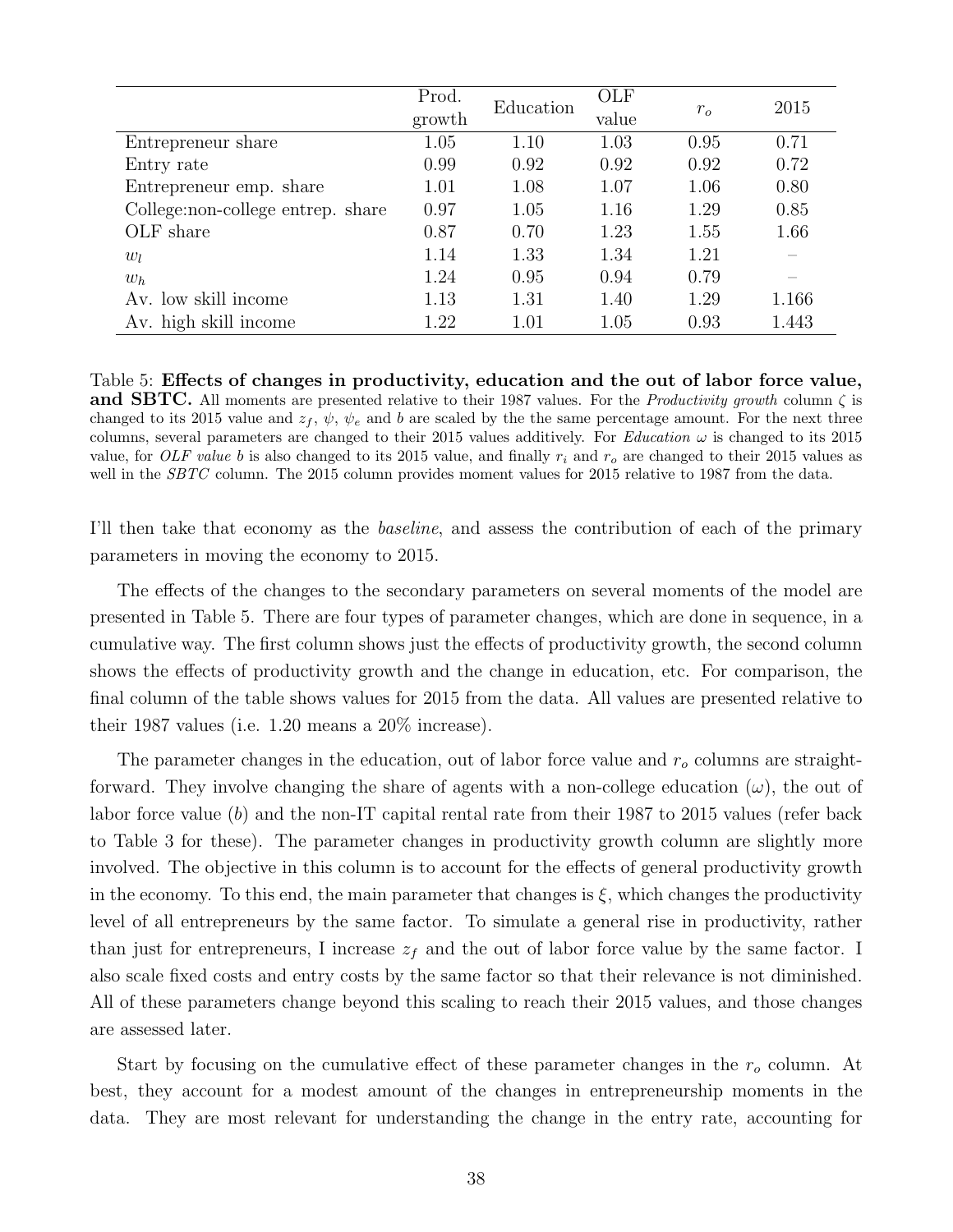29% (eight out of 28 percentage points) of the change from 1987 to 2015. This is entirely due to the increasing education level of the population. Higher educated people exhibit less entry and exit from entrepreneurship, so a shift in the composition of the population towards them decreases the entry rate. There are several reasons for these differences by education. Looking back at the parameters of the model in Table [3,](#page-31-0) college agents have a lower standard deviation of productivity innovations for high skill wok and entrepreneurship. They also have a higher correlation between productivity as an employee and an entrepreneur. This means that when entrepreneur productivity increases, for example, which could cause entry into entrepreneurship, this force is offset by the value of employment increasing.

Changing education also explains why the secondary parameter changes cause the entrepreneur share of employment to increase. College educated people have a higher entrepreneurship rate than the non-college educated, so increasing education pushes up the entrepreneurship rate. With more people being entrepreneurs, the share of employment that their firms account for increases. This change goes against the trend int his moment in the data, increasing the gap for the primary parameters to explain.

The secondary parameter changes push the entrepreneur share down slightly, and the ratio of college to non-college entrepreneurship rates up substantially. The main forces driving these changes are the increasing out of labor force value and the increasing cost of non-IT capital. The former attracts people directly out of entrepreneurship and also pulls people away from being workers. The second effect drives up wages and drives down profits, adding to the decline in the entrepreneur share. The first effect is particularly strong for non-college educated entrepreneurs, because their profits are lower on average. This force therefore pushes up the relative entrepreneurship rate of the college educated. As for the increase in the rental rate of non-IT capital, it also pushes profits down, causing the entrepreneur share to fall. This effect is particularly strong for non-college educated people because, on average, their profits are lower so they're more likely to switch to being out of the labor force when profits fall.

The out of labor force share increases significantly with the parameter changes in Table [5,](#page-38-0) almost fully accounting for the change in the data from 1987 to 2015. Productivity growth and increasing education work against this trend by pushing up the wages of low skill people, and increasing the share of high skill agents (who earn more on average). The increases in the out of labor force value and the non-IT capital rental rate have sufficiently strong effects to offset these, and account for most of the increase in the out of labor force share in the data. The connection between this moment and the out of labor force value is straightforward, and this change accounts for 53% of the increase in the out of labor force share that is needed to match the 2015 data, once the countervailing effects of productivity growth and increasing education are accounted for. The increasing cost of non-IT capital is also quantitatively important, accounting for 34%. This effect primarily operates through the negative impact on wages.

As a final comment on the results for the secondary parameters, the last two columns show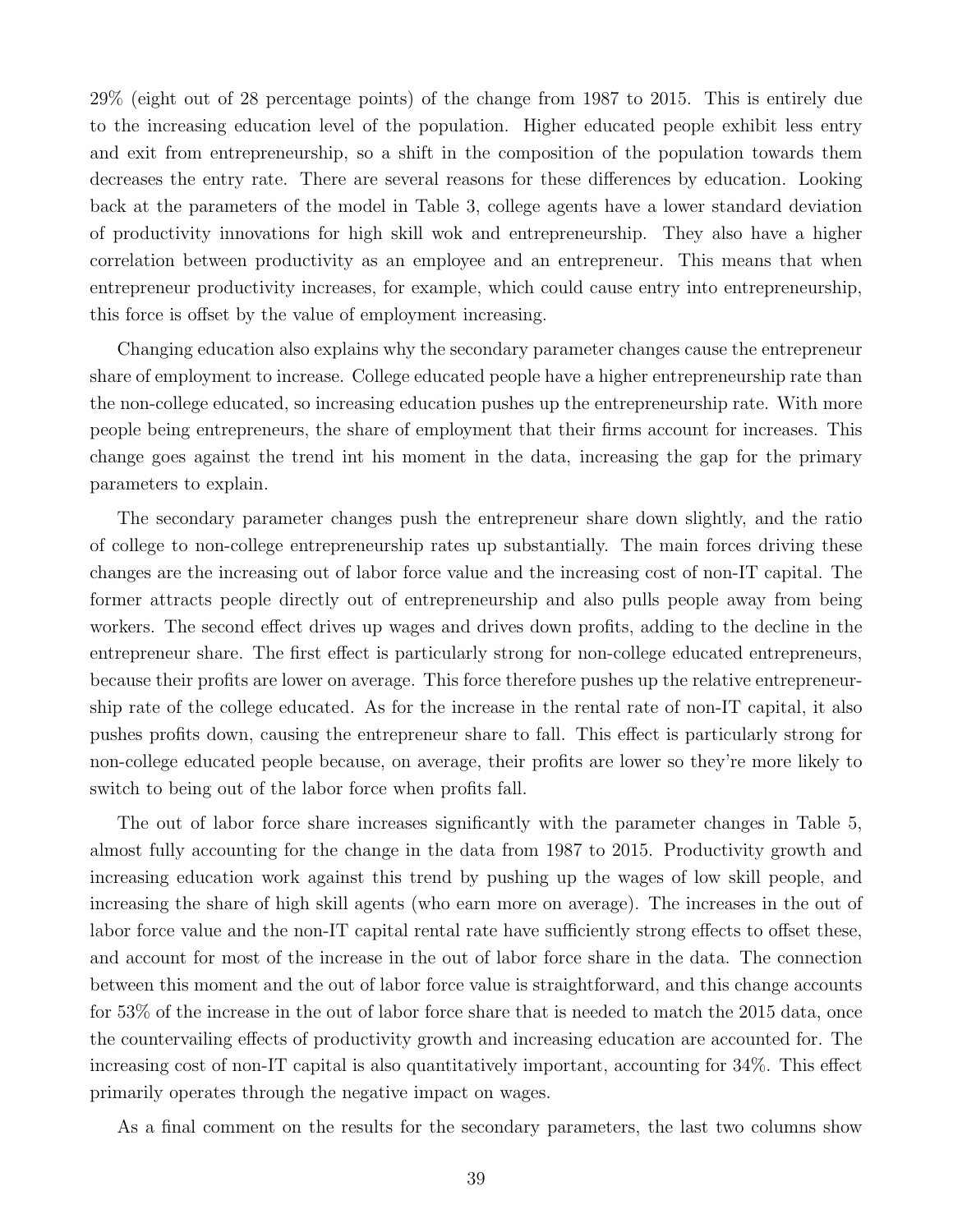<span id="page-40-1"></span>

Figure 8: Effects of changes to the economy on entrepreneurship. Each panel decomposes the change in a moment from its value in the baseline scenario to its 2015 value. The baseline scenario is the 1987 parameters with the adjustments for productivity growth, education, the out of labor force value, and the rental rate of non-IT capital described in Table [5.](#page-38-0) In panel (a), for example, and value of 0.4 for  $\psi_e$  means that the increase in the entry cost accounts for 40% of the change in the entrepreneur share from the baseline scenario to 2015.

that these changes work against the increase in the relative income of high skill employees. The gaps to the 2015 data are almost accounted for by skill-biased technical change (the declining cost of IT capital). This comes from the negative effect that this has on low skill wages due the substitutability between this type of capital and low skill labor, and the positive effect on high skill wages due to complementarity.

Let's now turn to the effects of the primary parameters on moments of entrepreneurship. The approach is to take the economy after the changes to productivity growth, education, the out of labor force value and the rental rate of non-IT capital described in Table [5,](#page-38-0) and study the roles of each of the primary parameters from this baseline. The focus will be on how moments of entrepreneurship change from this baseline to 2015, and the quantitative relevance of each of the primary parameters for this. The sequencing of the parameter changes is: the non-IT capital rental rate, the entry cost, the fixed cost, and non-entrepreneur productivity. While the ordering of these changes does matter for the exact estimates, the main messages are robust to alternative orderings.[34](#page-40-0)

Figures [8](#page-40-1) and [9](#page-41-0) present results on the contributions of the primary parameters in accounting for the changes in the main entrepreneurship moments. The scale of the vertical axis in all panels is the share of the change in the relevant moment from the baseline outlined above, to 2015, accounted for by a parameter change. Start by focusing on the quantitative effects of skill-biased technical change. As suggested by the analysis of this change to the economy in isolation, its main role is to shift entrepreneurship towards lower education agents. From Figure [9,](#page-41-0) it can account for 75% of the change in the ratio of the entrepreneurship rates of college and non-college educated agents from the baseline economy to 2015. Its other significant effect on entrepreneurship

<span id="page-40-0"></span><sup>&</sup>lt;sup>34</sup>See Appendix for additional details on how the results vary for alternative orderings.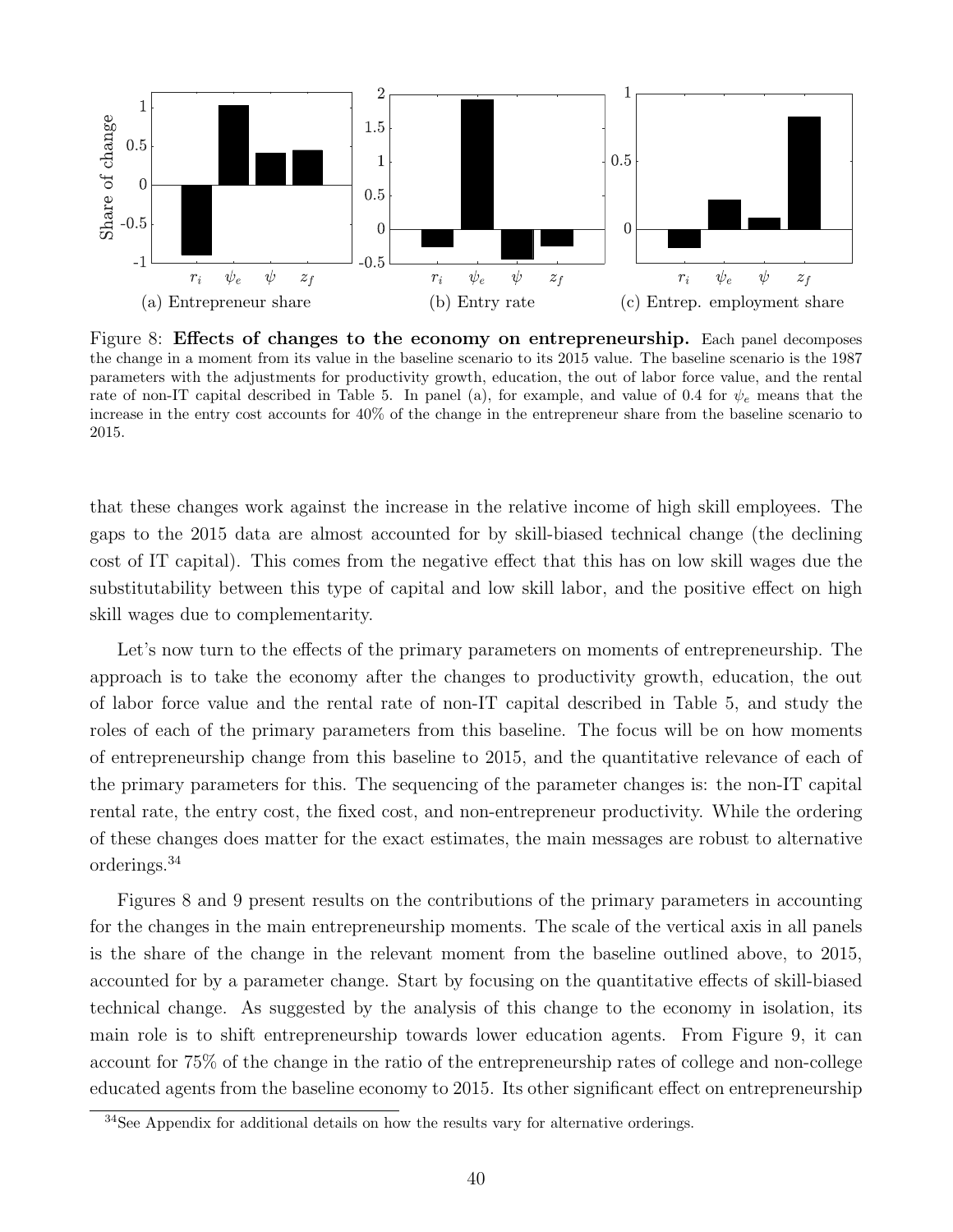<span id="page-41-0"></span>

Figure 9: Effects of changes to the economy on the ratio of college to non-college entrepreneur shares. This figure presents the change in the ratio of the college to non-college entrepreneur share from its value in the baseline scenario to its 2015 model value. The baseline scenario is the 1987 parameters with the adjustments for productivity growth, education, the out of labor force value, and the rental rate of non-IT capital described in Table [5.](#page-38-0) The 2015 model value is the 1987 model value multiplied by the 2015 data value, divided by the 1987 data value. A value of 0.4 for  $r_i$ , for example, means that the decrease in  $r_i$  accounts for  $40\%$ of the change in the ratio of the college to non-college entrepreneur shares from the baseline scenario to 2015.

is to increase the entrepreneur share, which goes against the trend in the data (Figure [8a](#page-40-1)). This confirms that this force is relevant for understanding the change in the education composition of entrepreneurs, but not for explaining the aggregate level of entrepreneurship.

The increasing entry cost is primarily important for generating the decrease in the entry rate (Figure [8a](#page-40-1)), as was clear from the analysis of the primary parameters in isolation. Since the other changes to the economy go against the decrease in the entry rate, this force needs to generate about twice the decline that is in the data to make up for this. The increase in the entry cost is also the most quantitatively important factor in accounting for the decline in the entrepreneur share (Figure [8a](#page-40-1)). For this moment though, the increases in the fixed cost and non-entrepreneur productivity are also quantitatively relevant. Their effects are about half as large as the effect of the entry cost.

The analysis of the increase in entry and fixed costs in isolation indicated that their weakness for explaining the data is that they leave the entrepreneurial sector too large. They cause the share of people who are entrepreneurs to decline, but entrepreneurial firms have too many workers. Increasing non-entrepreneur productivity addresses this, accounting for 83% of the decline in the share of employment at entrepreneur firms.

To summarize, the results indicate that there have been a range of changes to the economy between 1987 and 2015 that have been relevant for understanding changes in entrepreneurship. There are three main messages. First, for understanding the declines in the entry rate into entrepreneurship and the share of people who are entrepreneurs, increasing entry costs are the main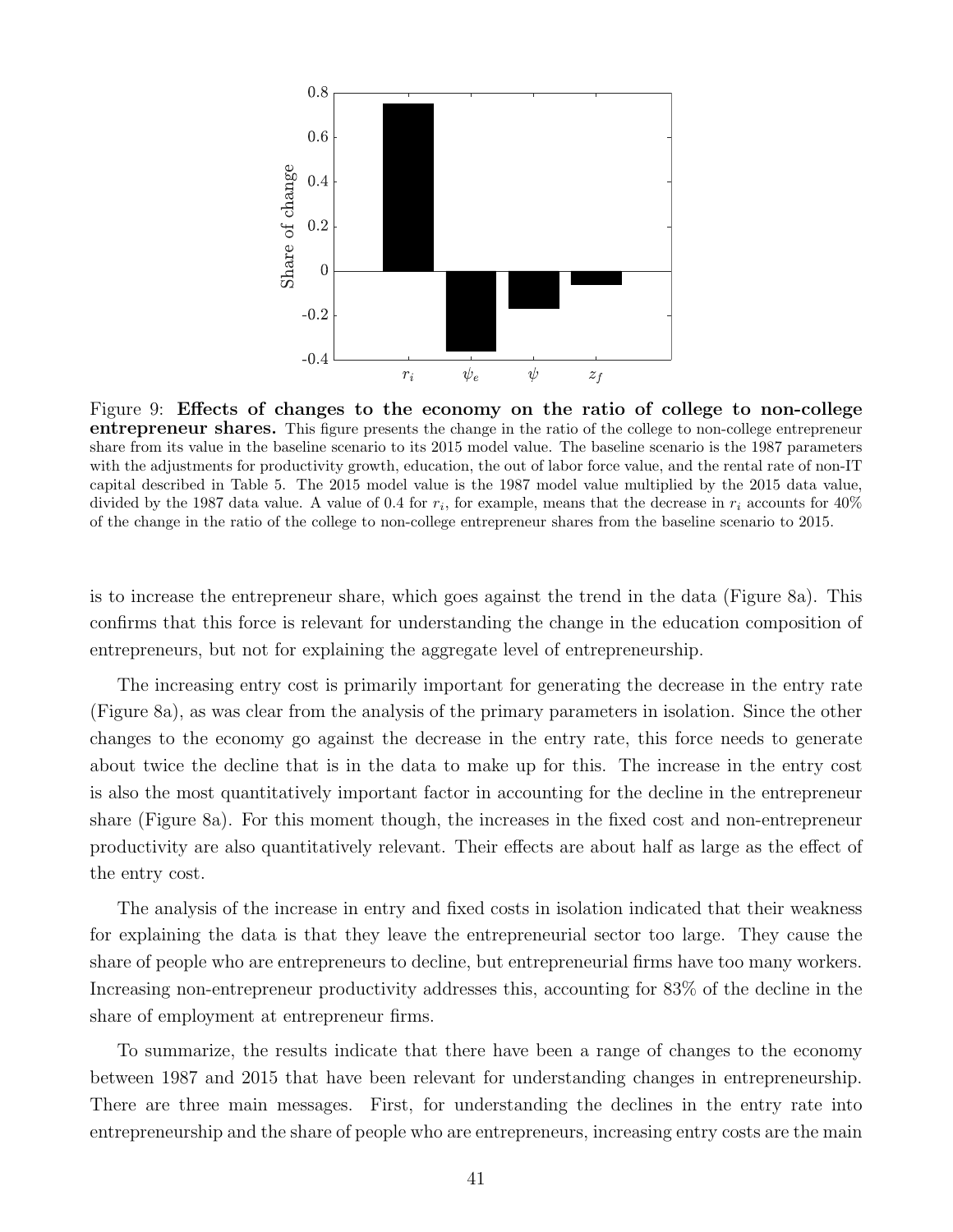factor. Increasing fixed costs and non-entrepreneur productivity play a secondary role in explaining the decline in the second moment. Second, increasing non-entrepreneur productivity accounts for most of the shift in employment out of the entrepreneur sector. Third, skill-biased technical change accounts for a large share of the shift in entrepreneurship towards less educated people, but this force is not relevant for understanding the decline in the aggregate level of entrepreneurship.

### <span id="page-42-0"></span>7 Interpreting cost changes

The quantitative results have indicated that increases in both fixed and entry costs have contributed to the declines in the entrepreneurship share and the entry rate in the US economy, with increasing entry costs being particularly important. As discussed earlier, two potential explanations for the increase in these costs are that the level of regulation in the economy has increased or that changes in production technologies have caused the fixed and entry components of firms' costs to rise. This section uses cross-sectional empirical evidence to shed light on the plausibility of these explanations. The main finding is that there is evidence supporting both theories.

At the outset it should be noted that the objective is to assess cross industry correlations, conditional on control variables, to determine whether these correlations are consistent with the two proposed explanations for the increase in fixed costs. While causal evidence of the effect of changes in IT technology and regulations would be valuable, tackling the identification challenge associated with such evidence is beyond the scope of this paper.

### 7.1 Data and methodology

The strategy for the analysis is to assess the relationship across industries between changes in entrepreneurship and measure of changes in regulations and technologies that could have driven the fixed and entry costs up. To implement this, detailed industry level measures of entrepreneurship, regulations and technologies are needed, all with a long enough time series to facilitate the evaluation of changes over time.

To measure entrepreneurship I use the share of workers in an industry who are self-employed from the CPS. This data was described in Section [2](#page-6-0) and I use the same data for 1987–2015 here. Unlike in Section [2](#page-6-0) I do not restrict attention to self-employed people with at least 10 employees because at the industry level this would leave too few observations to construct reliable entrepreneurship rates.

To quantify changes in regulations at the industry level I use two measures. The first is the measure of Federal regulations at the industry level from the RegData dataset, constructed from the Code of Federal Regulations by [McLaughlin and Sherouse](#page-50-15) [\(2018\)](#page-50-15). The idea for this dataset is to take the Code of Federal Regulations, which contains all federal level regulations in the U.S., and separate it into its parts. For each part, textual analysis is performed to determine a relevance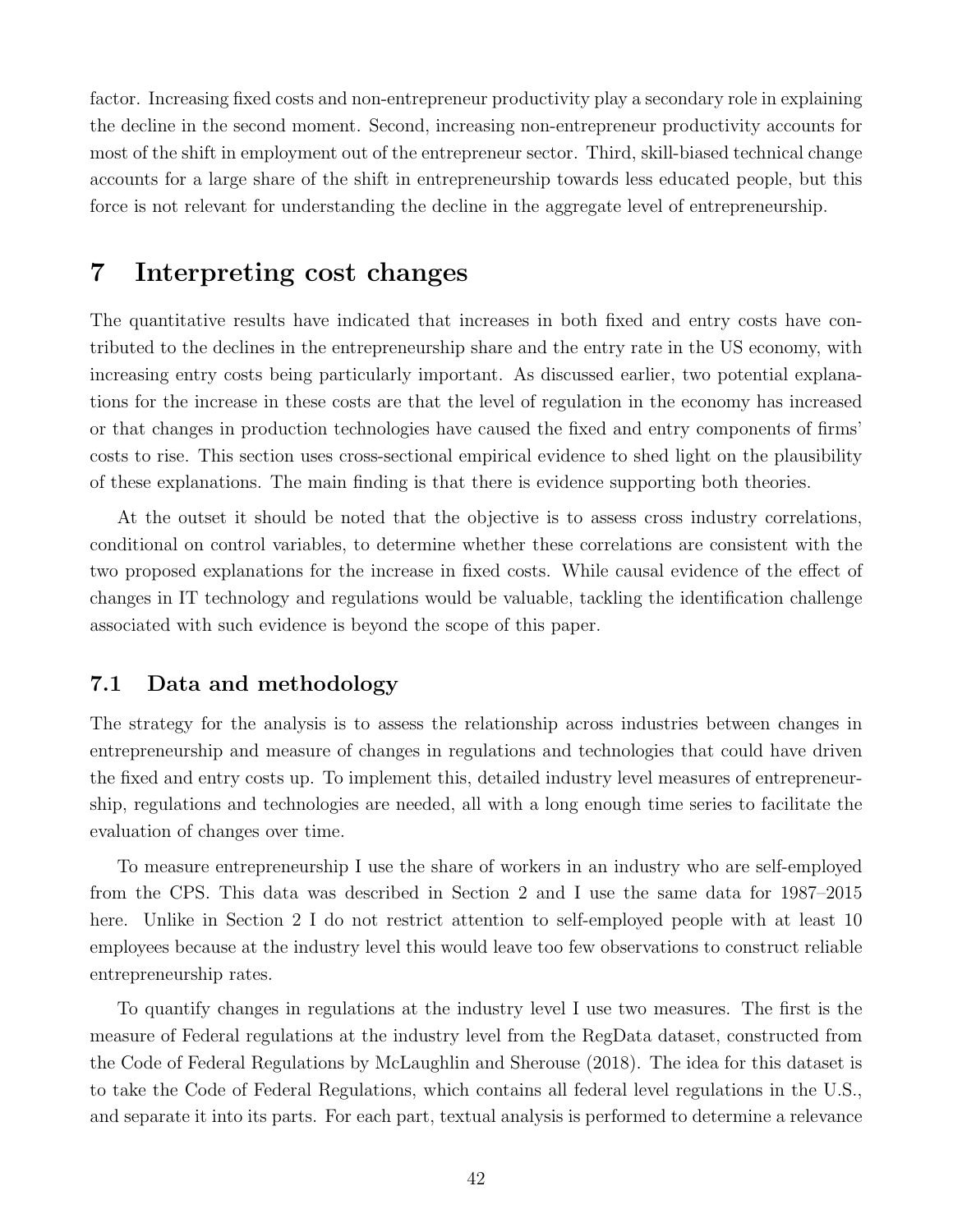weight for the part for each industry, and the number of restrictions in the part. For each industry, a measure of regulation for each year is constructed by multiplying the relevance of each part by the number of restrictions in it, and then summing over parts. This provides a time series of the level of regulation for each industry.

The second measure of regulation is based on CPS occupation data. I construct a proxy for the level of industry regulations by computing the share of employees in regulation-related occupations. These are occupations in which people are likely to be performing tasks related to regulatory compliance, such as legal, human resources, accounting and auditing occupations. The full list of occupations that I classify as regulation-related is in the Appendix.

For changes in technology that could drive the increase in fixed and entry costs I focus on a particular theory for why these costs may have increased. This theory is that improvements in IT technology have allowed firms to adopt technologies with higher upfront costs and lower marginal costs (see [Aghion et al.,](#page-48-6) [2019;](#page-48-6) [Hsieh and Rossi-Hansberg,](#page-50-2) [2019;](#page-50-2) [De Ridder,](#page-49-4) [2019\)](#page-49-4). Under this theory several technology related measures should be positively related to the rise in fixed and entry costs, and, if this is driving entrepreneurship down, then they should be negatively related to changes in entrepreneurship. In particular I focus on four measures for which data is available. First using data from the BEA detailed fixed assets tables I compute two measures of the IT capital intensity of each industry over time. The first is the the nominal value of the IT capital stock relative to nominal value added, and the second is the real value of the IT capital stock (in 2012 dollars) per employee.[35](#page-43-0)

The third and fourth measures are based on the occupation composition of each industry. For the third measure I identify occupations in the CPS data that are IT related and compute the share of employees in each industry in these occupations. The idea is that if an industry is adopting more IT technology over time then it should also have more employees in these occupations. The fourth measure is the share of employees in non-routine cognitive occuaptions.<sup>[36](#page-43-1)</sup> There is a long literature (e.g. [Krusell et al.,](#page-50-5) [2000;](#page-50-5) [Autor et al.,](#page-48-8) [2003;](#page-48-8) [Acemoglu and Autor,](#page-48-9) [2011;](#page-48-9) [Autor and](#page-48-10) [Dorn,](#page-48-10) [2013\)](#page-48-10) arguing that these occupations are complementary to IT capital such that we should see more employees in these occupations when more IT capital is in use.

To assess the relationship between changes in entrepreneurship and changes in regulations and fixed costs across industries I use the following regression:

<span id="page-43-2"></span>
$$
\Delta \log e_{jt} = \alpha + \beta_1' \Delta x_{jt} + \beta_2' \Delta y_{jt} + \varepsilon_{jt}
$$
\n(14)

where  $\Delta \log e_{it}$  is the change in the log of the entrepreneurship rate from an earlier period (specified shortly) to period t for industry j,  $\Delta x_{jt}$  is vector of changes in IT and regulation measures (in most regressions it will just have one element), and  $\Delta y_{it}$  is a vector of changes in control variables.

<span id="page-43-0"></span><sup>35</sup>Value added by industry is also from the BEA and the number of employees in each industry is from the CPS.

<span id="page-43-1"></span> $36$ The occupation classification scheme from [Acemoglu and Autor](#page-48-9) [\(2011\)](#page-48-9) is used for this.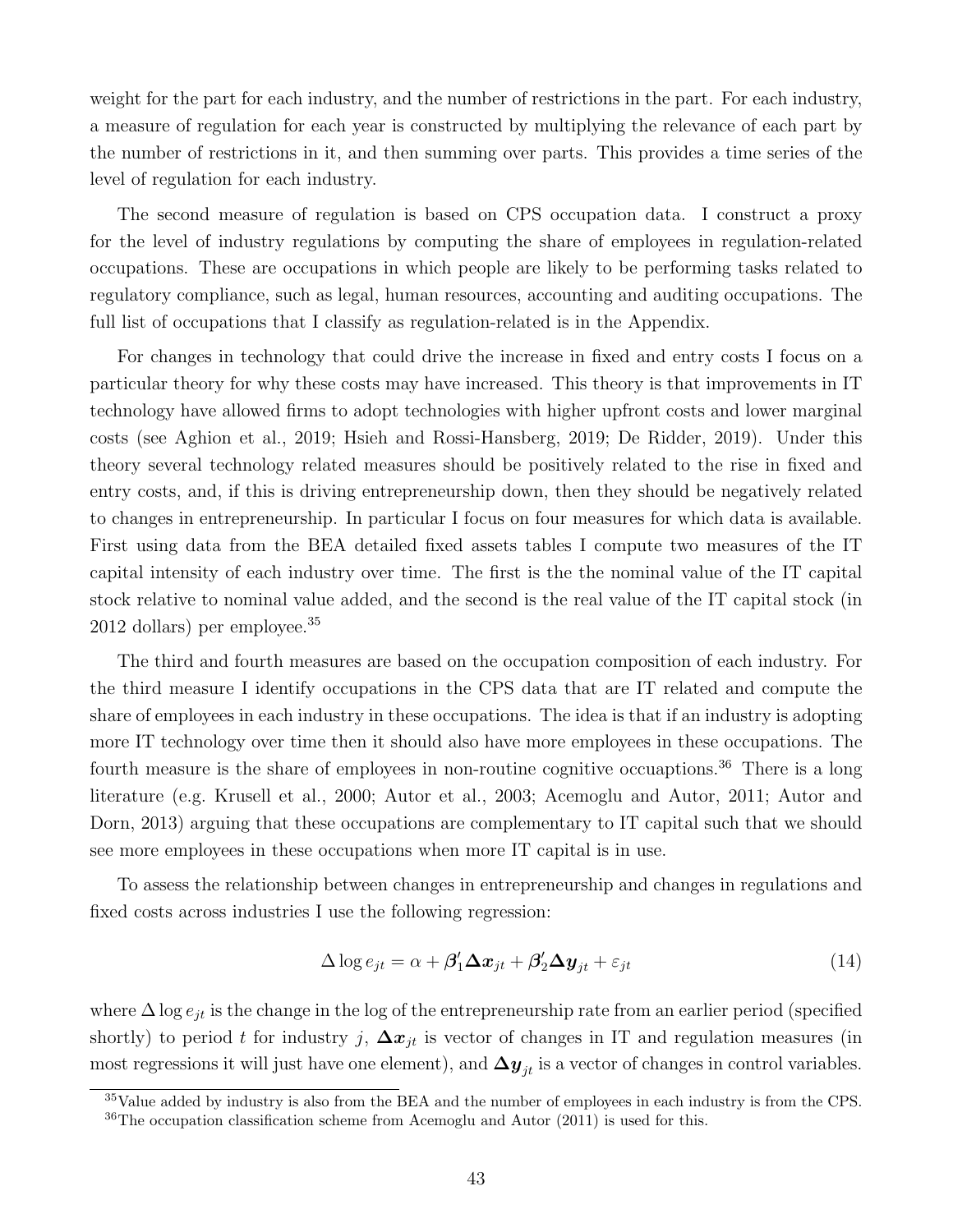Since I am studying long run changes in the economy I would ideally use changes in each variable over the full sample period, from 1988 to 2016. However, this would provide just one observation per industry and give the analysis low statistical power. Therefore I divide the sample into 3 periods: 1988–89 to 1999/2000, 1999/2000 to 2005/06, and 2005/06 to 2014/15. At each start and end point I average each variable over two years to smooth randomness in the data. These periods have been chosen so that each one starts and ends just before a business cycle peak to reduce the risk of higher frequency fluctuations contaminating the results. Of course the data does not contain another peak after 2007, so the last years of the dataset are used for the final point. The control variables are the changes in the average age of people working in each industry, the share who are males, the share who have a college degree and the share who live in a metropolitan area.

The analysis requires consistent definitions of industries across datasets. The industry defintions from the BEA detailed fixed assets tables are used (a combination and two and three digit ISI codes) and industry codes from other datasets are harmonized with these.<sup>[37](#page-44-0)</sup> This results in a maximum of 144 observations.<sup>[38](#page-44-1)</sup> RegData provides information for fewer industries so any analysis including that data has fewer observations.

### 7.2 Results

The results of the analysis are presented in Tables [6](#page-45-0) and [7.](#page-46-1) Table [6](#page-45-0) presents results for the measures of changes in IT technology. I take one measure of IT technology at a time and regress the changes in it on changes in the self-employment rate, with and without the control variables. The main result is that the coefficients on all of these variables are estimated to be negative, consistent with the idea that increasing use of IT technology has driven up fixed and entry costs, and pushed entrepreneurship down. As expected with a small number of observations, the statistical power of the results is low, however the coefficient on the change in the the share of employees in IT occupations is significant at the 1% level and the coefficient on the log change in real IT capital per employee has a p-value of 11%. The magnitudes of the coefficients are also economically meaningful. An increase in the share of employees in an industry in IT occupations of one percentage point would imply a 7% decline in the self-employment rate in that industry. A 1% increase in the amount of IT capital per employee would imply an 0.1% decline in the self-employment rate.

Table [7](#page-46-1) presents results for measures of changes in regulations. Again, the coefficients on the regulation variables are estimated to be negative in all regressions, implying that consistent with the proposed theory more regulation negatively affects the self-employment rate. In terms of significance in the regressions with controls, the coefficient on the log change in the number of regulations is significant at the 10% level and the coefficient on the change in the share of

<span id="page-44-1"></span><span id="page-44-0"></span><sup>37</sup>See the Appendix for details.

<sup>&</sup>lt;sup>38</sup>Some regressions have fewer observations because some industry years have small cell counts that don't allow all varaibles to be estimated.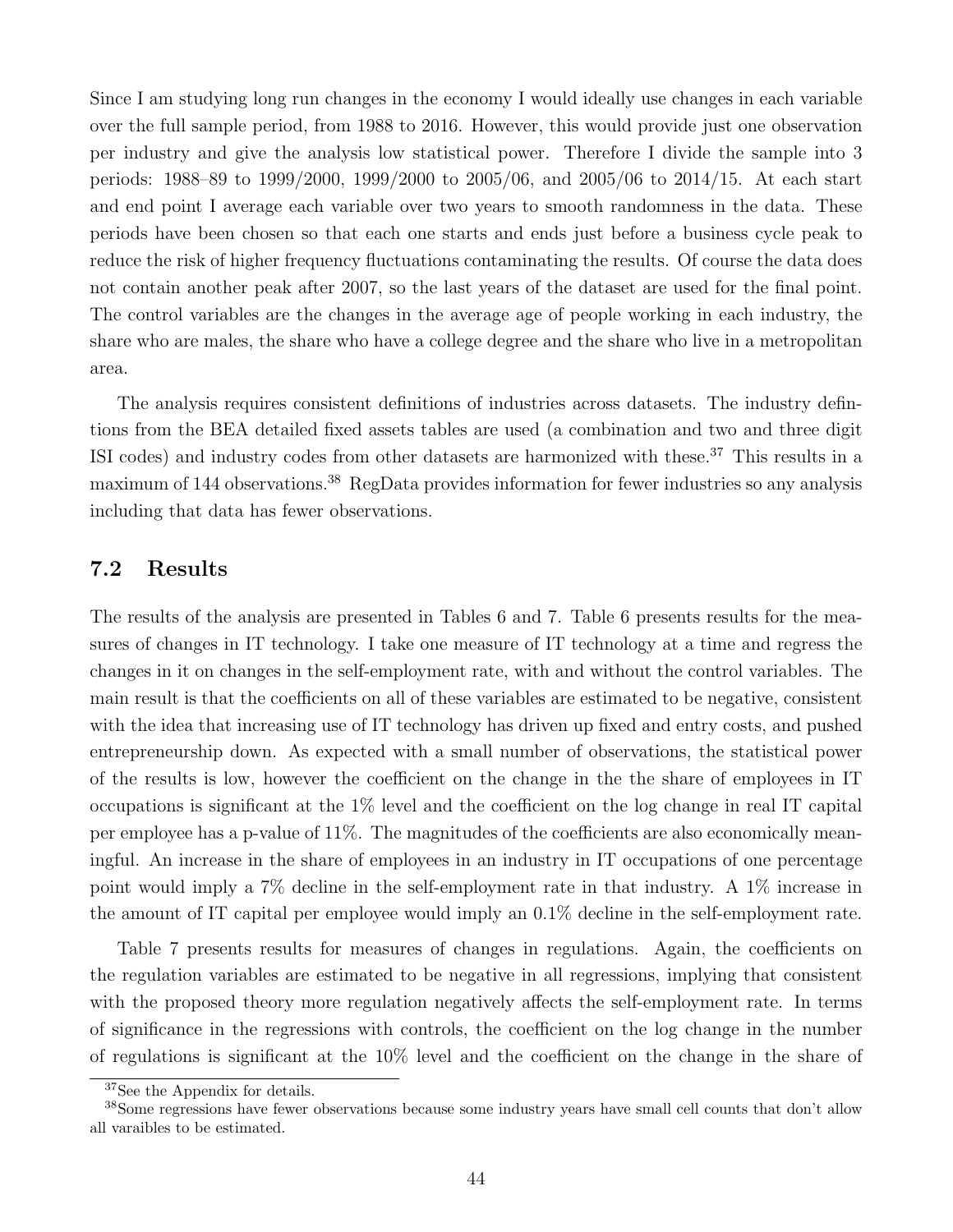<span id="page-45-0"></span>

|                                 | (1)        | (2)         | (3)      | (4)      | $\overline{(5)}$ | (6)      | (7)      | $\overline{(8)}$ |
|---------------------------------|------------|-------------|----------|----------|------------------|----------|----------|------------------|
| IT employment share             | $-5.437**$ | $-7.022***$ |          |          |                  |          |          |                  |
|                                 | (2.165)    | (2.353)     |          |          |                  |          |          |                  |
| NR cognitive emp. share         |            |             | $-0.348$ | $-1.194$ |                  |          |          |                  |
|                                 |            |             | (0.814)  | (1.037)  |                  |          |          |                  |
| $log(IT)$ capital per employee) |            |             |          |          | $-0.075$         | $-0.109$ |          |                  |
|                                 |            |             |          |          | (0.065)          | (0.069)  |          |                  |
| IT capital/Value-added          |            |             |          |          |                  |          | $-0.051$ | $-0.072$         |
|                                 |            |             |          |          |                  |          | (0.380)  | (0.388)          |
| Average age                     |            | 0.018       |          | 0.053    |                  | 0.054    |          | 0.041            |
|                                 |            | (0.044)     |          | (0.042)  |                  | (0.042)  |          | (0.041)          |
| College share                   |            | 0.958       |          | 0.606    |                  | 0.023    |          | $-0.125$         |
|                                 |            | (1.126)     |          | (1.241)  |                  | (1.051)  |          | (1.066)          |
| Male share                      |            | 0.426       |          | 0.094    |                  | $-0.054$ |          | 0.231            |
|                                 |            | (1.004)     |          | (0.993)  |                  | (0.997)  |          | (0.996)          |
| Metropolitan share              |            | 2.223       |          | 1.601    |                  | 1.534    |          | 1.282            |
|                                 |            | (1.149)     |          | (1.048)  |                  | (1.018)  |          | (1.014)          |
| Constant                        | $-0.001$   | $-0.101$    | $-0.011$ | $-0.116$ | 0.022            | $-0.063$ | $-0.018$ | $-0.098$         |
|                                 | (0.039)    | (0.082)     | (0.042)  | (0.080)  | (0.052)          | (0.081)  | (0.038)  | (0.079)          |
| Observations                    | 139        | 139         | 144      | 144      | 144              | 144      | 144      | 144              |
| $R^2$                           | 0.044      | 0.083       | 0.001    | 0.027    | 0.009            | 0.035    | 0.000    | 0.018            |
| Adjusted $R^2$                  | 0.037      | 0.048       | $-0.006$ | $-0.008$ | 0.002            | 0.001    | $-0.007$ | $-0.018$         |

Table 6: Regression results for IT technology measures. The regression is specified in equation [\(14\)](#page-43-2). The unit of observation is industry-time. Each industry has observations for three time periods: 1988–89 to 1999/2000, 1999/2000 to 2005/06, and 2005/06 to 2015/16. Variables are averaged over the two years at the start and end of each period. IT employment share is the share of employees in an industry in IT related occupations and NR cognitive emp. share is the share in non-routine cognitive occupations. IT capital per employee is the real value of the IT capital stock (2012 dollars) in an industry divided by the number of workers. IT capital/Valueadded is the nominal value of the IT capital stock divided by nominal value-added. College share, male share and *metropolitan share* and the shares of workers who have a college degree, are male, and live in a metropolitan area, respectively. Average age is the average age of workers. 'Workers' in an industry includes employees and the self-employed. Standard errors are in parentheses. \*\*\* and \*\* denote statistically significant differences from 0 at the 1% and 5% levels, respectively.

employees in regulation-related professions has a p-value of 11%.

Having found correlations in the data to support both theories, the final exercise is to assess whether these hold simultaneously or whether one disappears once the other is controlled for. This analysis is performed in column 5 of Table [7.](#page-46-1) I take the measures of regulatory change and IT technology change that had the most power on their own and include them both in the same regression. The coefficients on both variables remain negative and have similar significance levels: 11% for the regulations measure and 5% for the IT technology measure. In terms of magnitudes the regulations coefficient is virtually the same as when the variable is used on its own (column 2) while the coefficient on the IT employment share decreases by 30% from  $-7.0$  to  $-4.9$ .

Overall the data provides support for both of the proposed theories for the rise in fixed and entry costs: that they are a result of increasing regulation and changes in IT technology.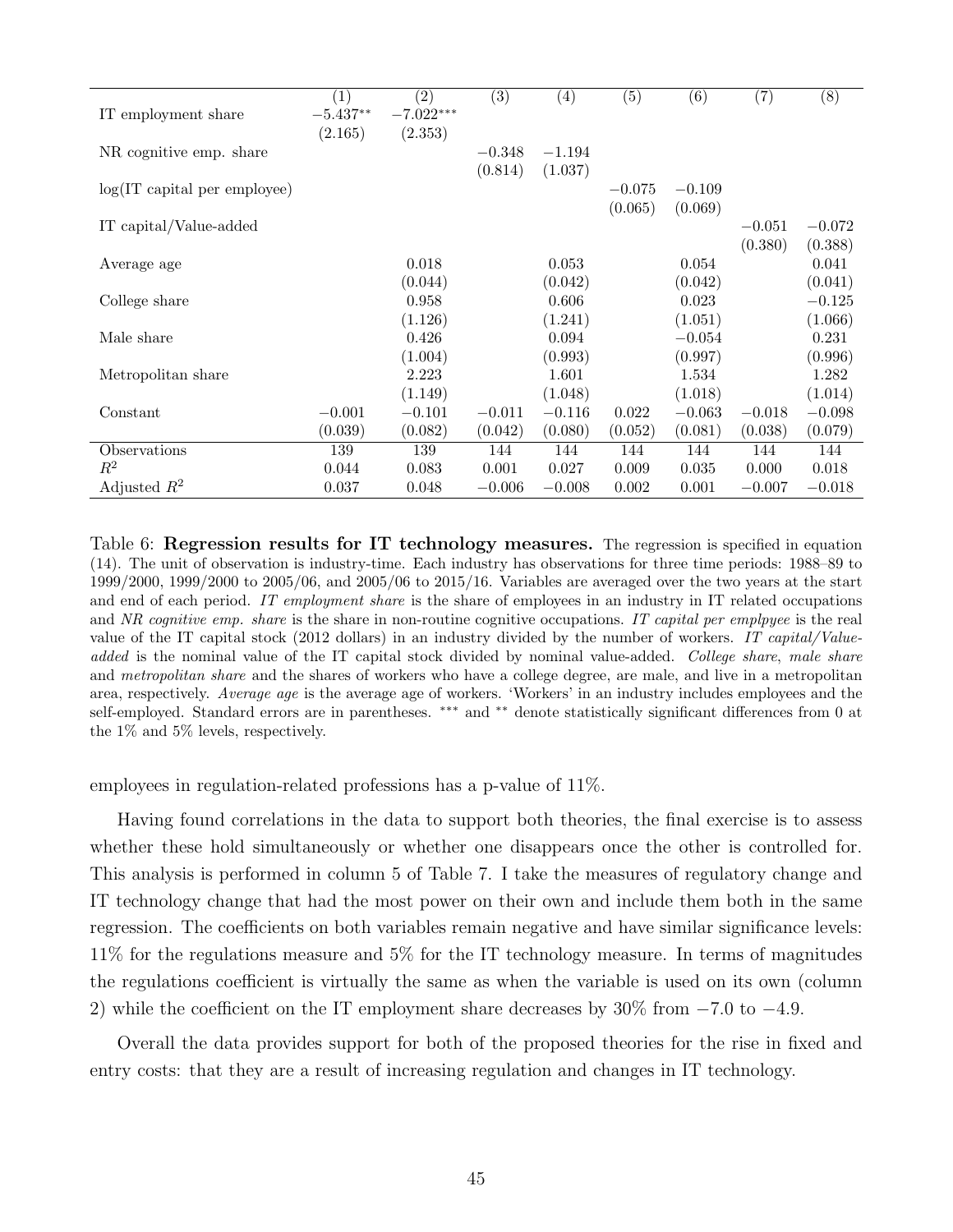<span id="page-46-1"></span>

|                             | (1)        | (2)       | (3)      | $\left( 4\right)$ | (5)       |
|-----------------------------|------------|-----------|----------|-------------------|-----------|
| log(Regulations)            | $-0.276**$ | $-0.254*$ |          |                   | $-0.230$  |
|                             | (0.138)    | (0.144)   |          |                   | (0.144)   |
| Regulatory employment share |            |           | $-2.344$ | $-2.587$          |           |
|                             |            |           | (1.561)  | (1.616)           |           |
| IT employment share         |            |           |          |                   | $-4.919*$ |
|                             |            |           |          |                   | (2.506)   |
| Average age                 |            | 0.004     |          | 0.037             | $-0.027$  |
|                             |            | (0.048)   |          | (0.042)           | (0.052)   |
| College share               |            | $-0.704$  |          | 0.082             | 0.309     |
|                             |            | (1.230)   |          | (1.091)           | (1.410)   |
| Male share                  |            | 0.345     |          | $-0.037$          | 0.653     |
|                             |            | (1.086)   |          | (1.022)           | (1.120)   |
| Metropolitan share          |            | 1.700     |          | 1.560             | $2.944**$ |
|                             |            | (1.084)   |          | (1.080)           | (1.295)   |
| Constant                    | 0.055      | 0.032     | $-0.014$ | $-0.097$          | 0.028     |
|                             | (0.056)    | (0.093)   | (0.039)  | (0.080)           | (0.100)   |
| Observations                | 102        | 102       | 140      | 140               | 98        |
| $R^2$                       | 0.038      | 0.063     | 0.016    | 0.037             | 0.119     |
| Adjusted $R^2$              | 0.039      | 0.014     | 0.009    | 0.002             | 0.061     |

Table 7: Regression results for regulation measures. The regression is specified in equation [\(14\)](#page-43-2). The unit of observation is industry-time. Each industry has observations for three time periods: 1988–89 to 1999/2000, 1999/2000 to 2005/06, and 2005/06 to 2015/16. Variables are averaged over the two years at the start and end of each period. Regulations is a measure of the number of regulations from RegData. Regulatory employment share is the share of workers in an industry who are regulation-related occupations. The control variables are defined in the notes to Table [6.](#page-45-0) Standard errors are in parentheses. \*\* and \* denote statistically significant differences from 0 at the 5% and 10% levels, respectively.

# <span id="page-46-0"></span>8 Conclusion

This paper has studied why entrepreneurship in the US has declined over the last three decades, assessing four potential explanations: skill-biased technical change, increases in regulation, changes in technology that shifted costs to fixed and entry costs, and changes in technology that have increased the relative productivity of the largest firms.

Using a dynamic model of occupational choice calibrated to detailed data on occupations and income distributions I have evaluated these explanations. I find that the key driver of the decline in entrepreneurship is increases in fixed and entry costs. This conclusion stems from three results. First, skill-biased technical change creates a reallocation of entrepreneurship towards less educated people, but cannot explain the decline in the aggregate level of entrepreneurship. Second, for a given shift in economic activity towards non-entrepreneur firms an increase in fixed and entry costs generates a larger decline in entrepreneurship than an increase in the relative productivity of non-entrepreneur firms. Given the magnitudes of the decline in entrepreneurship and the shift towards non-entrepreneur firms in the data, the model tells us that an increase in fixed and entry costs must have driven most of the decline in entrepreneurship. If productivity gains by superstar firms were the main force then given the amount of economic activity that has shifted to nonentrepreneur firms we would have seen a much smaller decrease in entrepreneurship. Third, there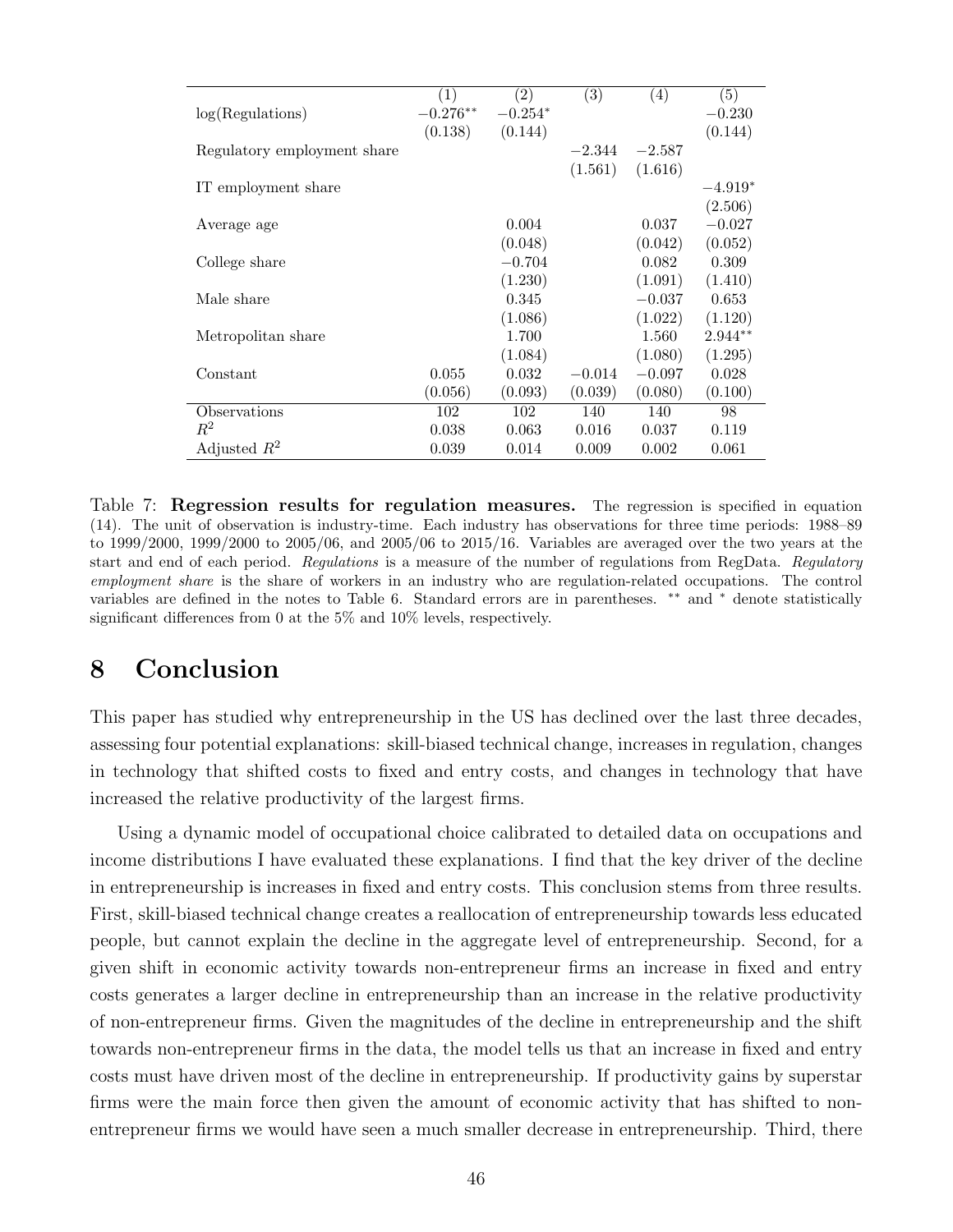needs to have been an increase in fixed and entry costs, not just one of them, in order to explain both the decline in the share of people who are entrepreneurs and the decline in the firm entry rate.

Finally the paper has empirically assessed whether cross-industry data suggests that the rise in fixed costs is due to increasing regulation or changes in technology. The results indicate that both forces have contributed to this change.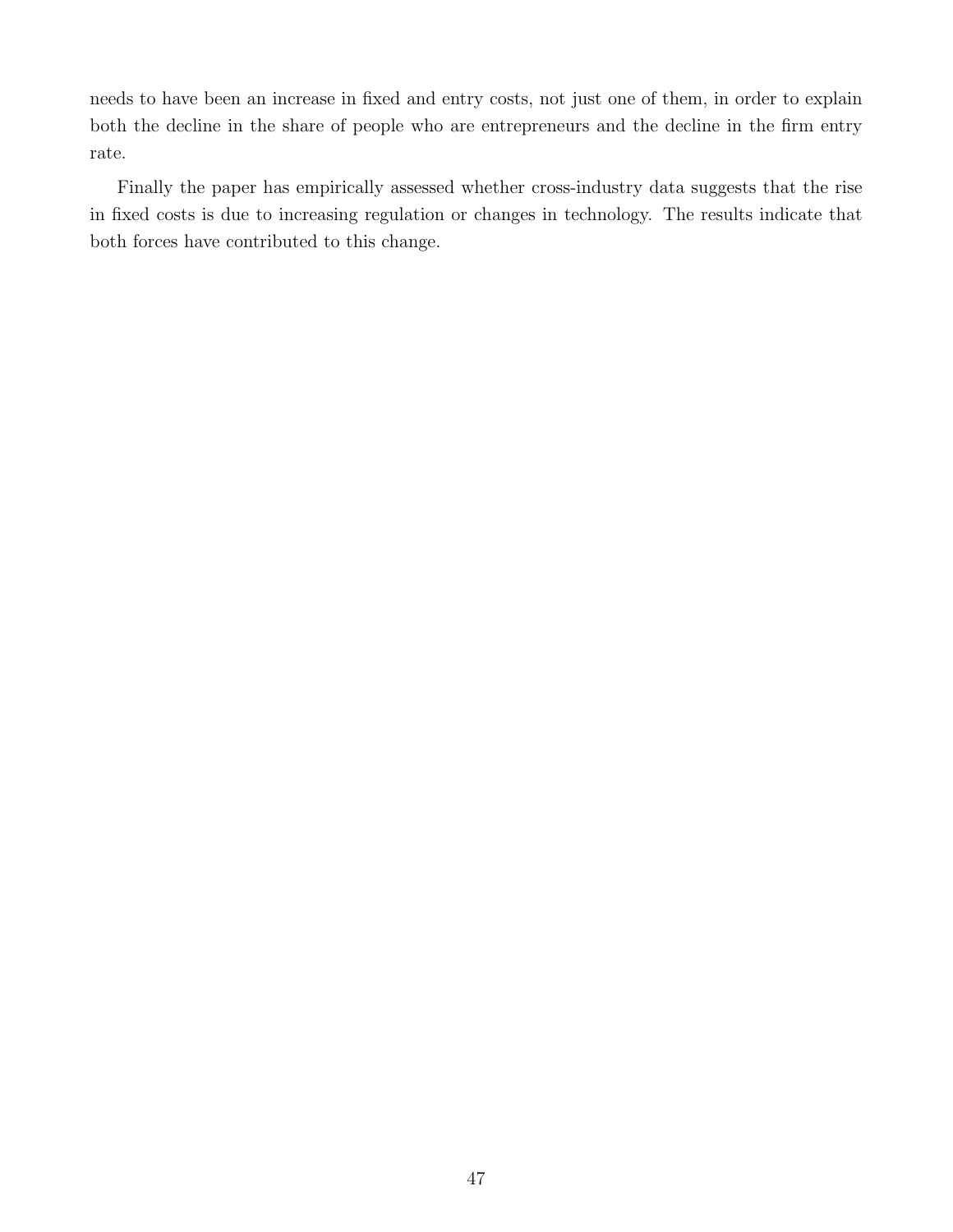# References

- <span id="page-48-5"></span> $(2014)$ , "American dynamism dimmed." The Economist,  $05/10/14$ .
- <span id="page-48-0"></span>Acemoglu, Daron, Ufuk Akcigit, Nicholas Bloom, and William Kerr (2013), "Innovation, reallocation and growth." Working paper.
- <span id="page-48-9"></span>Acemoglu, Daron and David Autor (2011), "Skills, tasks and technologies: Implications for employment and earnings." Handbook of Labor Economics, 4, 1043–1171.
- <span id="page-48-2"></span>Adelino, Manuel, Song Ma, and David Robinson (2016), "Firm age, investment opportunities and job creation." Journal of Finance, forthcoming.
- <span id="page-48-6"></span>Aghion, Philippe, Antonin Bergeaud, Timo Boppart, Peter Klenow, and Huiyu Li (2019), "A theory of falling growth and rising rents." Working paper.
- <span id="page-48-1"></span>Akcigit, Ufuk and William Kerr (2015), "Growth through heterogeneous innovations." Working paper.
- <span id="page-48-16"></span>Atkeson, Andrew and Patrick Kehoe (2005), "Modeling and measuring organization capital." Journal of Political Economy, 113, 1026–1053.
- <span id="page-48-10"></span>Autor, David and David Dorn (2013), "The growth of low-skill service jobs and the polarization of the US labor market." American Economic Review, 103, 1553–1597.
- <span id="page-48-7"></span>Autor, David, David Dorn, Lawrence Katz, Christina Patterson, and John Van Reenen (2017), "The fall of the labor share and the rise of superstar firms." Working paper.
- <span id="page-48-8"></span>Autor, David, Frank Levy, and Richard Murnane (2003), "The skill content of recent technological change: an empirical exploration." Quarterly Journal of Economics, 118, 1279–1333.
- <span id="page-48-13"></span>Bassetto, Marco, Marco Cagetti, and Mariacristina De Nardi (2015), "Credit crunches and credit allocation in a model of entrepreneurship." Review of Economic Dynamics, 18, 53–76.
- <span id="page-48-14"></span>Buera, Francisco, Roberto Fattal Jaef, and Yongseok Shin (2015), "Anatomy of a credit crunch: from capital to labor markets." Review of Economic Dynamics, 18, 101–117.
- <span id="page-48-15"></span>Buera, Francisco and Benjamin Moll (2015), "Aggregate implications of a credit crunch: the importance of heterogeneity." American Economic Journal: Macroeconomics, 7, 1–42.
- <span id="page-48-11"></span>Burstein, Ariel, Eduardo Morales, and Jonathan Vogel (2016), "Changes in between-group inequality: computers, occupations, and international trade." Working paper.
- <span id="page-48-3"></span>Cagetti, Marco and Mariacristina De Nardi (2006), "Entrepreneurship, frictions, and wealth." Journal of Political Economy, 114, 835–870.
- <span id="page-48-12"></span>Cagetti, Marco and Mariacristina De Nardi (2009), "Estate taxation, entrepreneurship, and wealth." American Economic Review, 99, 85–111.
- <span id="page-48-4"></span>Casselman, Ben (2014), "The slow death of American entrepreneurship." Five Thirty Eight, 05/15/14. Accessed online 08/14/15.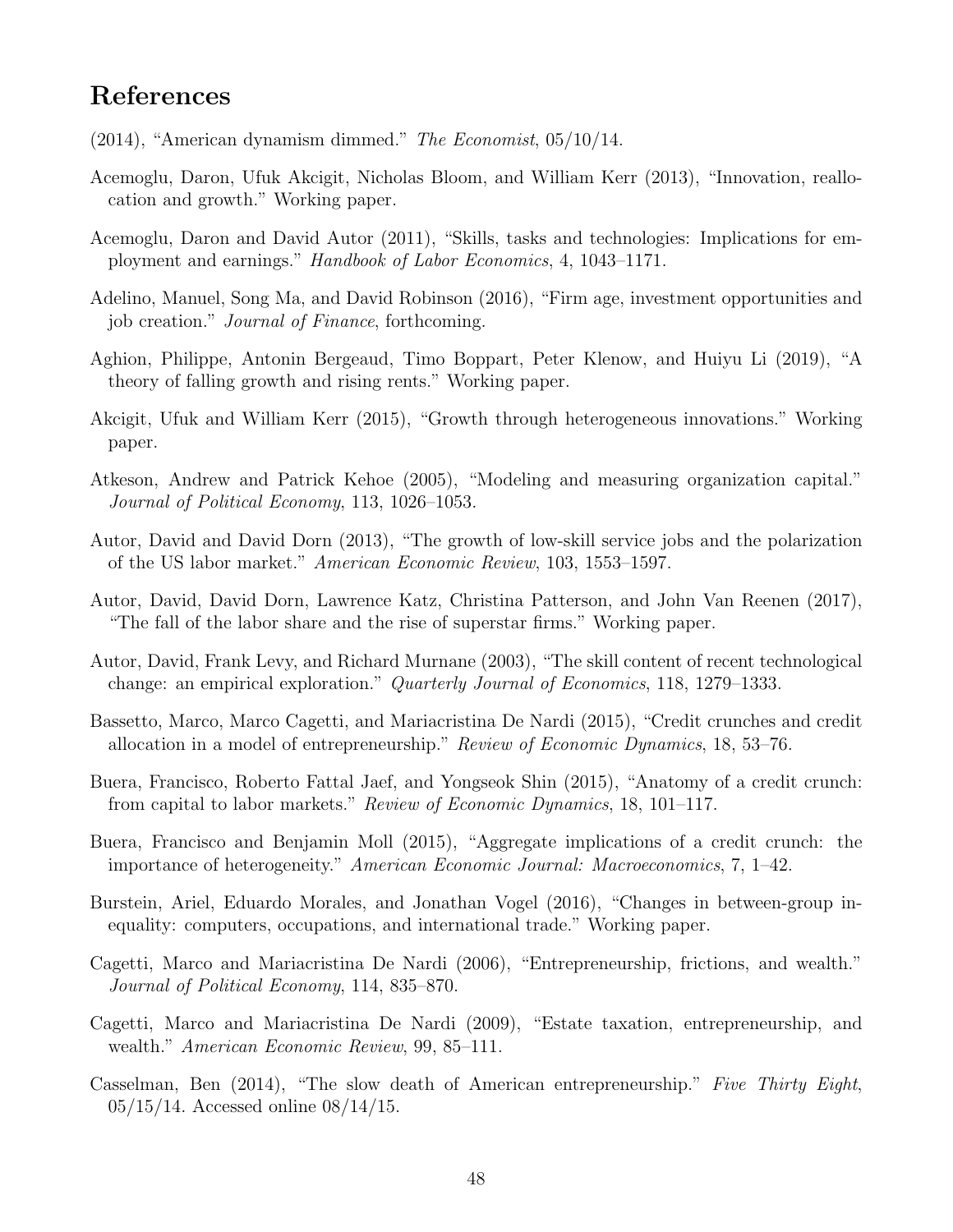- <span id="page-49-13"></span>Cortes, Guido Matias, Nir Jaimovich, and Henry Siu (2016), "Disappearing routine jobs: who, how, and why?" Working paper.
- <span id="page-49-6"></span>Davis, Steven (2017), "Regulatory complexity and policy uncertainty: headwinds of our own making." Working paper.
- <span id="page-49-5"></span>Davis, Steven and John Haltiwanger (2014), "Labor market fluidity and economic performance." Working paper.
- <span id="page-49-9"></span>Davis, Steven and John Haltiwanger (2016), "Dynamism diminished: the role of housing markets and credit conditions." Working paper.
- <span id="page-49-0"></span>Davis, Steven, John Haltiwanger, Ron Jarmin, and Javier Miranda (2006), "Volatility and dispersion in business growth rates: publicly traded versus privately held firms." NBER Macroeconomics Annual 2006, 21, 107–180.
- <span id="page-49-4"></span>De Ridder, Maarten (2019), "Market power and innovation in the intangible economy." Working paper.
- <span id="page-49-16"></span>DeBacker, Jason, Vasia Panousi, and Shanthi Ramnath (2018), "A risky venture: Income dynamics within the non-corporate private business sector." Working paper.
- <span id="page-49-1"></span>Decker, Ryan, John Haltiwanger, Ron Jarmin, and Javier Miranda (2014a), "The role of entrepreneurship in us job creation and economic dynamism." Journal of Economic Perspectives, 28, 3–24.
- <span id="page-49-2"></span>Decker, Ryan, John Haltiwanger, Ron Jarmin, and Javier Miranda (2014b), "The secular decline in business dynamism in the US." Working paper.
- <span id="page-49-10"></span>Decker, Ryan, John Haltiwanger, Ron Jarmin, and Javier Miranda (2017), "Changing business dynamism and productivity: Shocks vs. responsiveness." Working paper.
- <span id="page-49-11"></span>Eden, Maya and Paul Gaggl (2016), "On the welfare implications of automation." Working paper.
- <span id="page-49-14"></span>Flood, Sarah, Miriam King, Steven Ruggles, and J. Robert Warren (2015), Integrated Public Use Microdata Series, Current Population Survey: Version 4.0. [Machine-readable database], Minneapolis: University of Minnesota.
- <span id="page-49-12"></span>Giannone, Elisa (2017), "Skilled-biased technical change and regional convergence." Working paper.
- <span id="page-49-15"></span>Goos, Maarten, Alan Manning, and Anna Salomons (2014), "Explaining job polarization: routinebiased technological change and offshoring." American Economic Review, 104, 2509–2526.
- <span id="page-49-8"></span>Gutierrez, German, Callum Jones, and Thomas Philippon (2019), "Entry costs and the macroeconomy." Working paper.
- <span id="page-49-7"></span>Guzman, Jorge and Scott Stern (2016), "The state of American entrepreneurship: New estimates of the quantity and quality of entrepreneurship for 15 us states, 1988–2014." Working paper.
- <span id="page-49-3"></span>Haltiwanger, John, Ron Jarmin, and Javier Miranda (2013), "Who creates jobs? small versus large versus young." Review of Economics and Statistics, 95, 347–361.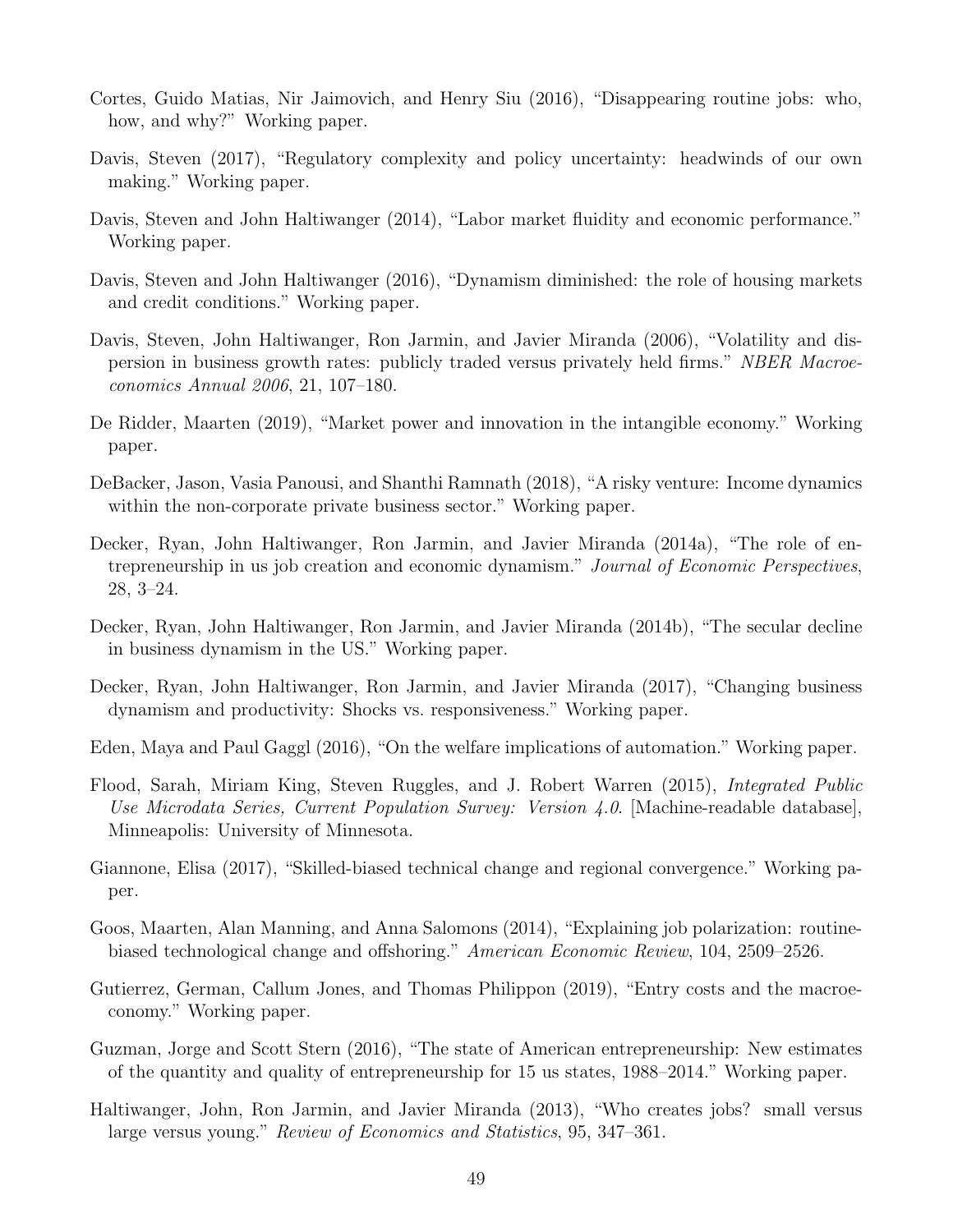- <span id="page-50-1"></span>Harrison, J D (2015), "The decline of American entrepreneurship—in five charts." Washington Post, 02/12/15. Accessed online 08/14/15.
- <span id="page-50-8"></span>Hopenhayn, Hugo, Julian Neira, and Rish Singhania (2018), "The rise and fall of labor force growth: Implications for firm demographics and aggregate trends." Working paper.
- <span id="page-50-4"></span>Hsieh, Chang-Tai and Enrico Moretti (2017), "Housing constraints and spatial misallocation." Working paper.
- <span id="page-50-2"></span>Hsieh, Chang-Tai and Esteban Rossi-Hansberg (2019), "The industrial revolution in services." Working paper.
- <span id="page-50-16"></span>Hurst, Erik, Geng Li, and Benjamin Pugsley (2014), "Are household surveys like tax forms? evidence from income underreporting of the self-employed." Review of Economics and Statistics, 96, 19–33.
- <span id="page-50-6"></span>Hyatt, Henry and James Spletzer (2013), "The recent decline in employment dynamics." IZA Journal of Labor Economics, 2.
- <span id="page-50-14"></span>Jaimovich, Nir and Henry Siu (2014), "The trend is the cycle: job polarization and jobless recoveries." Working paper.
- <span id="page-50-7"></span>Karahan, Fatih, Benjamin Pugsley, and Aysegul Sahin (2016), "Understanding the 30-year decline in the startup rate: a general equilibrium approach." Working paper.
- <span id="page-50-12"></span>Kitao, Sagiri (2008), "Entrepreneurship, taxation and capital investment." Review of Economic Dynamics, 11, 44–69.
- <span id="page-50-3"></span>Kleiner, Morris (2015), "Border battles: The influence of occupational licensing on interstate migration." Employment Research, 22, 4–6.
- <span id="page-50-9"></span>Kopecky, Joseph (2017), "An aging dynamo: demographic change and the decline of entrepreneurial activity in the United States." Working paper.
- <span id="page-50-5"></span>Krusell, Per, Lee Ohanian, José-Víctor Ríos-Rull, and Giovanni Violante (2000), "Capital-skill complementarity and inequality: A macroeconomic analysis." Econometrica, 68, 1029–1053.
- <span id="page-50-11"></span>Lee, Sang Yoon Tim (2015), "Entrepreneurs, managers and inequality." Working paper.
- <span id="page-50-10"></span>Lee, Sang Yoon Tim and Yongseok Shin (2016), "Horizontal and vertical polarization: task-specific technological change in a multi-sector economy." Working paper.
- <span id="page-50-13"></span>Levine, Ross and Yona Rubinstein (2017), "Smart and illicit: who becomes an entrepreneur and do they earn more?" Quarterly Journal of Economics, 132, 963–1018.
- <span id="page-50-0"></span>Luttmer, Erzo (2011), "On the mechanics of firm growth." Review of Economic Studies, 78, 1042– 1068.
- <span id="page-50-15"></span>McLaughlin, Patrick A. and Oliver Sherouse (2018), RegData US 3.1 Annual (dataset). https://quantgov.org/regdata-us/, QuantGov, Mercatus Center at George Mason University, Arlington, VA.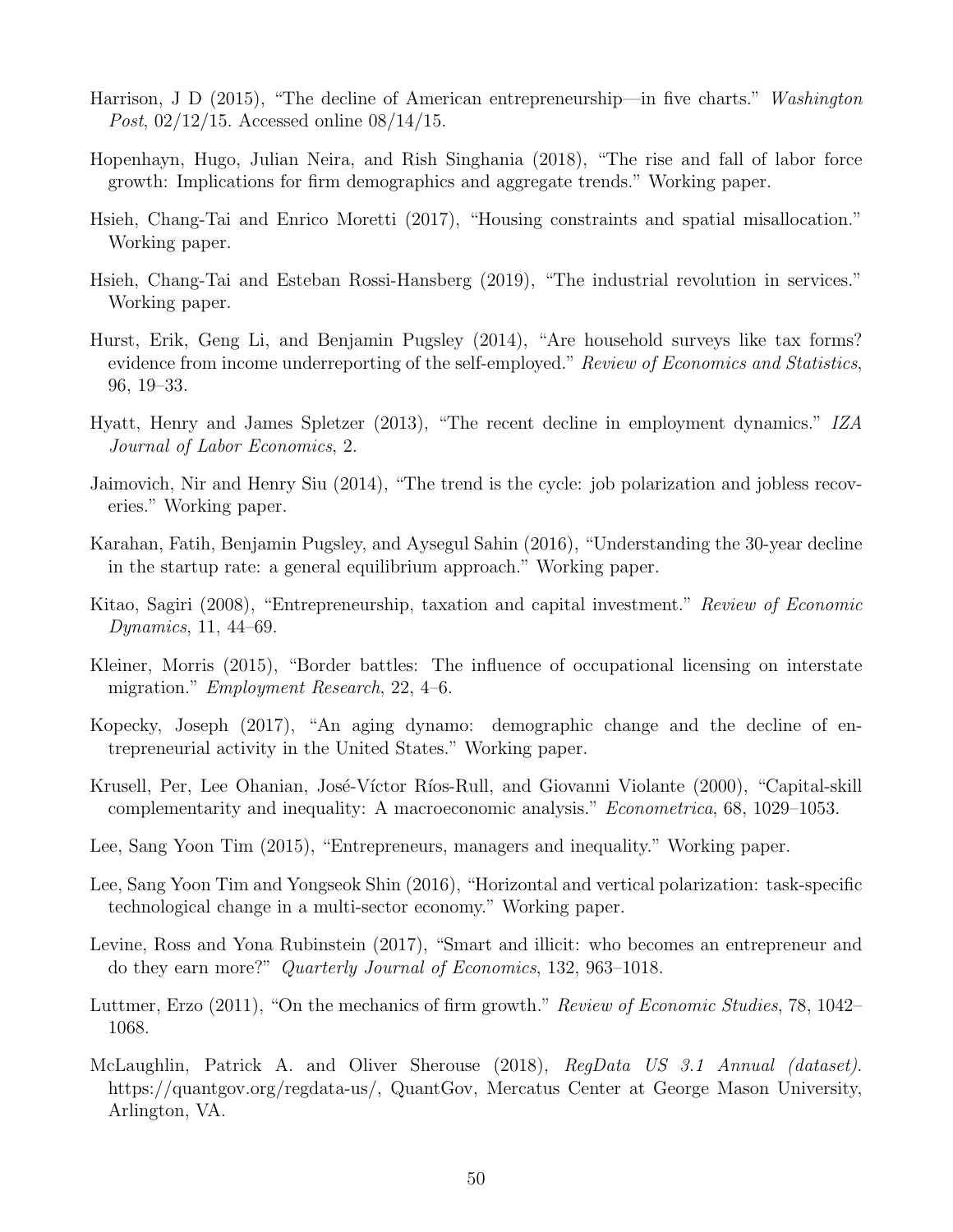- <span id="page-51-7"></span>Polivka, Anne and Stephen Miller (1998), "The CPS after the redesign: Refocusing the economic lens." In Labor Statistics Measurement Issues (John Haltiwanger, Marilyn Manser, and Robert Topel, eds.), 249–289, University of Chicago Press.
- <span id="page-51-0"></span>Pugsley, Benjamin and Aysegul Sahin (2014), "Grown-up business cycles." Working paper.
- <span id="page-51-1"></span>Quadrini, Vincenzo (2000), "Entrepreneurship, saving, and social mobility." Review of Economic Dynamics, 3, 1–40.
- <span id="page-51-4"></span>Salgado, Sergio (2019), "Technical change and entrepreneurship." Working paper.
- <span id="page-51-6"></span>Scheuer, Florian (2014), "Entrepreneurial taxation with endogenous entry." American Economic Journal: Economic Policy, 6, 126–163.
- <span id="page-51-8"></span>Storesletten, Kjetil, Chris Telmer, and Amir Yaron (2004), "Cyclical dynamics in idiosyncratic labor market risk." Journal of Political Economy, 112, 695–717.
- <span id="page-51-5"></span>vom Lehn, Christian (2015), "Labor market polarization, the decline of routine work and technological change: a quantitative analysis." Working paper.
- <span id="page-51-2"></span>Weissmann, Jordon (2012), "The 30-year decline of American entrepreneurship." The Atlantic. Accessed online 08/14/15.
- <span id="page-51-3"></span>Yellen, Janet (2014), "Perspectives on inequality and opportunity from the survey of consumer finances." Speech at the Conference on Economic Opportunity and Inequality, Federal Reserve Bank of Boston, Boston, MA, 17 October 2014.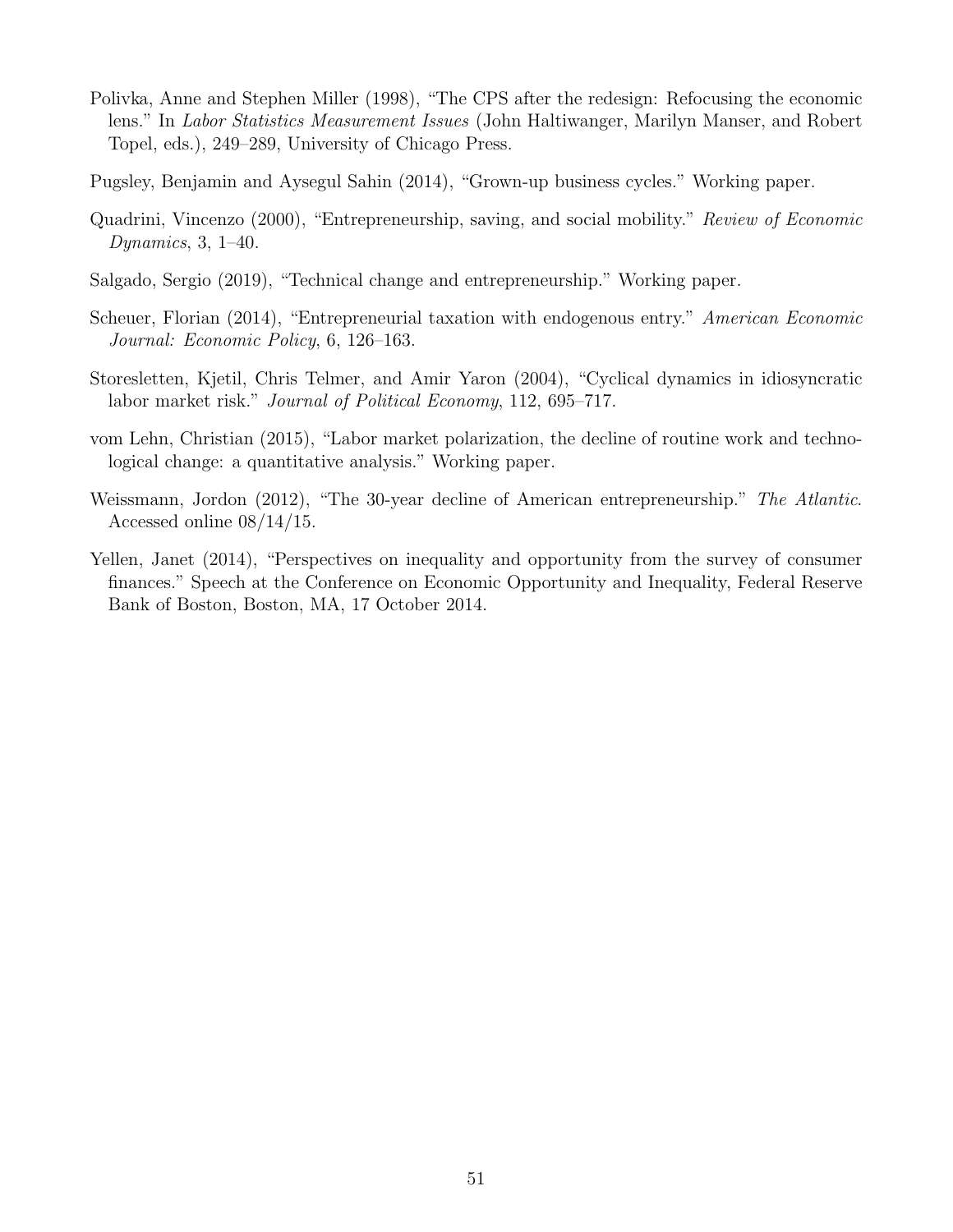## A Additional details for Section [2](#page-6-0)

### A.1 Survey of Income and Program Participation data

As an additional check that the downward trend in the entrepreneurship rate is robust to omitting the Great Recession from the sample I have computed the change in the entrepreneurship rate from 1983 to 1995 using the Survey of Income and Program Participation (SIPP) from the Census Bureau. This dataset is slightly different to the CPS so I will describe the sample, how I define an entrepreneur and then provide the results. Note that 1983 is the year after a recession trough while 1995 is four years after a recession trough so the cyclicality of the entrepreneurship rate should work against any decline over this period.

The SIPP is a nationally representative survey of US households that started in late 1983 and has been conducted regularly since. Using weights that are provided a nationally representative sample of individuals can be constructed. In general the survey has an overlapping panel structure, although changes to the survey over time mean that there are breaks. The panels typically last a few years (the duration has varied over time) with each household being interviewed every 4 months. Each round of interviews is referred to as a 'wave' and the interviews are conducted over four months, until it is time to start the next wave. For my analysis I use the interviews conducted in October 1983–January 1984 (wave 1 of the 1984 panel) and October 1995–January 1996 (wave 9 of the 1993 panel). I will refer to these as the 1983 and 1995 data. There is SIPP data after 1996, however the survey changed and it is not possible to construct a consistent measure of entrepreneurship across this change.

For the analysis of the entrepreneurship rate I have used two samples. Men and women aged at least 18, and men aged 24–65 who are not in education. I define an entrepreneur as a person who works at least 15 hours per week in self-employment, expects their business to generate at least \$1,000 in revenue in the next 12 months and has at least one employee other than owner and co-owners in the same household.<sup>[39](#page-52-0)</sup> For the first sample I find that the entrepreneurship rate (share of the labor force who are entrepreneurs) decreases from 5.38% in 1983 to 4.62% in 1995, a decrease of 14%. For the second sample I find a decrease from 9.40% to 7.67%, a decrease of 18.4%.

#### A.2 Composition changes

In this section I will show that the decline in entrepreneurship is not driven by changes in the composition of the population or the economy over time and is not a result of changes in one sector. To evaluate whether changes in composition are driving the result I compute the entrepreneurship rate holding the composition of the economy fixed along several dimensions. Specifically, the entrepreneurship rate in year  $t$  can be written as

$$
e_t = \sum_{g \in \mathcal{G}} \omega_{g,t} e_{g,t}
$$

where G is a partition of the labor force,  $\omega_{g,t}$  is the share of the sample in subset  $g \in \mathcal{G}$  and  $e_{g,t}$ is the share of that subset who are entrepreneurs. Holding the composition fixed with respect to

<span id="page-52-0"></span><sup>39</sup>I am updating the sample and entrepreneur definitions so that they match those used in the CPS data. The results will be in a future draft.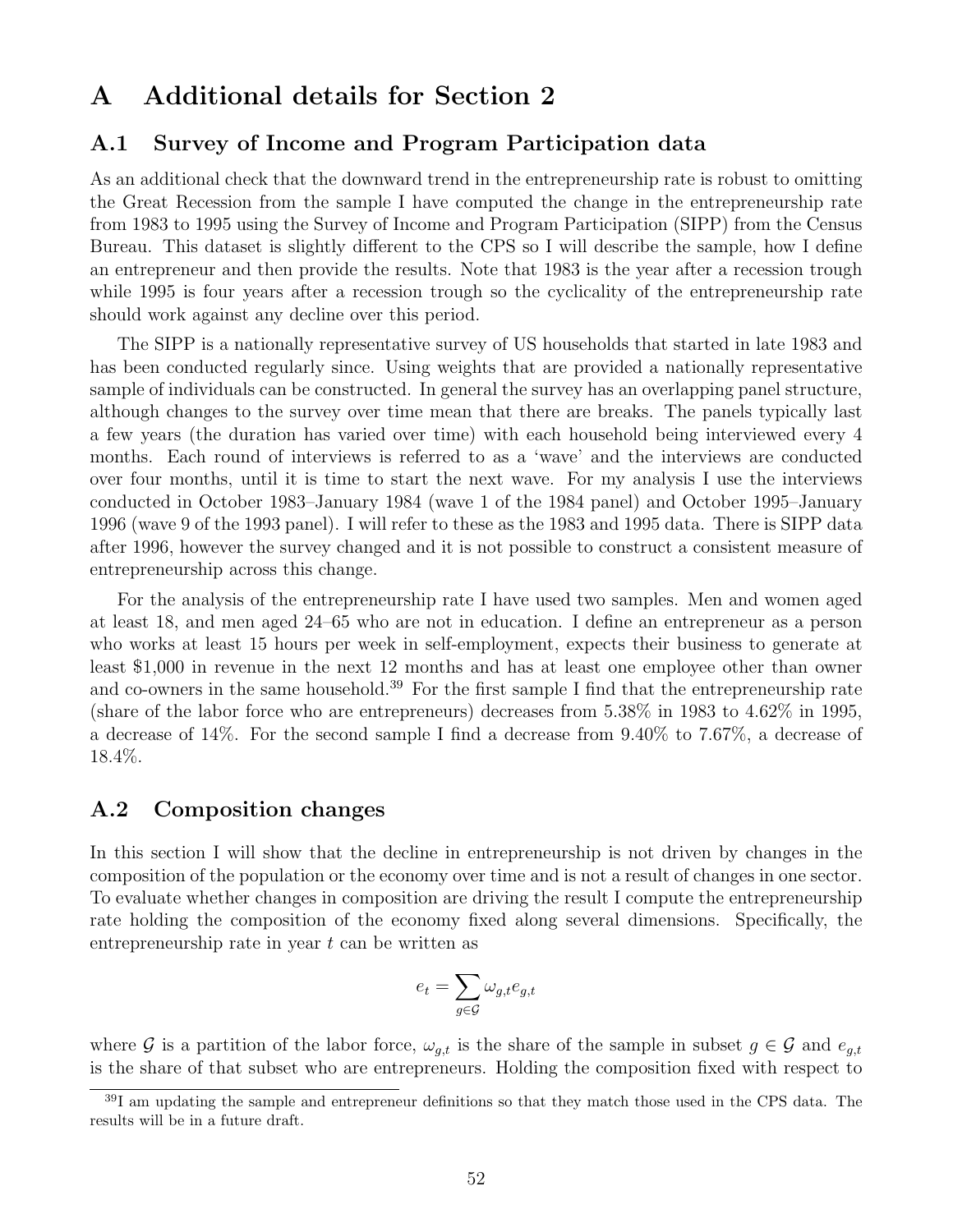<span id="page-53-2"></span>

Figure 10: **Entrepreneurship rate with composition controls.** The  $\textit{Raw}$  line is the entrepreneurship rate without any composition control. For the remaining lines the composition of the labor force along various dimensions is held fixed at its 1992 distribution, per equation [\(15\)](#page-53-0). The subsets of the labor force that are used for each of the lines are as follows. Sector: 11 major non-agricultural non-government sectors from the 1990 Census Industrial Classification System. Age: age groups 25–35, 36–45, 46–55 and 56–65. Ed: less than a high school education, completed high school, some college, completed college and more than college. Gender: male and female. Geog: nine Census divisions. Metro: metropolitan and non-metropolitan areas. Sect, age, ed: Cartesian product of three sectoral groups (manufacturing, services and others), four age groups (25–35, 36–45, 46–55 and 56–65) and two education groups (less than college and at least college). All series are smoother with a HP filter with smoothing parameter equal to 6.25.

partition  $\mathcal G$  the entrepreneurship rate in year t is

<span id="page-53-0"></span>
$$
e_{\mathcal{G},t} \equiv \sum_{g \in \mathcal{G}} \omega_{g,1992} e_{g,t}.
$$
\n(15)

This equation keeps the share of each subset of the economy fixed while allowing the entrepreneurship rate within each subset to vary.

I perform this exercise to control for composition along six dimensions individually and also do the exercise controlling for several of these dimensions jointly. These dimensions are the sector, age, education, gender, geographic and metropolitan/non-metropolitan distributions. To control for the sector distribution  $\mathcal G$  is composed of the 11 major non-agricultural non-government sectors from the 1990 Census Industrial Classification System;<sup>[40](#page-53-1)</sup> for age  $\mathcal G$  has four categories: 25–35, 36–45, 46–55 and 56–65; for education  $\mathcal G$  is composed of five categories for the highest level of education a person has completed: less than high school, high school, some college education but less than a bachelor's degree, a bachelor's degree and more education than a bachelor's degree; for gender  $\mathcal G$  is male and female; for geographic distribution  $\mathcal G$  is the nine Census divisions; and to control for the metropolitan and non-metropolitan shares of the labor force  $\mathcal G$  has these two categories.

<span id="page-53-1"></span><sup>&</sup>lt;sup>40</sup>These sectors are mining; construction; manufacturing; transportation, communication and public utilities; wholesale trade; retail; finance, insurance and real estate; business and repair services; personal services; entertainment and recreation services; and professional services.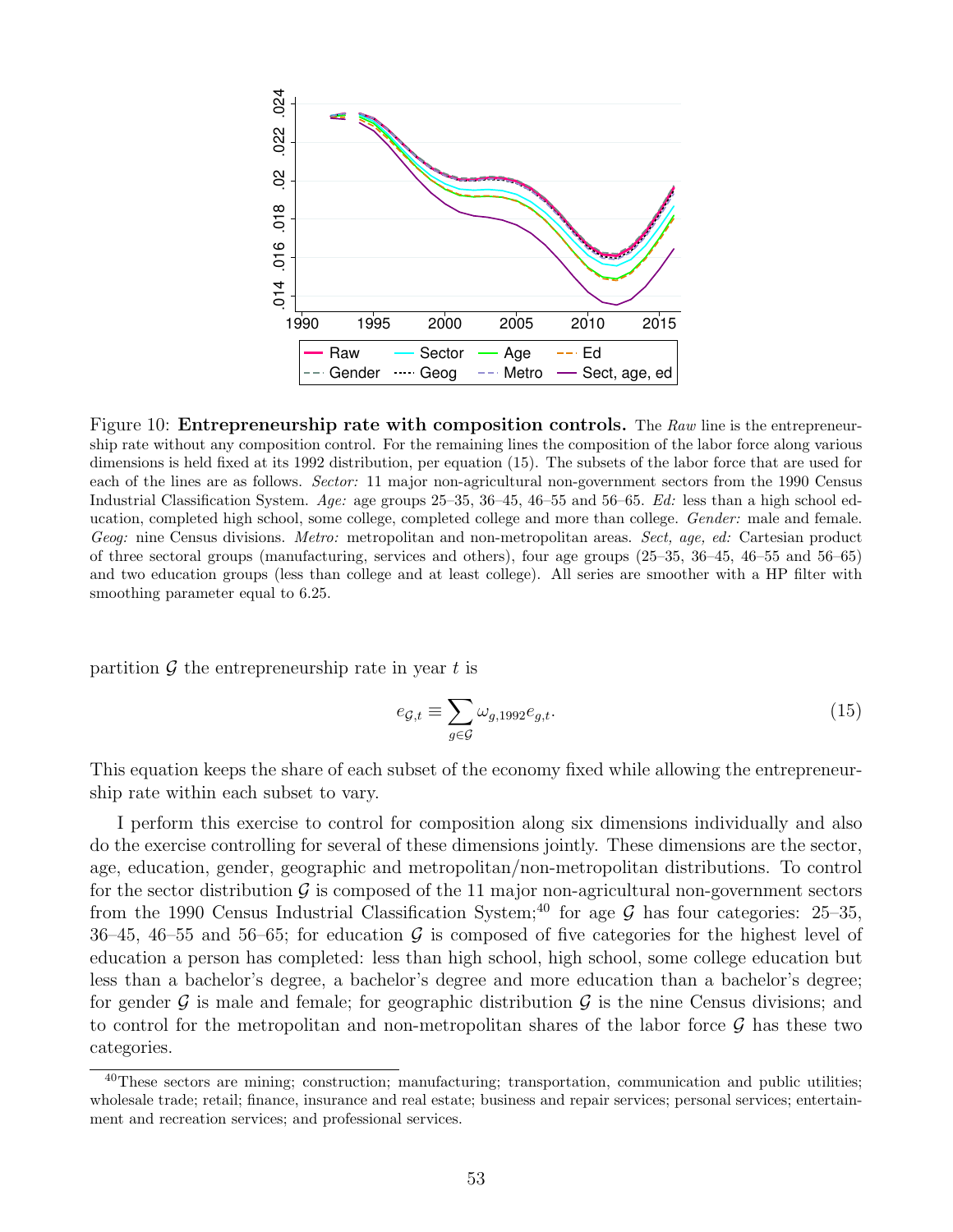<span id="page-54-0"></span>

| Sector                     | 1992  | Entrepreneurship rate | % of total |            |        |
|----------------------------|-------|-----------------------|------------|------------|--------|
|                            | share | $92 - 94$             | $14 - 16$  | $%$ change | change |
| Mining, Con. and TCU       | 15.3  | 2.8                   | 2.6        | $-4.3$     | 3.2    |
| Manufacturing              | 19.8  | 1.3                   | 1.2        | $-9.1$     | 4.2    |
| Wholesale and retail trade | 19.0  | 3.8                   | 2.3        | $-43.0$    | 54.5   |
| <b>FIRE</b>                | 7.4   | 2.7                   | 1.8        | $-34.4$    | 11.9   |
| Professional services      | 27.5  | 1.9                   | 1.5        | $-20.4$    | 18.9   |
| Other services             | 11.0  | 3.4                   | 3.0        | $-11.3$    | 7.3    |

Table 8: **Entrepreneurship rate by sector.** The columns contain: (1) share of employed people (employees and self-employed) in each sector in 1992;  $(2)$ –(3) the average share of employed people in each sector who are entrepreneurs for 1992–94 and 2014–16, respectively; (4) percentage change in these rates from 1992–94 to 2014–16; (5) each sector's share of the total change in the entrepreneurship rate when the sector distribution is held fixed at 1988.

The results for  $e_{\mathcal{G},t}$  for each of these composition controls are presented in Figure [10.](#page-53-2) They show that the decrease in the entrepreneurship rate is either virtually unchanged or larger when each of these composition controls is imposed. This implies that changes in composition are not what is causing the decrease in the entrepreneurship rate and, in fact, the decrease in the entrepreneurship rate would be larger without changes in composition. Due to sample size limitations I can't control for all of the changes in composition jointly, but I have taken the three dimensions that matter most (age, sector and education) and controlled for these jointly. To ensure that cell sizes are large enough for this exercise I use three sectors (manufacturing, services and all others), two education groups (less than college and at least college) and all four age categories.  $\mathcal G$  is the Cartesian product of these sets. The resulting  $e_{G,t}$  series is presented in Figure [10](#page-53-2) and labeled Sect, age, ed. The decrease in the entrepreneurship rate is larger again under these joint controls, emphasizing that composition changes not are causing this decline, they are working against it.

To establish that the decline in the entrepreneurship rate is not driven by one sector Table [8](#page-54-0) presents details of the change in the entrepreneurship rate by sector and the contribution of each sector to the aggregate change. To increase cell sizes I group the mining, construction and transportation, communication and public utilities sectors together and the business and repair services, personal services, and entertainment and recreation services sectors. To smooth out yearto-year volatility in the data I take averages of the entrepreneurship rate in the first three and last three years of the sample. The table shows that there was a decline in the entrepreneurship rate in all sectors, with the largest declines in wholesale and retail trade, FIRE and professional services. The last column of the table presents the share of the decrease in the aggregate entrepreneurship rate that each sector accounts for when the sectoral composition of the economy is held fixed. For sector  $g$  this is

$$
\frac{\omega_{g,1992}(\bar{e}_{g,2015}-\bar{e}_{g,1993})}{\bar{e}_{g,2015}-\bar{e}_{g,1993}}
$$

where the partition G is the set of sectors being used and  $\bar{x}_t \equiv (x_{t-1} + x_t + x_{t+1})/3$  for any variable  $x_t$ . The results show that all sectors contribute to the decline, with the largest contributions coming from retail and wholesale trade, FIRE and services.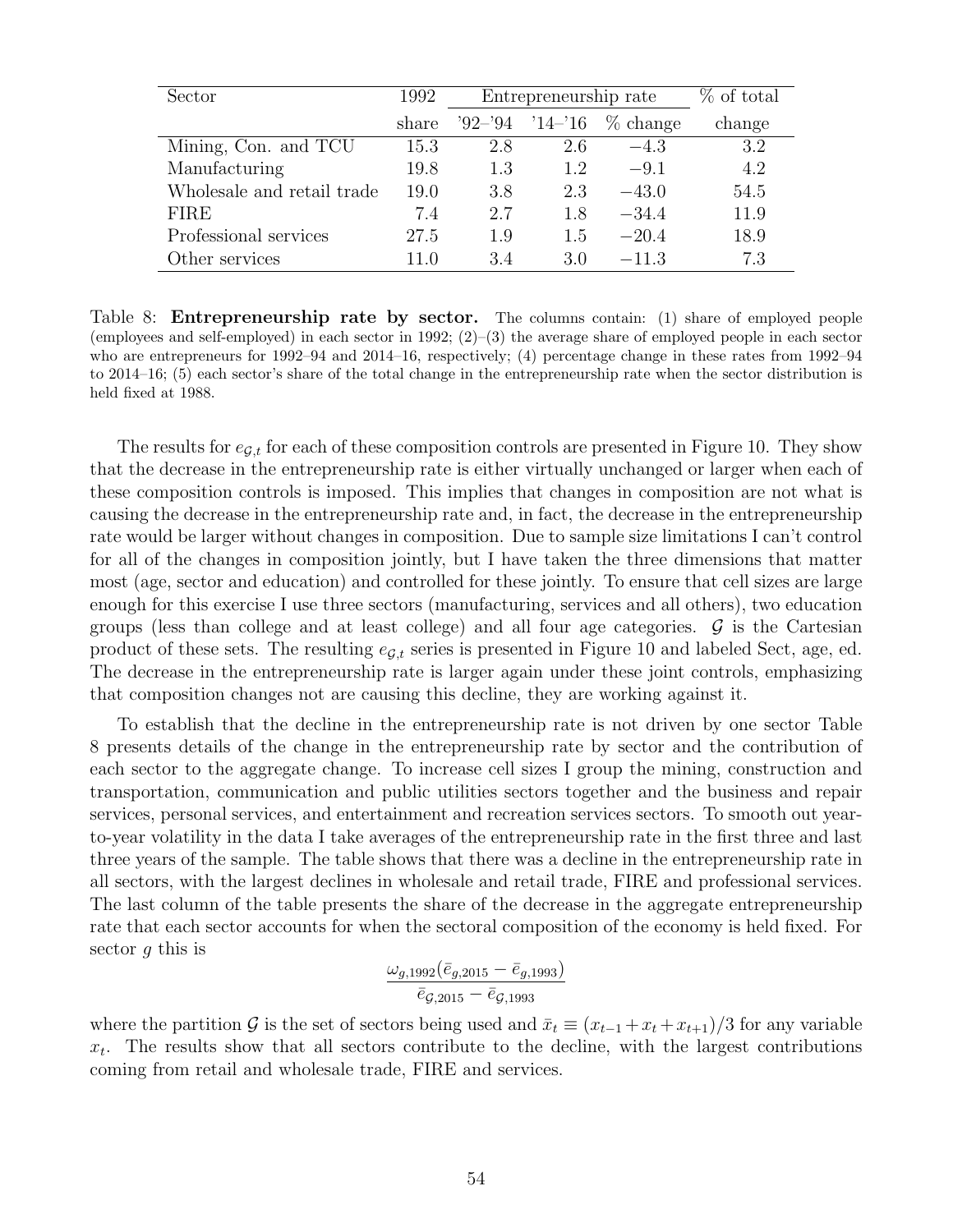### A.3 Additional details on composition changes

In the previous section I showed that changes in the composition of the economy have generally worked against the decrease in the entrepreneurship rate. In this section I provide additional details for the composition changes that have had the largest effect on the entrepreneurship rate: changes in the sectoral, education and age compositions.

Figure [11\(a\)](#page-56-0) shows how the sectoral distribution has evolved over time. The main change is that the share of employed people who are in services has been steadily increasing while the share in manufacturing has been decreasing. This has worked against the decrease in the entrepreneurship rate since, as panel [\(b\)](#page-56-0) shows, the of people in the services sector who are entrepreneurs is larger than the share in manufacturing.

Panels [\(c\)](#page-56-0) and [\(d\)](#page-56-0) show the illustrate the effects of changes in the education distribution. Over time the share of people with a college or more than a college education has increased, while the shares in all lower education categories have decreased. Since more educated people have higher entrepreneurship rates—see panel [\(d\)—](#page-56-0)this change has pushed the entrepreneurship rate down.

The effects of the changes in the the age distribution are demonstrated by Figures [11\(e\)](#page-56-0) and [\(f\).](#page-56-0) While the change in the share of the labor force in each age category has not been monotone, in general there has been an aging of the population. This has has pushed the entrepreneurship rate upwards since the entrepreneurship rate is increasing in age. Note that the entrepreneurship rate is increasing in age rather than having the familiar hump shape because I use the labor force as the denominator. If we looked at the share of *people* in age groups who are entrepreneurs then we would see a hump shape in age.

Finally Figure [12](#page-57-0) presents the effects of composition controls for the self-employment rate instead of the entrepreneurship rate. The methodology is exactly the same as for Figure [10](#page-53-2) in the body of the paper. The figure shows that the effects of controlling for composition are qualitatively the same as for the entrepreneurship rate.

# B Additional details for the model

#### B.1 Optimal input choices and value function for entrepreneurs

The Γ functions for the optimal input choices and the profit function for entrepreneurs are:

$$
\Gamma_{k_o}(\Lambda) = \left[ \left( \frac{\eta}{r_o} \right)^{1-\alpha} D_3^{\alpha} \right]^{\frac{1}{1-\eta-\alpha}} \left( \phi + (1-\phi) D_1^{\frac{\gamma}{1-\gamma}} D_2^{\frac{\gamma(1-\tau)}{1-\gamma}} \right)^{\frac{\alpha(1-\alpha)}{\gamma(1-\eta-\alpha)}}
$$
  
\n
$$
\Gamma_{\ell_h}(\Lambda) = D_3^{\frac{1}{1-\alpha}} \Gamma_{k_o}^{\frac{\eta}{1-\alpha}},
$$
  
\n
$$
\Gamma_{\ell_l}(\Lambda) = \left( D_1 D_2^{\frac{\gamma-\tau}{\gamma}} \right)^{\frac{1}{1-\gamma}} \Gamma_{\ell_h},
$$
  
\n
$$
\Gamma_{k_i}(\Lambda) = \left[ \left( \frac{\lambda}{1-\lambda} \right) \left( \frac{w_l a^{\tau}}{r_i} \right) \right]^{\frac{1}{1-\tau}} \Gamma_{\ell_l},
$$
  
\n
$$
\Gamma_{\pi}(\Lambda) = \Gamma_{k_o}^{\eta} \left[ \phi \Gamma_{\ell_h}^{\gamma} + (1-\phi) \left( \lambda (a \Gamma_{k_i})^{\tau} + (1-\lambda) \Gamma_{\ell_l}^{\tau} \right)^{\frac{\gamma}{\tau}} \right]^{\frac{\alpha}{\gamma}}
$$
  
\n
$$
- \Gamma_{k_o} r_o - \Gamma_{k_i} r_i - \Gamma_{\ell_h} w_h - \Gamma_{\ell_l} w_l,
$$

,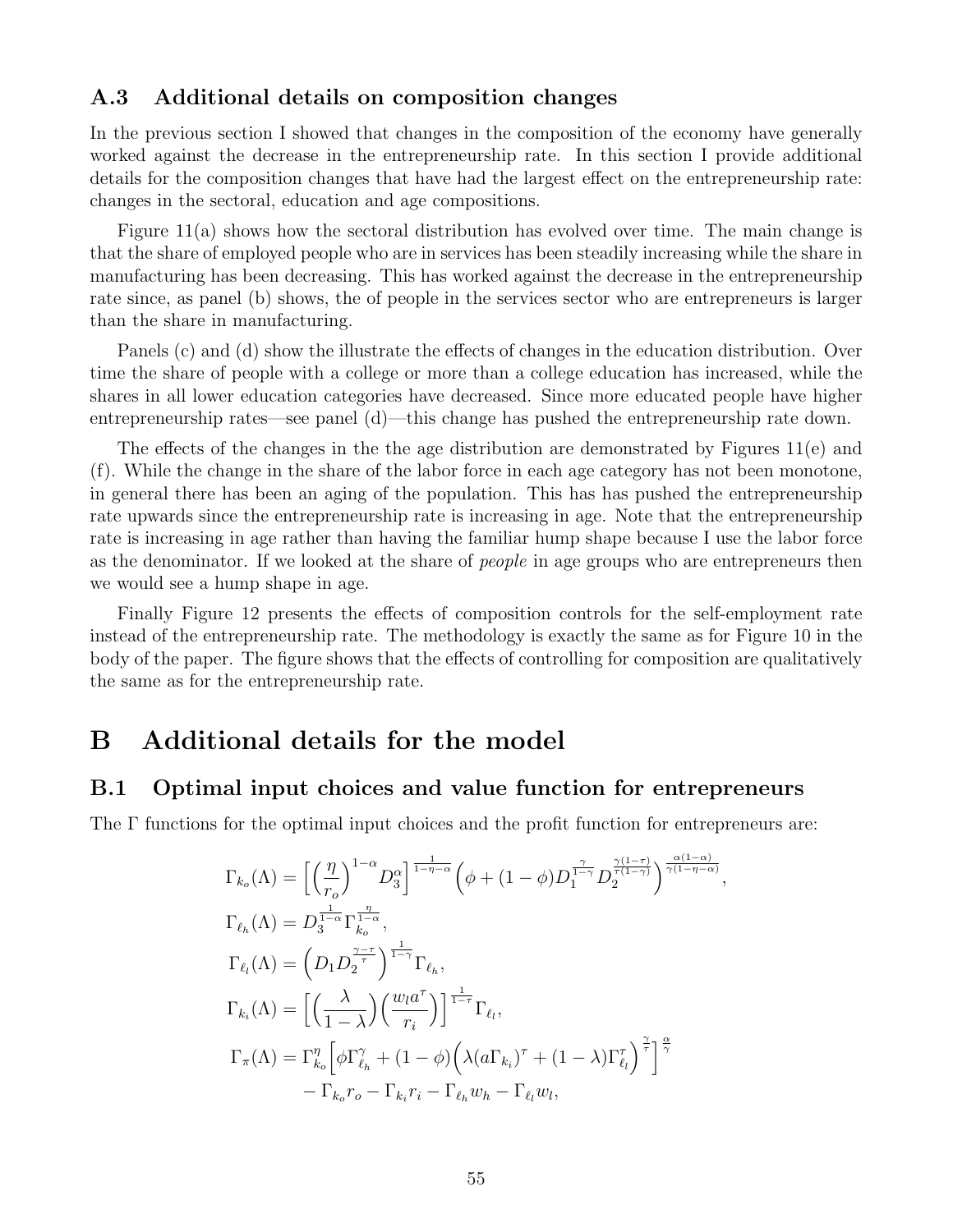<span id="page-56-0"></span>

Figure 11: Details of sectoral, education and age composition changes The sectoral distribution is the share of the labor force in manufacturing, services (including business and repair services, personal services, entertainment and recreation services, and professional and related services) and all other sectors. The entrepreneurship rates by sector are the share of people working in each sector who are entrepreneurs. The education and age distributions are the share of the labor force in each education and age group, respectively.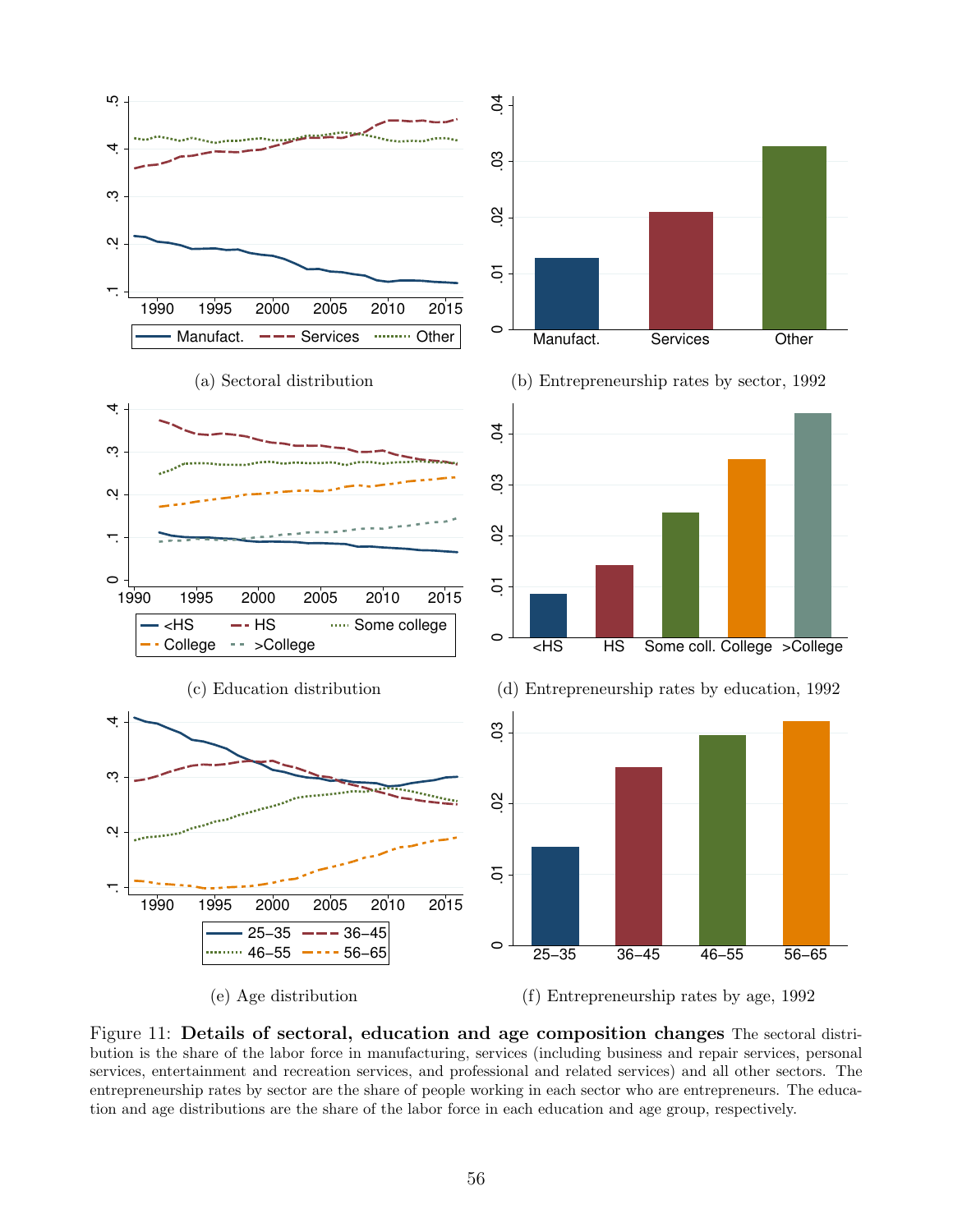<span id="page-57-0"></span>

Figure 12: Self-employment rate with composition controls. The Raw line is the self-employment rate without any composition control. For the remaining lines the composition of the labor force along various dimensions is held fixed at its 1988 distribution, per equation [\(15\)](#page-53-0). The subsets of the labor force that are used for each of the lines are as follows. Sector: 11 major non-agricultural non-government sectors from the 1990 Census Industrial Classification System. Age: age groups 25–35, 36–45, 46–55 and 56–65. Ed: less than a high school education, completed high school, some college, completed college and more than college. Gender: male and female. Geog: nine Census divisions. Metro: metropolitan and non-metropolitan areas. Sect, age, ed: Cartesian product of three sectoral groups (manufacturing, services and others), four age groups (25–35, 36–45, 46–55 and 56–65) and two education groups (less than college and at least college). All series are smoothed with a HP filter with smoothing parameter equal to 6.25.

where

$$
D_1 = \left(\frac{1-\phi}{\phi}\right) \left(\frac{w_h}{w_l}\right) (1-\lambda),
$$
  
\n
$$
D_2 = \lambda \left[ \left(\frac{\lambda}{1-\lambda}\right) \left(\frac{w_l a}{r_i}\right) \right]^{\frac{\tau}{1-\tau}} + 1 - \lambda,
$$
  
\n
$$
D_3 = \frac{\alpha \phi}{w_h} \left(\phi + (1-\phi) D_1^{\frac{\gamma}{1-\gamma}} D_2^{\frac{\gamma(1-\tau)}{\gamma(1-\gamma)}}\right)^{\frac{\alpha-\gamma}{\gamma}}.
$$

### B.2 Proofs of propositions

To be completed.

# C Empirical details for the quantitative exercise

### C.1 Entrepreneur share

In the model an entrepreneur is a person who owns and manages a business with employees. In the data I define these people to be the self-employed with employees. This creates a challenge for the data. The size information provided in the CPS does not separate self-employed people with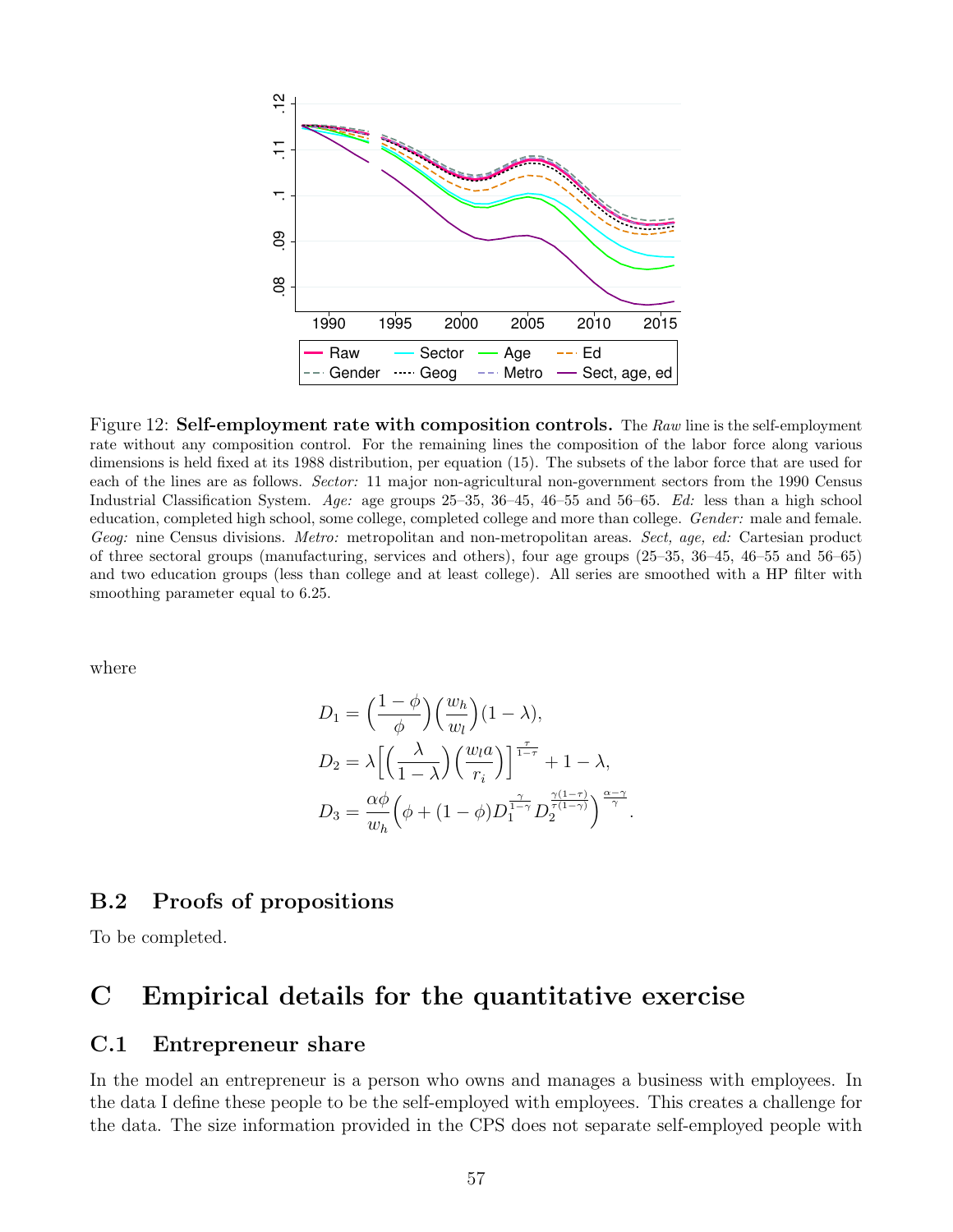<span id="page-58-3"></span>

Figure 13: Numbers of self-employed people with <10 employees and firms with 1–9 employees. The *self-employed* series is the number of people aged 16+ in the US who are self-employed, are not in agriculture, and whose businesses have  $\langle 10 \text{ employees.} \rangle$  The *firms* series is the number of non-agriculture firms in the US with 1–9 employees.

businesses with no employees from those that have a small number of employees. For 1992–2016 the smallest size category is <10 employees and for 1988–91 it is <25 employees. To estimate the share of the self-employed in the <10 category who have employees I take the following approach. For 1992–2014 there are two steps. First, data from the Business Dynamics Statistics (BDS) from the Census Bureau provides information on the number of firms in various size categories on an annual basis up to 2014, including firms with  $1-9$  employees.<sup>[41](#page-58-0)</sup> Since these are small firms I assume that they each are owned and run by one person, so that they are each associated with one self-employed person.[42](#page-58-1) This gives me an estimate of the number of self-employed people with businesses with 1–9 employees each year. I exclude the agriculture sector from the data, just as I did in the empirical analysis in Section [2.](#page-6-0)

Second, using the CPS data I estimate the number of people in the population who are self-employed with non-agricultural businesses in a range of size categories.<sup>[43](#page-58-2)</sup> The population for this analysis is the civilian non-institutional population aged 16 years and over, rather than the restricted population that I used for the empirical analysis, since the self-employment estimates

<span id="page-58-0"></span><sup>&</sup>lt;sup>41</sup>This is an annual dataset going back to 1977 that provides information on the *population* of private sector firms in the US which have at least one employee. The information includes the number of firms in a range of size bins, with size measured with the number of employees. When I compute the number of firms with 1–9 employees I omit those in the agriculture sector since I don't count self-employed people in agriculture when I measure entrepreneurship in the CPS data.

<span id="page-58-1"></span> $42$ Some evidence to support this approach come from the data for businesses with 10–99 employees. The CPS provides an estimate of the number of self-employed people with businesses of this size and the BDS provides the number of firms of this size in the economy. For 1992–2014 there is an average of 1.09 self-employed people per firm. Assuming that having multiple owner-managers is less common for smaller businesses, the number of self-employed per firm for businesses with 1–9 employees should be less than this.

<span id="page-58-2"></span><sup>&</sup>lt;sup>43</sup>The CPS data provides estimates of the share of the population who are self-employed with businesses in a number of size categories and I multiply these by the size of the population that the weighted CPS sample represents to estimate the number of self-employed people with businesses in each size category in the US. The size of the population that the CPS sample represents come from the BLS.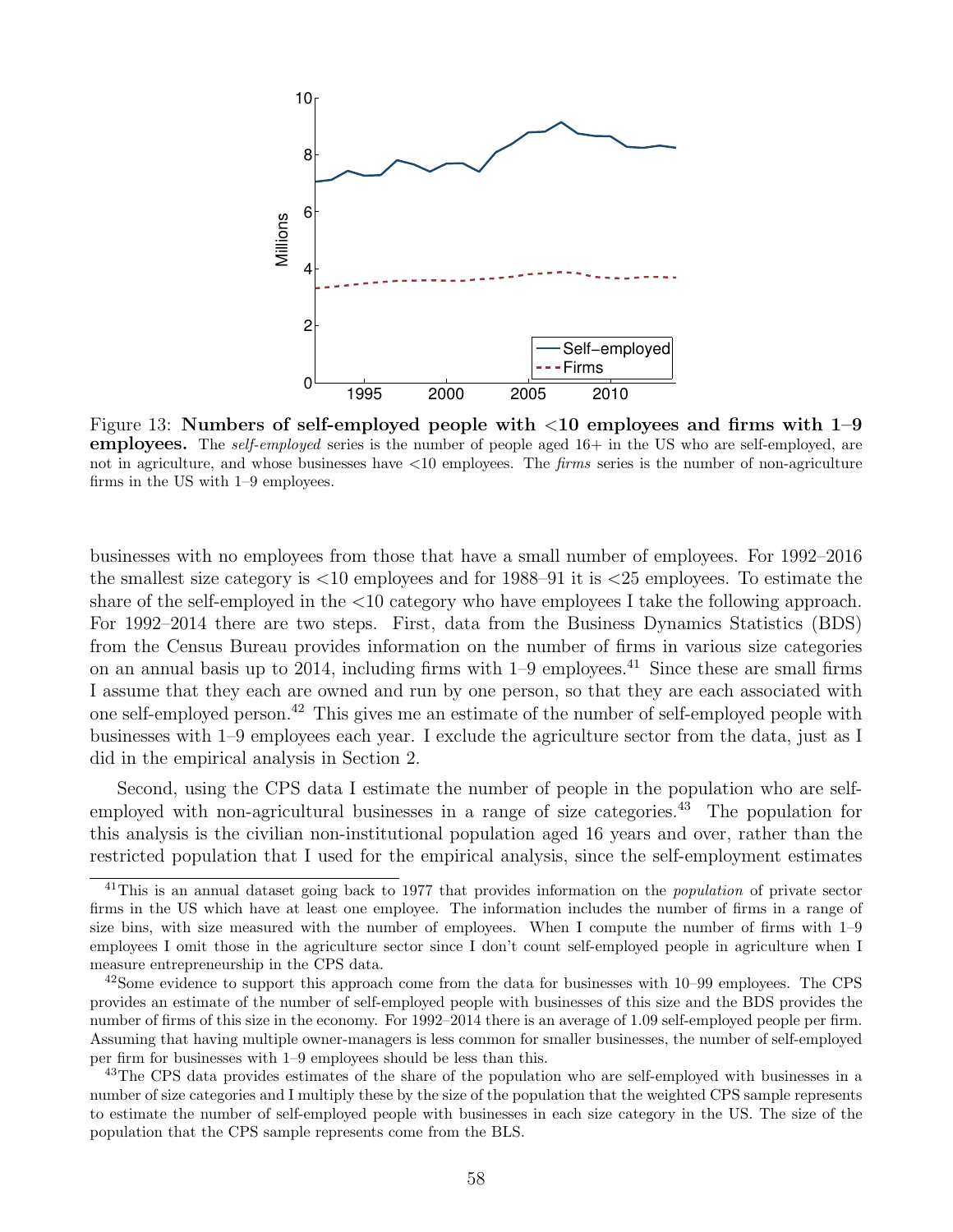need to be for the whole population to be comparable to the BDS data. The estimate for the number of people in the US who are self-employed with less than 10 employees and the number of firms with 1–9 employees are presented in Figure [13.](#page-58-3) Both series grow steadily over time and the ratio of the number of firms to self-employed people is fairly stable, starting at 0.47 and ending at 0.45. I use the estimate of the number of self-employed people with 1–9 employees from the BDS data to divide the number of self-employed people with <10 employees in the CPS data into those with 0 employees and those with 1–9 employees. This provides the information necessary to compute the share of self-employed people with <10 employees who have at least one employee. Finally I assume that this share also holds for the restricted sample that I am studying (ages  $25-65$ ) and for both of the education levels I use.<sup>[44](#page-59-0)</sup> This allows me to then compute the number of entrepreneurs in the data for each education level. When comparing model and data I omit self-employed people with no employees from the data so that the two are comparable.

For 1988–91 the size categories for small firms in the BDS and CPS don't match up. Since the size distribution of self-employed businesses is quite stable over time (see Figure [3\)](#page-12-1) I estimate the share of people who are self-employed with at least one employee for each education level by taking the share who are self-employed each year and multiplying it by the average share of the self-employed who have employees for 1992–1994 for the relevant education level. For 2015 and 2016 BDS data on the number of firms with 1–9 employees is not yet available. I assume that the share of the self-employed with less than 10 employees who have at least one employee equals to the average of this moment for 2012–14.

### C.2 Out of labor force share

A second challenge with matching up the occupation distributions in the model and data arises because of changes in female labor force participation over time. As is well known there was a strong and steady increase in the female labor force participation rate throughout at least the second half of the last century and this rate leveled off in the mid to late 1990s. Since my analysis starts in 1988 and I do not model gender this creates a disjunction between the model and the data. I deal with this by making adjustments to the data so that the two are comparable. The approach is as follows. I start with the out of labor force shares for women in my sample with non-college and college educations. For each education level there is a strong downward trend from when the CPS starts in 1962 until the late 1990s when both out of labor force shares start to rise. For non-college women the turning point is 1999, while for college educated women it is 1997 (see panels a and b of Figure [14\)](#page-60-0). I assume that after these turning points the force generating the long run increase in female labor participation has ended. I therefore interpret the data after the turning points as representing the effect of other forces operating in the economy. To estimate what the data would have looked like prior to the turning points without the trend increase in female labor force participation I take the series for men and women combined for each education level, estimate the trend in the out of labor force share from the turning point (1999 for non-college and 1997 for college) to 2016, and then extrapolate the trend back to 1988. For both education groups the out of labor force share is approximately linear after the turning points, so I use a linear trend. See panels (c) and (d) of Figure [14.](#page-60-0)

<span id="page-59-0"></span><sup>&</sup>lt;sup>44</sup>Ideally I would compute this share for each education group separately, but the data does not provide the information necessary to do this.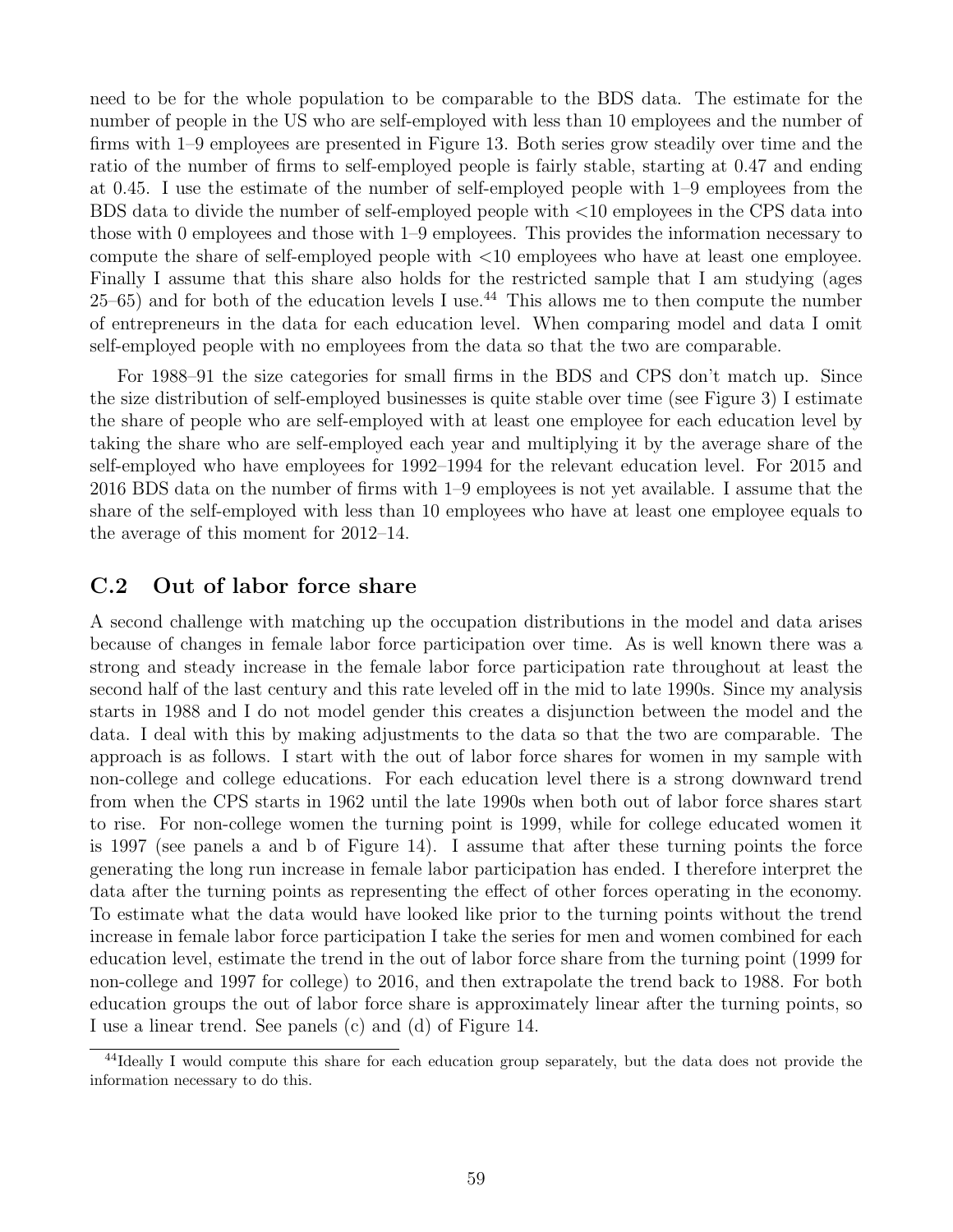<span id="page-60-0"></span>

Figure 14: Out of labor force share by education level Panels (a) and (b) present the out of labor force share for women with the two education levels for 1963–2015. Panels (c) and (d) present the out of labor force shares for men and women for the two education levels for 1987–2015. These panels also show linear trends for 1999–2015 and 1997–2015, respectively, extrapolated back to 1987.

### C.3 Occupation distribution

To complete the occupational distribution for each education level I also need estimates of the shares of low and high skill employees. The low and high skill employee shares can be measured directly from the CPS data. Since I don't have unemployed people in the model I treat them as employees and use the occupation of their last job to determine their skill type.[45](#page-60-1) This gives me estimates of the occupation distribution for each education level, consisting of the shares of people who are out of the labor force, low skill employees, high skill employees and entrepreneurs.<sup>[46](#page-60-2)</sup>

<span id="page-60-1"></span><sup>&</sup>lt;sup>45</sup>There is a small number of unemployed people who don't have an occupation reported in the CPS. To deal with this I scale up the shares of low and high skill employees in the data so that their relative sizes are constant and these two shares sum to the share of people who are employed and unemployed in the data.

<span id="page-60-2"></span><sup>&</sup>lt;sup>46</sup>Putting together the shares of people in each education group who are out of labor force, low skill employees, high skill employees and entrepreneurs does not produce a distribution that sums to one since I have estimated the out of labor force share and dropped self-employed people without employees from the data. To correct this I scale up the low skill employee, high skill employee and entrepreneur shares so that their relative sizes are constant and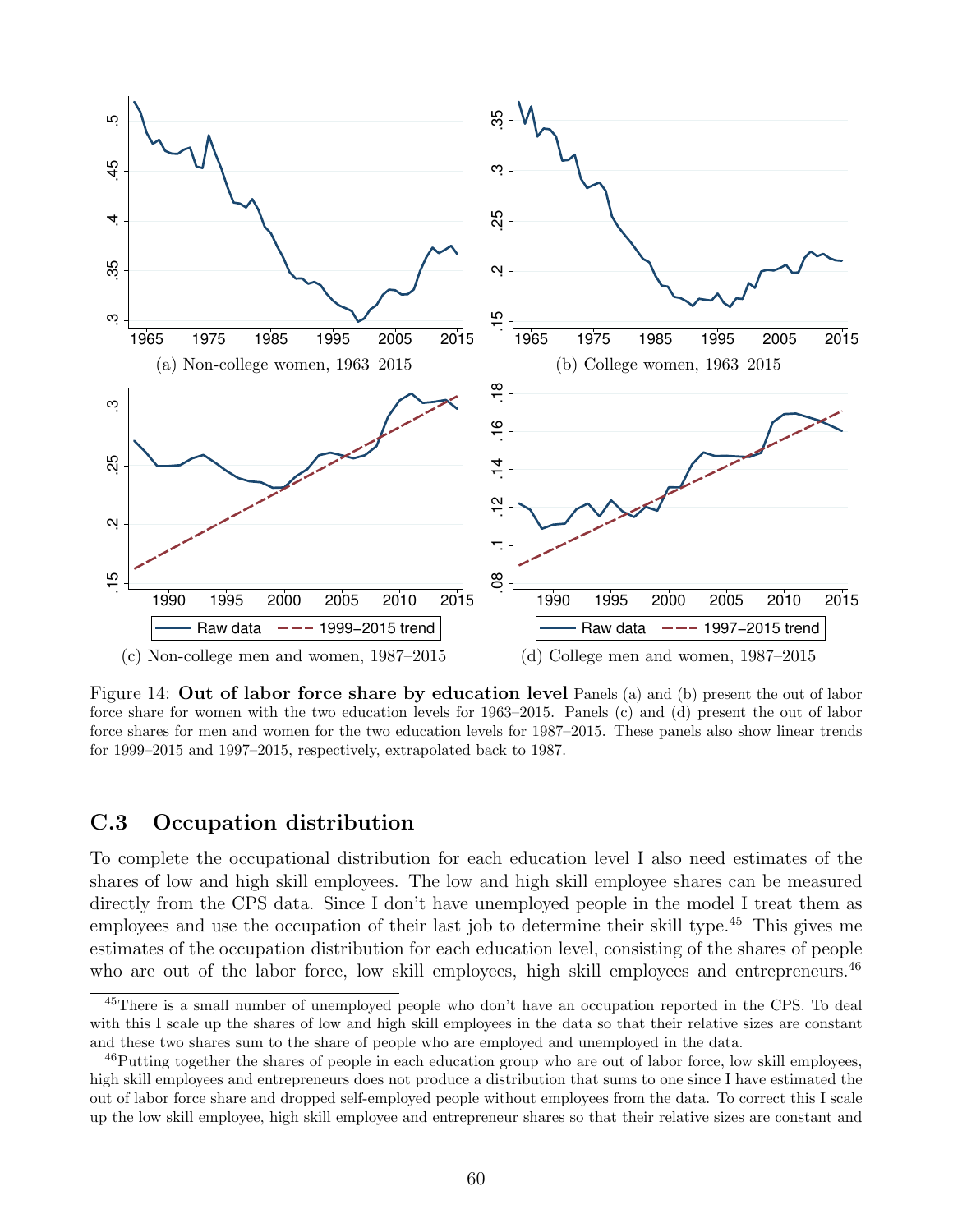<span id="page-61-0"></span>

|                    |      | Non-college | College |      |  |
|--------------------|------|-------------|---------|------|--|
|                    | 1988 | 2016 1988   |         | 2016 |  |
| Out of labor force | 20.5 | 29.3        | 11.7    | 16.8 |  |
| Low skill          | 62.4 | 53.1        | 22.3    | 20.1 |  |
| High skill         | 12.2 | 13.7        | -57.8   | 57.5 |  |
| Entrepreneur       | 4.8  | 38          | 82      | 5.5  |  |

Table 9: Occupation distributions from data. There are the occupation distributions for college and non-college agents for 1988 and 2016 after I adjust the out of labor force shares to remove the effect of increasing female labor force participation prior to 1999 and remove self-employed people without employees from the data.

To compute the aggregate occupation distribution I sum the two distributions conditional on education, weighting them by the shares of people with and without a college education. The final empirical occupation distributions that are used in the paper are presented in Table [9.](#page-61-0)

### C.4 1987 income moments

The calibration moments require computing the mean and coefficient of variation of income for low skill people, high skill people and entrepreneurs, within each education group. These moments are computed using the March CPS, which provides data on income earned in the previous calendar year. The ensure a clean sample that is analogous to the model I restrict the sample to people who worked full time in the previous year (at least 50 weeks and an average of at least 40 hours per week), earned nearly all of their income (at least 99%) from their main job, and did not make a loss on a business. Since the model does not allow for variation in hours worked, I use average hourly income rather than total income. To compute each person's average hourly income I take their income earned from their main job and divide it by the number of weeks he or she worked multiplied by his or her usual hours worked per week. Once the average hourly income is constructed for each person, it is straighforward to compute means and coefficients of variation for each relevant subsample. For the rest of this section "income" should be taken to refer to average hourly income.

There are three additional issues with the income data that are addressed. First is top coding. While there is income top coding in the CPS data, replacement values are available to maintain the top of the income distribution while protecting the anonymity of respondents. The repalcement values for the 1988 March CPS have been taken from the CPS IPUMS website<sup>[47](#page-61-1)</sup>. Second, there is evidence that self-employed people underreport their income in the Panel Study of Income Dynamics, another income survey in the US. [Hurst et al.](#page-50-16) [\(2014\)](#page-50-16) estimate an underreporting rate of 25%. To adjust for this I scale up the income of entrepreneurs by a factor of 1/0.75.

The third issue arises because the CPS does not provide information on the exact number of employees of each self-employed person. Thus it is necessary to estimate moments for the group of people who are defined as entrepreneurs in the model—self-employed people with at least one employee. I use the CPS data for 1991 for this purpose since, as described in Section [2](#page-6-0) of the paper, it has more detailed information on the size of small firms than the data for 1987. I combine the 1991 estimates with information for 1987 to get estimates for that year, as I

the total share of people who are working equal one minus the out of labor force share.

<span id="page-61-1"></span><sup>47</sup> [,](https://cps.ipums.org/cps/income_cell_means.html) accessed 4 May 2020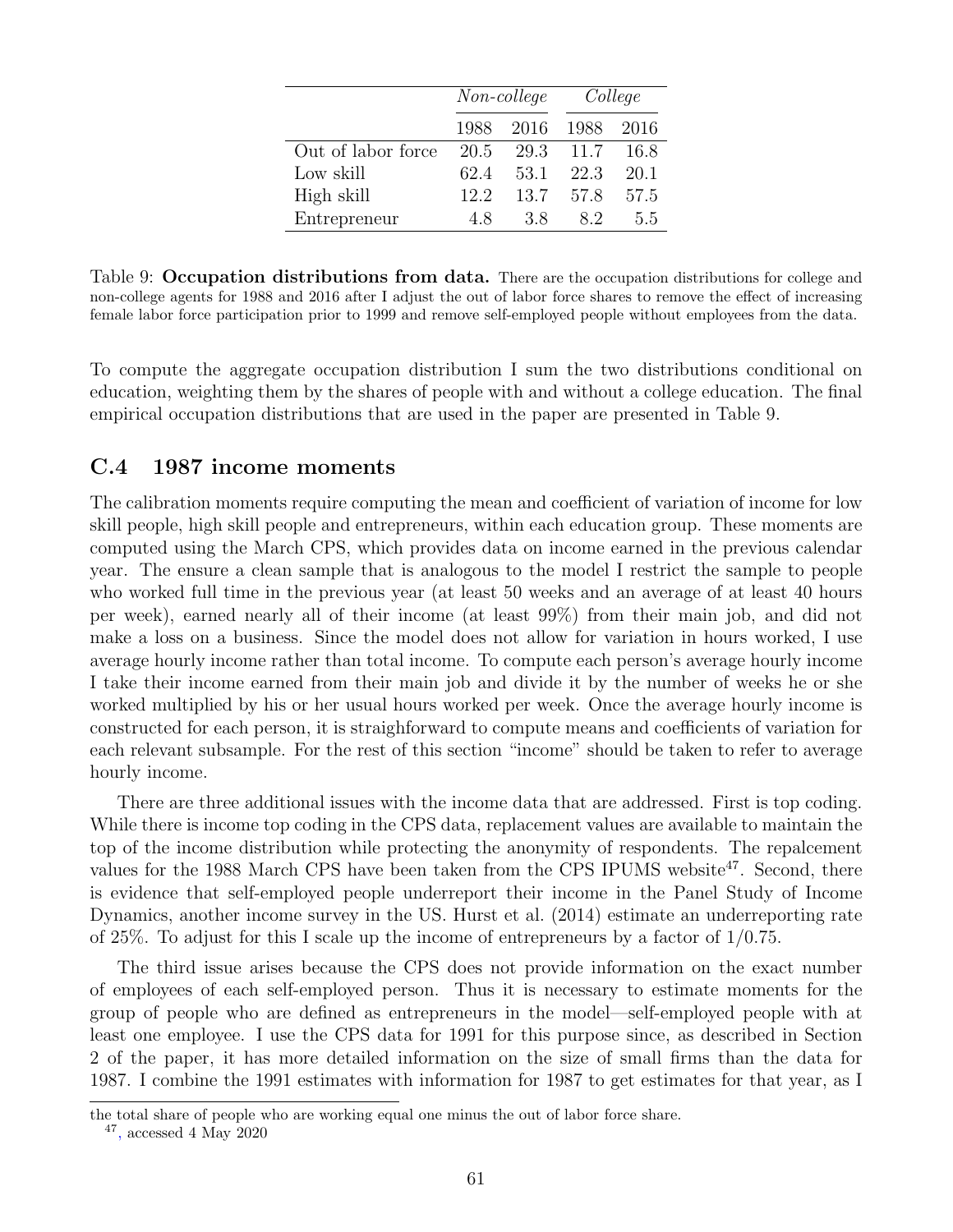describe in detail below. For the coefficient of variation I use the data for 1991 to compute this moment of entrepreneur income for the two education groups for all self-employed people, and self-employed people with at least 10 employees. These moments are very similar, so the exact employment threshold doesn't appear to affect this moment very much. Therefore to estimate the 1987 coefficient of variation for entrepreneur income, I just use the value of this moment for all self-employed.

For average entrepreneur income the general approach is to use the data to estimate upper and lower bounds for this moment for each education group, and use this range to guide the choice of value. The details of the procedure are, using the data for 1991 unless stated otherwise:

- Compute average income of the self-employed, for each of the two education groups, conditional on three employment levels: any number of employees,  $\langle 10 \text{ employees and } \rangle 10$ employees.
- $\bullet$  Take the estimate of the share of people who are self-employed with  $0-10$  employees who have at least one employee from the work done to estimate the share of people who are entrepreneurs (see discussion above). This value is 42.03% for 1991.
- Construct a lower bound for the average income of self-employed people with at least one employee, conditional on education, using a weighted average of the average income of the self-employed with < 10 employees and the average income of the self-employed with at least 10 employees:

$$
\frac{(0.4203 \times shr_{<10}^{\xi})inc_{<10}^{\xi} + shr_{\geq 10}^{\xi}inc_{\geq 10}^{\xi}}{(0.4203 \times shr_{<10}^{\xi}) + shr_{\geq 10}^{\xi}}
$$

where  $shr_x^{\xi}$  is the share of the self-employed with education level  $\xi \in \{N, C\}$  in size category x and  $inc_x^{\xi}$  is the average income of self-employed in this education-size category.

 Construct an upper bound for the average income of self-employed people with at least one employee, conditional on education, in a similar way:

$$
\frac{(0.4203 \times shr_{<10}^{\xi})inc_{10-24}^{\xi} + shr_{\geq 10}^{\xi}inc_{\geq 10}^{\xi}}{(0.4203 \times shr_{<10}^{\xi}) + shr_{\geq 10}^{\xi}}.
$$

The difference for the upper bound is that the average income of the self-employed with 10–24 employees is being used to put an upper bound on the income of the self-employed with 1–10 employees.

• The last step is to use these lower and upper bounds for 1991 to estimate such bounds for 1987. To do this I compute the value of the lower and upper bounds for 1991 relative to the mean income of all self-employed for 1991, conditional on education. I then scale the 1988 mean income for all self-employed, conditional on educations, by these factors to get upper and lower bounds for 1987.

The resulting estimated ranges for mean (hourly) income of the self-employed in 1987 are: \$14.19– 20.47 for non-college educated people and \$27.62–32.43 for the college educated. For calibration purposes I use the midpoints of these ranges.

### C.5 1987–2015 income growth

Two of the key moments for the calibration are the growth of average real income for low and high skill agents from 1987 to 2015. A limitation of using the CPS data for these moments is that it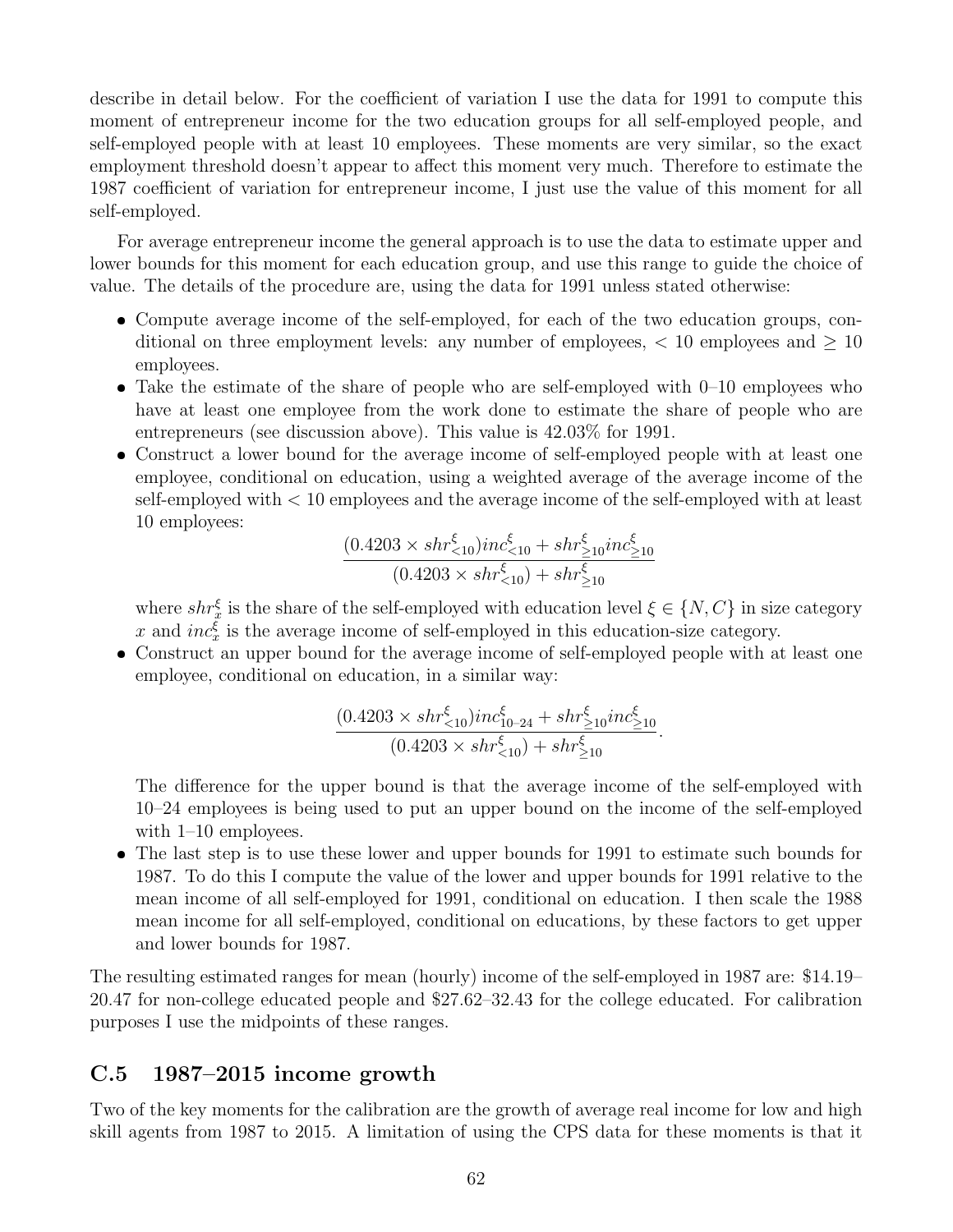does not include non-wage compensation, the growth of which has differed across skill levels over time. To adjust for this data from the BLS' Employer Costs of Employee Compensation (ECEC) survey is used. This dataset provides information going back to 1986 on compensation costs for employers by employee occupation and breaks the cost of compensation down into different components.[48](#page-63-0) Particularly relevant for the purposes of this paper is that it separates wage and salary costs (which I'll call wages for brevity) from other forms of compensation. The data is annual up to 2001 and uses payroll data that includes March  $12<sup>th</sup>$  each year. From 2002 onwards the data is quarterly and I use the observation for the first quarter of each year to match up with the timing of the annual data.

The approach to adjusting the growth in the average income for each skill level from 1987 to 2015 from the CPS data to account for growth in non-wage compensation follows three steps.

- 1. Using the CPS compute the average hourly income for low and high skill workers for 1987 and 2015. The sample for this is the main sample for the calibration, described in the paper. Put the 2015 values in 1987 dollars using the Personal Consumption Expenditures Index from the BEA. The ratio of 2015 to 1987 average hourly wages for low and high skill workers are 1.1303 and 1.3362, respectively.
- 2. For each skill level use the ECEC data to compute the ratio of 2015 to 1987 average hourly wages and average hourly total compensation, for the two skill levels. These ratios are presented in Table [10.](#page-64-0)
- 3. Use the ratio of compensation growth to wage growth to scale up the wage growth numbers from the CPS to account for non-wage compensation. For example, the estimated ratio of 2015 to 1987 average hourly total compensation for low skilled employes is 1.1303  $\times$  $(2.080/2.017) = 1.166$ . This procedure assumes that the growth of compensation relative to wages is the same for my CPS sample as for the ECEC sample.

The one detail that has been omitted so far is how to compute the growth in average wages and total compensation for each skill level in step two. The ECEC data is by occupation so start by allocating each occupation to a skill level using the division described in Section [5.1](#page-25-2) of the paper.[49](#page-63-1) There is a change in the occupation classification system that the data uses from 2003 to 2004 so there is discontinuity in the data between these years. Next compute the average wage and average total compensation for each skill for 1987, 2003, 2004 and 2015. This requires aggregating the data across occupations. To do this weight each occupation by the share of the CPS sample in that occupation in the relevant year. In doing this I use the same occupation classification system from the CPS as the ECEC data uses. Note that some service occupations are not covered by the ECEC so I place zero weight on these occupations and scale up the other weights proportionally so that the total weights equal one.<sup>[50](#page-63-2)</sup> Compute the ratios of the 2003 to 1987, and the 2015 to 2004, values of the average wage for each skill level, and do the same for average total compensation.

<span id="page-63-1"></span><span id="page-63-0"></span><sup>&</sup>lt;sup>48</sup>The data used in this paper come from ECEC Table 9 for  $1987-2003$  and Table 15 for 2004–15.

 $49$ For one occupation group (Construction, extraction, farming, fishing and forestry) the data is missing for  $2004$ to 2006. I impute values for average compensation and average wages for this occupation by assuming that their growth rates from 2004 to 2007 were equal to their average growth rates from 2007 to 2015. The occupational crosswalk used for the mapping between CPS and ECEC occupations is available on request.

<span id="page-63-2"></span> $50$ One mismatch between the CPS sample and the ECEC data arises because the ECEC data for 2004–15 groups construction and extraction occupations with farming, fishing and forestry, which I exclude from the CPS sample. To deal with this I assume that the relative growth rates of compensation and wages are the same for these two types of occupations.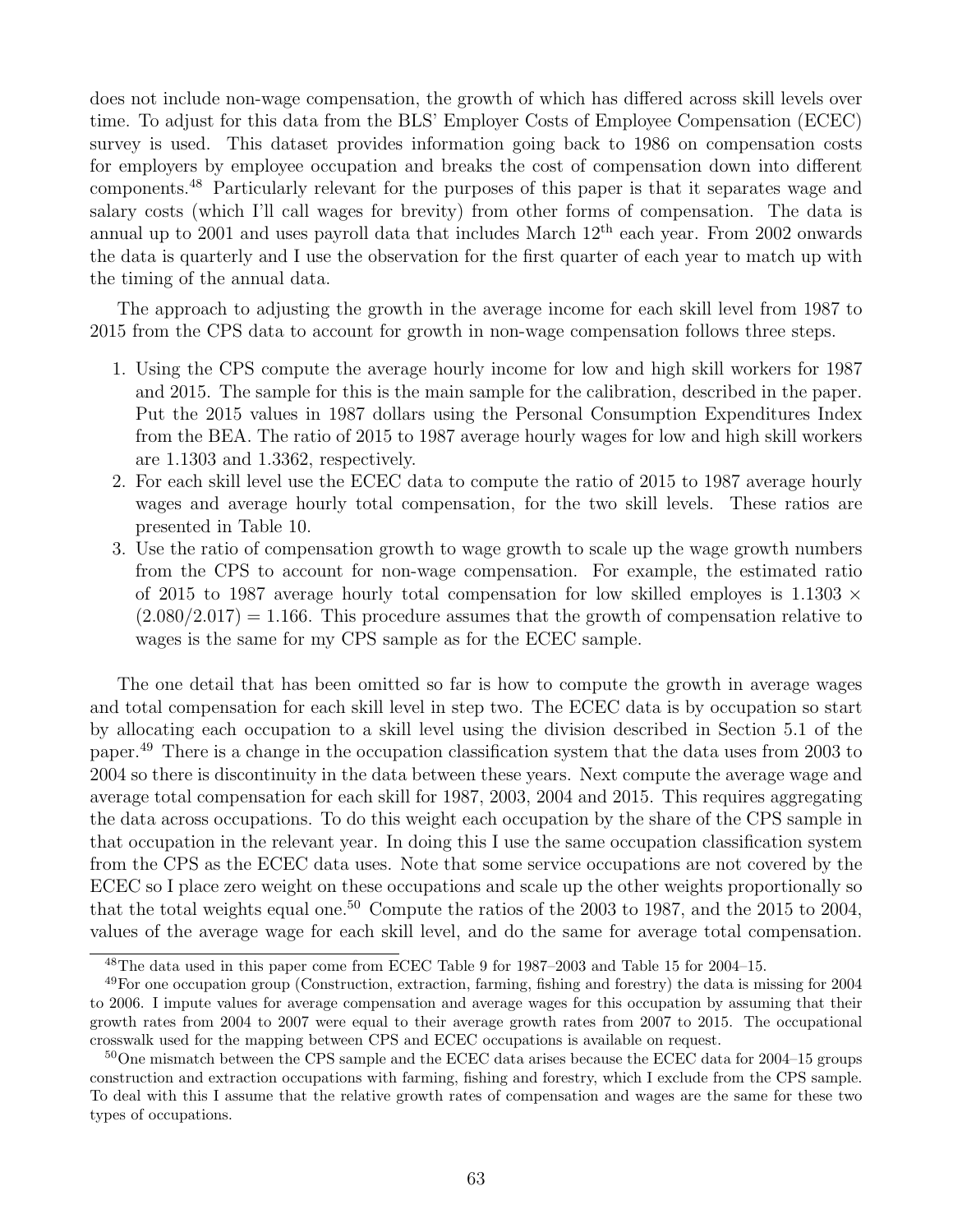|                     |       | Low skill High skill |
|---------------------|-------|----------------------|
| Wage growth         | 2.017 | 2.405                |
| Compensation growth | 2.080 | 2.597                |

<span id="page-64-0"></span>Table 10: Gross wage and compensation growth by skill, 1987–2015. This table presents the gross growth rate of average wage and salary income and average total compensation for low skill employees and high skill employees for 1987 to 2015. 2.00 means that the relevant variable grew by 100%. The data is from the Employer Cost of Employee Compensation dataset from the BLS.

Finally multiply each 2003 to 1987 ratio by the corresponding 2015 to 2004 ratio to get estimates of the 2015 to 1987 ratios.

### C.6 Entrepreneur employment share

The share of employment in the entrepreneur sector is estimated using data from the BDS and CPS. For 1987 the idea is to create a mapping from self-employed people in the CPS to establishments in the BDS, since the BDS provides richer information on size. Since the BDS covers the universe of private sector employer firms in the US, I use the full CPS sample for these calculations so that the coverage of the two datasets matches up, rather than restricting the sample based on age. From the CPS the public and agricultural sectors are omitted, as is the case for all of the analysis, and the agriculture sector is omitted from the BDS as well. The BDS does not include the public sector. For the mapping between the CPS and BDS I assume that each self-employed person in the CPS accounts for one establishment in the BDS at a firm in the same size class as the self-employed person's firm. Some support for this assumption is that for 1992 the number of owners per firm at firms with 10–99 employees was similar to the number of establishments per firm, at 1.35 and 1.23 respectively.<sup>[51](#page-64-1)</sup> From a theoretical perspective the idea is that there is one person responsible for each establishment, who is also an owner. This would be the case, for example, under a partnership or franchise structure where each member of the partnership or franchise operates a location for the business. To give a sense of the implication of this for large firms, it implies that in 1992 self-employed people operated 17.2% of establishments of firms with at least 1000 employees.

This mapping provides an estimate of the share of establishments in each firm size class in the BDS that are run by self-employed people. To translate the establishment share into an estimate of the employment share of the self-employed I assume that within firm size classes in the BDS, each establishment is equal to the average size.<sup>[52](#page-64-2)</sup> Since the size classes of firms used in the CPS change over time, they do not line up exactly with the BDS size classes in every year. However, they do line up for 1991, which is close to the start of the period of analysis. For this year the estimated share of employment at firms of the self-employed is 49.5%. Based on this, in the calibration for 1987 I use a share of employment at entrepreneur firms of 50%.

To provide some context for this estimate, using the Longitudinal Business Database from the Census Bureau and Computstat, [Davis et al.](#page-49-0) [\(2006\)](#page-49-0) estimate that privately held firms accounted for 75% of private sector employment in 1990. This value should be higher than the estimate just

<span id="page-64-2"></span><span id="page-64-1"></span><sup>&</sup>lt;sup>51</sup>See Section [2](#page-6-0) in the main text for a discussion of the value for owners per firm.

 $52$ For example, if there were 100 establishments at firms with 10–24 employees in the BDS and the total employment of firms in this size class was 1500, then the average establishment size would be 15.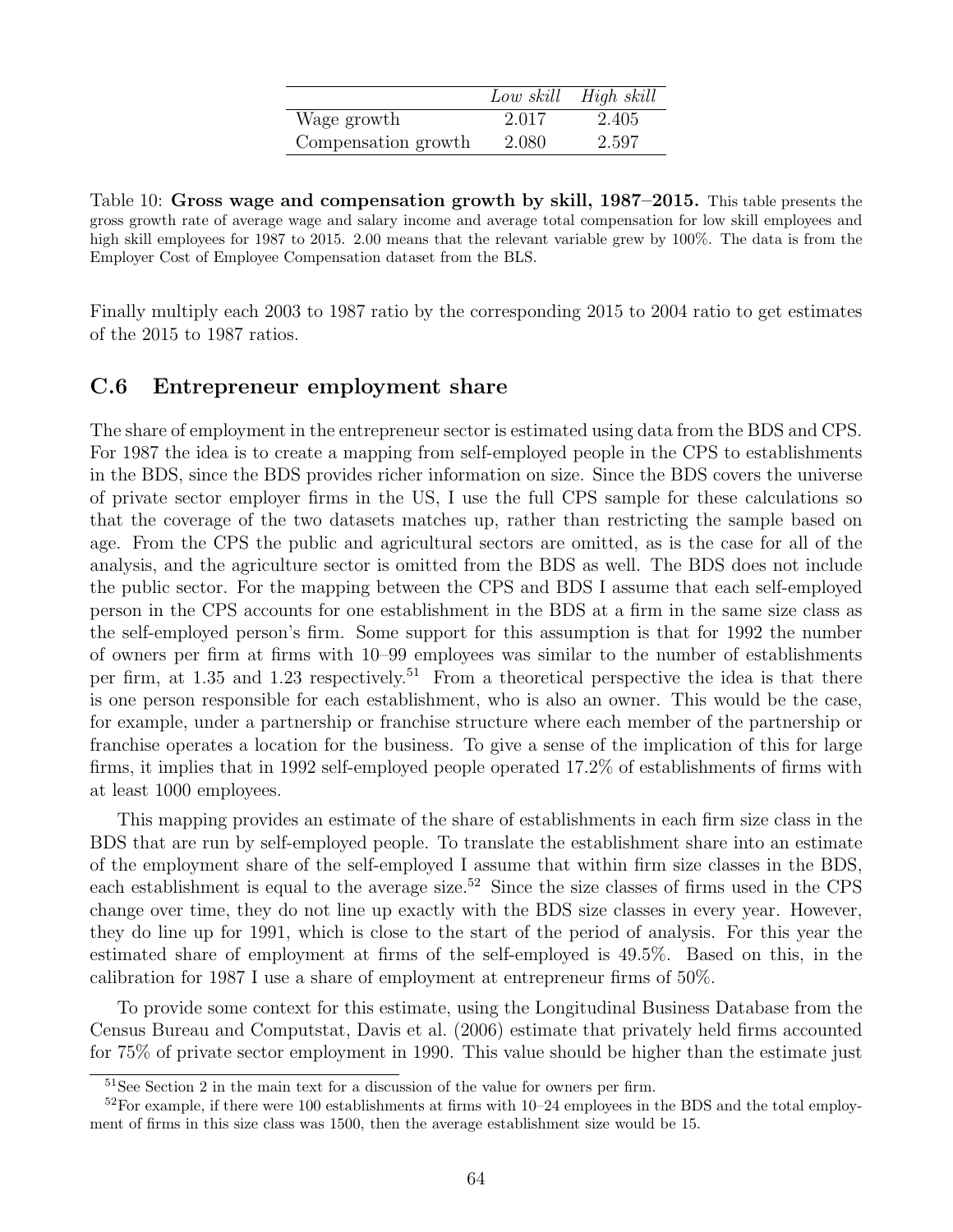outlined since not every privately held firm will have a self-employed person operating it. For example, there may be large privately owned firms who are managed on a day-to-day basis by employed managers and executives, and therefore won't have a self-employed person under the CPS definition. Given this, an estimate of 50% seems reasonable.

For 2015 the estimate is based on the fact that the size distribution of firms of the self-employed was stable over the period of analysis (see Figure [3\)](#page-12-1). This implies that the percentage change in the share of employment at entrepreneur firms (firms of self-employed people with employees) equaled the percentage change in the share of the labor force who were entrepreneurs. After making adjustments for female labor force participation (discussed above), I estimate that this share declined by 20.1%. This implies a entrepreneur share of employment of 40.0% in 2015. As further validation of the methodology that I adopted for computing this employment share in 2015, I have repeated the calculations for 2015 and get a share of 39.0%. The fact that the two methodologies provide very similar answers supports the use of these estimates.

### C.7 Entry rate

Since the March CPS provides annual cross-sectional samples that change each year, it is not suitable for measuring the entry rate of people into entrepreneurship. To estimate this moment I therefore make use of the BDS. Despite the BDS including non-entrepreneur firms, this doesn't create an issue for computing the entry rate. The reason for this is that we know from the data presented in Section [2](#page-6-0) that the vast majority of firms with less than 100 employees are run by a single self-employed person, and that there is about one self-employed person for each of these firms. These firms also account for virtually all new firms in the BDS each year, and virtually all firms of all ages. For example, in 1987 firms with less than 100 employees account for 99.8% of new firms and 98.1% of all firms. Therefore the entry rate in the BDS is very similar to the rate of firm creation by entrepreneurs. The one issue that this doesn't address is that there could be entrepreneurs who close one firm and start another within a year. To the extent that this occurs, the BDS entry rate will overestimate the entry rate of people into entrepreneurship. While this could affect the level of the entry rate, the more important assumption for the purposes of the analysis in this paper is that the difference between these rates does not change over time, so that the trend in the firm entry rate is a good measure of the trend in the entrepreneurship entry rate.

The BDS data is collected for the pay period that includes March 12 each year. Therefore the best estimate of the entry rate for calendar year  $t$  is the entry rate between March in year  $t$  and March in year  $t + 1$  in the BDS. The formula for the entry rate is:

$$
entry(t) = \frac{entrants(t + 1)}{0.5(firms(t) + firms(t + 1))},
$$

where entry(t) is the entry rate in year t, entrants(t) is the number of entrants in the BDS in year t, and firms(t) is the total number of firms in the BDS in that year.<sup>[53](#page-65-0)</sup>

<span id="page-65-0"></span><sup>&</sup>lt;sup>53</sup>I keep the agriculture sector in the data for this analysis since the total number of firms increases when the data is split by sector—presumably some firms are being counted in two sectors. Repeating the calculations excluding this sector produces virtually identical results.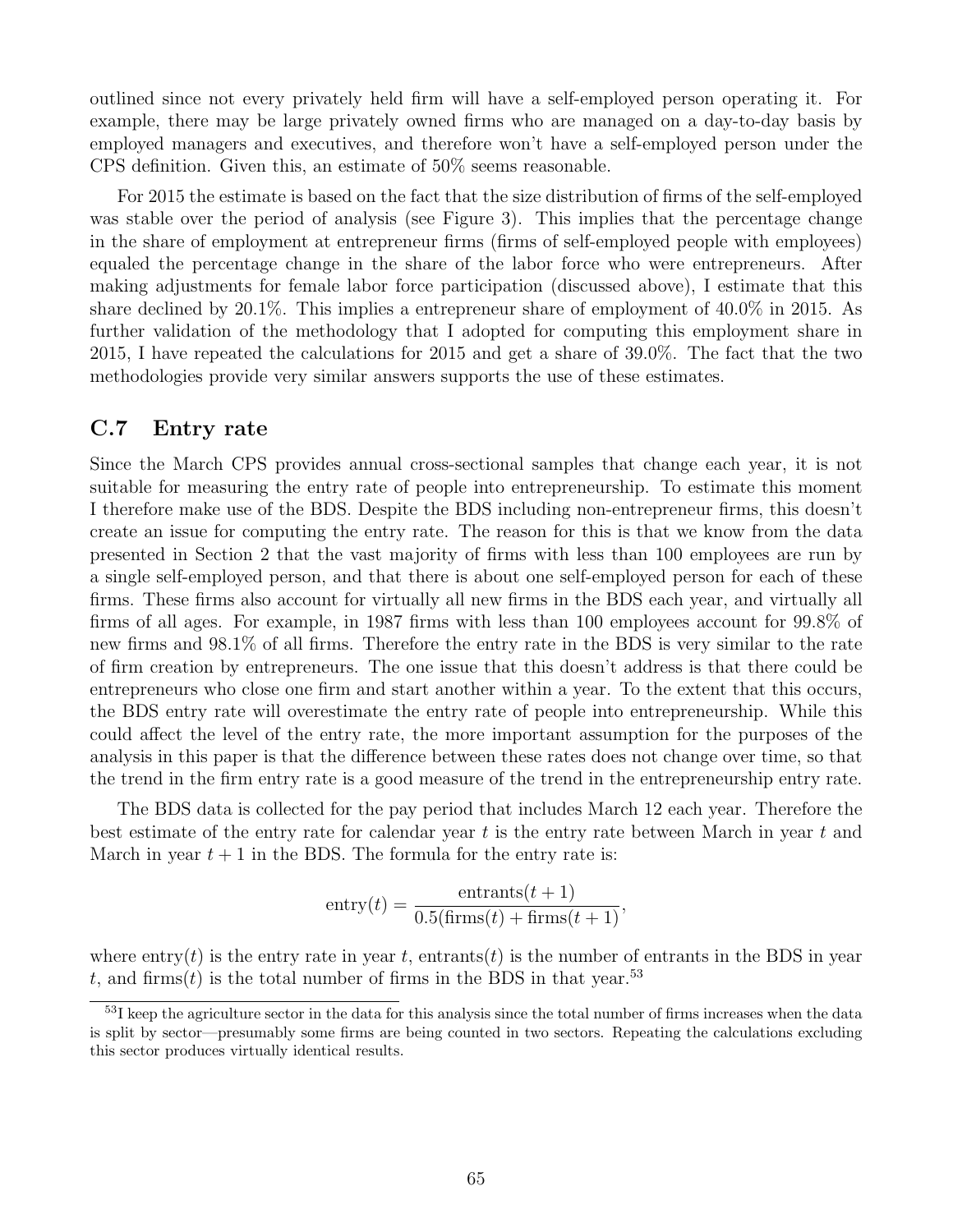# D Additional results

To be completed: additional results on how the sequencing of parameter changes affects the quantitative results.

# E Additional details for Section [7](#page-42-0)

### E.1 Industries

To be completed: Explain the industries that I use and the mappings of Census and NAICS industries to the BEA indsutries.

# E.2 Regulation and IT related occupations

Table [11](#page-67-0) lists the occupation that are treates as regulation-related for the purposes of the analysis in Section [7.](#page-42-0) The occupations that are treated as IT related are listed in Table ??. The occupation codes are from the 1990 Census Bureau Occupational Classification System.